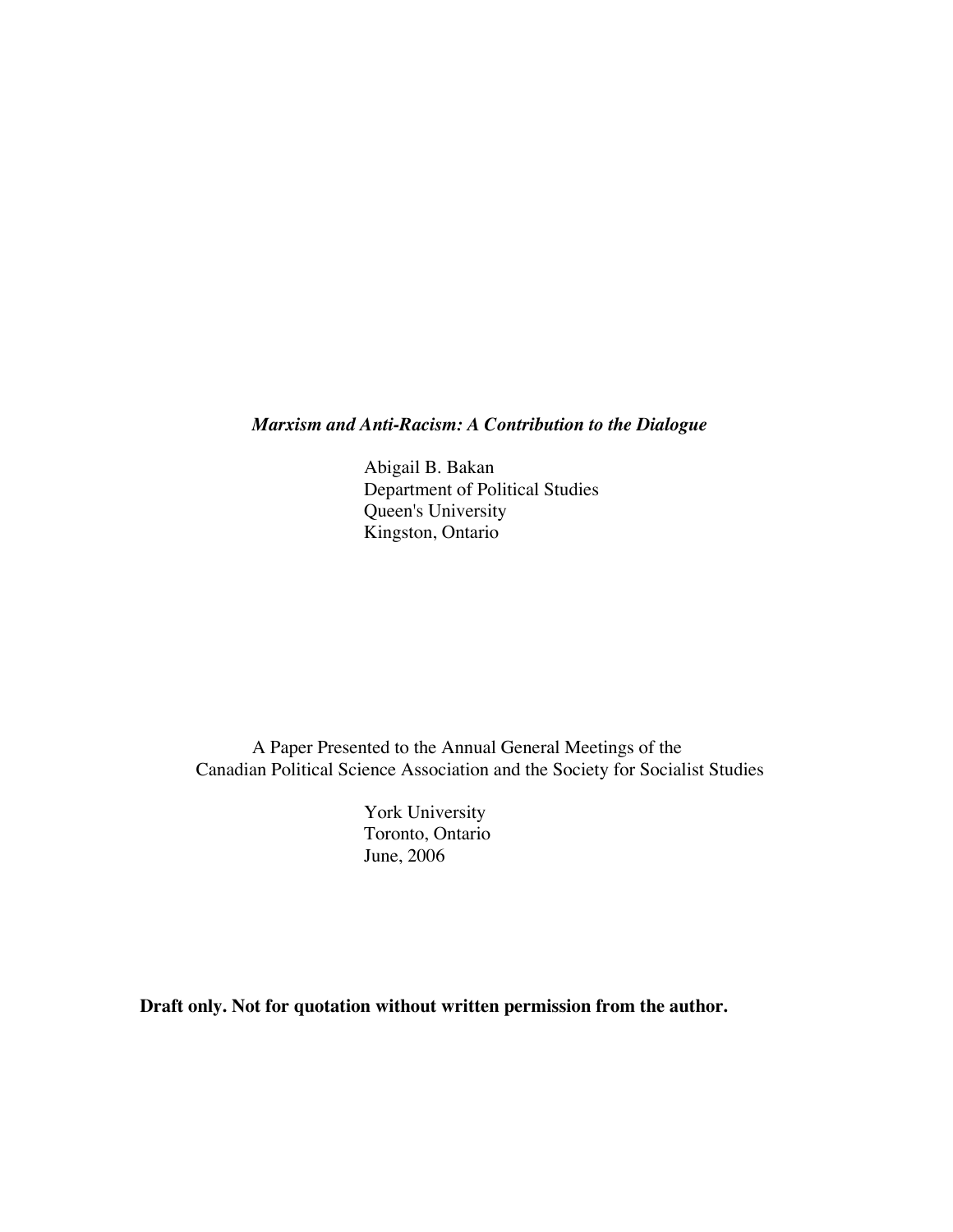## **Introduction: The Need for a Dialogue**

The need for an extended dialogue between Marxism and anti-racism emerges from several points of entry.<sup>1</sup> It is motivated in part by a perceptible distance between these two bodies of thought, sometimes overt, sometimes more ambiguous. For example, Cedric J. Robinson, in his influential work, *Black Marxism,* stresses the inherent incompatibility of the two paradigms, though the title of his classic work suggests a contribution to a new synthesis. While emphasizing the historic divide, Robinson devotes considerable attention to the ground for commonality, including the formative role of Marxism in the anti-racist theories of authors and activists such as C.L.R. James and W. E. B. Dubois.<sup>2</sup> In recent debates, anti-racist theorists such as Edward Said has rejected the general framework of Marxism, but are drawn to some Marxists such as Gramsci and Lukacs.<sup>3</sup> There is also, however, a rich body of material that presumes a seamless integration between Marxism and anti-racism, including those such as Angela Davis, Eugene Genovese and Robin Blackburn.<sup>4</sup> Identifying points of similarity and discordance between Marxism and anti-racism suggests the need for dialogue in order to achieve either some greater and more coherent synthesis, or, alternatively, to more clearly define the boundaries of distinct lines of inquiry.

Another motivation for pursuing such a dialogue is posed by events, framed by the post-9/11 climate of contemporary imperialism and globalization. The "war on terror", including the US-led wars in Afghanistan and Iraq, have been justified by US President George W. Bush's administration in terms that provide increasing legitimacy to overt racial profiling.<sup>5</sup> The recent climate of domestic targeted repression, a climate that threatens in particular people of Arabic origin or Muslim faith, is all too reminiscent of the period of Japanese internment during World War Two.<sup>6</sup> It is well known that racism is not new to the United States. The history of slavery and civil war testify to this. The recent experiences of life threatening negligence and inhumane treatment of black Americans in New Orleans during and after Hurricane Katrina confirm the legacy in the present day.<sup>7</sup> Britain, the second major power after the US involved militarily in the war on Iraq, has displayed no break in its racist history under the social democratic leadership of New Labour's Tony Blair from the period of Tory governments of John Major and Margaret Thatcher.<sup>8</sup>

There is also a particular need to pursue the dialogue between Marxism and antiracism in the Canadian context. Regarding the post-9/11 policy implications, the increasing and more transparent involvement of the Canadian military as an occupying force in Afghanistan has been justified on the grounds of a contribution to the US-led war on terror.<sup>9</sup> Racial profiling has been legitimized as part of Canada's new security regime, witnessed in part by the deportation to torture of Canadian and Syrian citizen, Mahar Arar.<sup>10</sup> Sections of the Canadian media have recently cited favourably the overtly racist prose of Rudyard Kipling to explain the military's mission in Afghanistan.<sup>11</sup> Canada is also currently part of the occupation forces in Haiti, a country with a long history of antiracist resistance, including the first successful revolutionary challenge to Atlantic slavery. $^{12}$ 

This brings us to another motivation for extending the dialogue between Marxism and anti-racism: the potential that what could be accomplished through such a process could advance the level of clarity and strategic effectiveness of both paradigms. Both Marxism and anti-racism, as methods of enquiry and as frameworks to guide progressive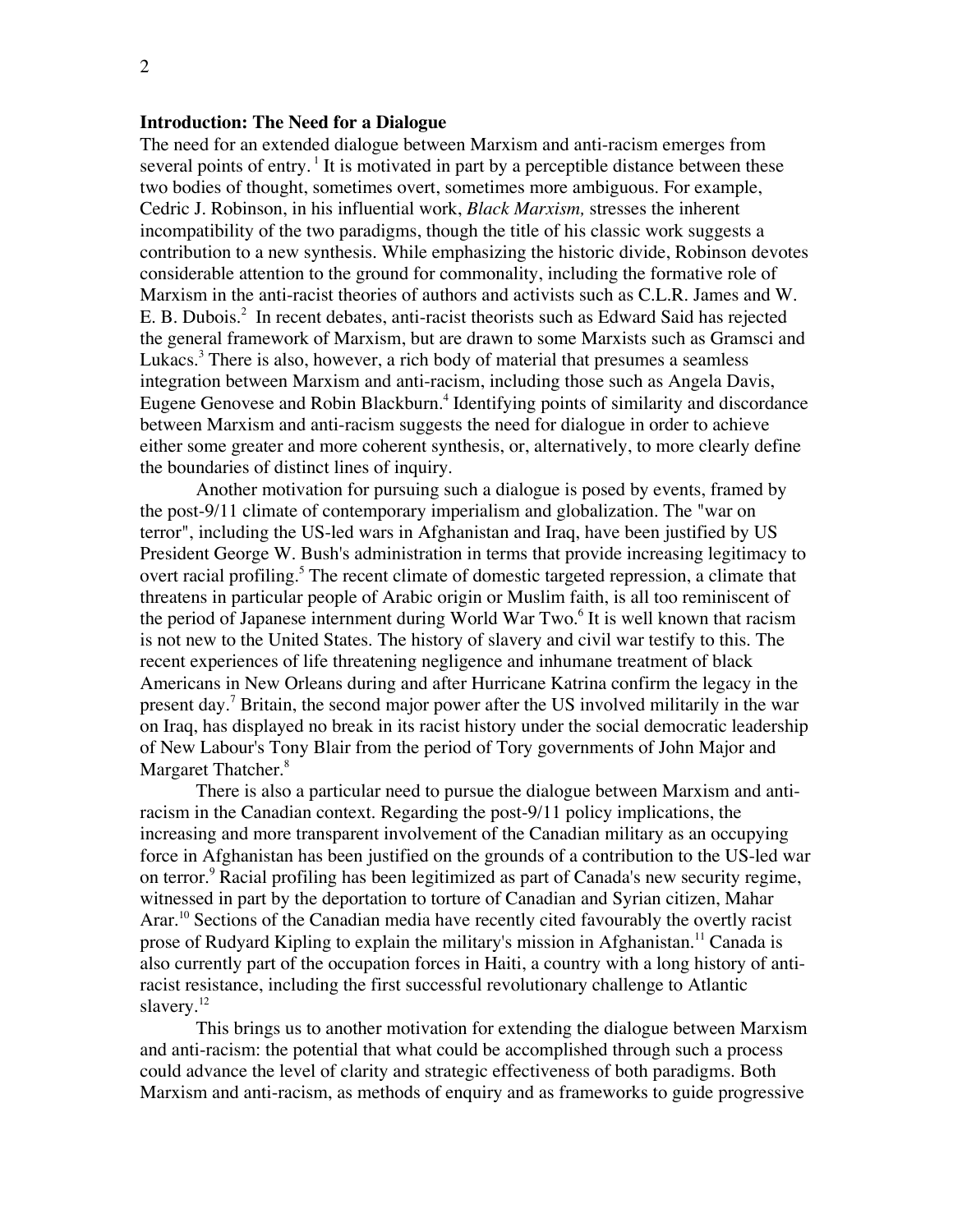practice and social change, have suffered, particularly in the Canadian context, from an emergence in relative isolation from each other over recent decades. The need for a dialogue between Marxism and anti-racism is revealed in stark relief by events in a post-9/11 era; it is not, however, these events that have caused such a need. It is in fact long overdue.

What follows is an attempt to contribute to this dialogue between Marxism and anti-racism from a viewpoint that minds the gap. As an author committed to both paradigms, this takes the form, in a sense, of a double dialogue, with a view to addressing Marxists about the pivotal contribution of anti-racist theory, and a view to critical race theorists about the potential for a non-reductionist reading of Marxism. The hope is to provide a modest step in advancing and rendering relevant an application of Marxism to the reality of racism as an integral element of how really existing capitalist society produces and reproduces social relations.

These social relations are commonly understood to be solely about one form of human suffering, exploitation, that is considered to define the writings of Marx, and is in turn emphasized among those who identify as his adherents. The argument here, however, is that in fact the social relations under scrutiny are rooted in not one, but three forms of human suffering, or socially constructed human "difference": exploitation, oppression and alienation.<sup>13</sup> The divide between Marxism and anti-racism has resulted, at least to a considerable extent, I maintain, from this wrongheaded reading of Marx, and a similarly wrong-headed application of Marxism. Marxist theory has been reduced, and social relations have been distorted so as to be reducible to, exploitation only. This reduction has tended create a theoretical polarization between a Marxist emphasis on class, and a post-modernist/post-colonial/critical race theory emphasis on oppression and alienation, though not necessarily under these rubrics or "signifiers", with apparently minimal room for constructive synthesis.

An alternative starting point considers the original framework developed by Marx and Engels in the context of its applicability to conditions of contemporary capitalism. Such a framework is grounded in an explanation of three distinct, but related, processes of human suffering: alienation, oppression, and exploitation.<sup>14</sup> "Difference", as well as the potential for solidarity and collective action towards liberation, are elements in each of these processes; but each process operates with its own dynamic, and is manifest in relation to the other processes variably, in historically specific social formations.<sup>15</sup> The dialectic of race and class in capitalist society, and the potential for anti-racist, anticapitalist collective resistance, can be understood, and brought into focus, from such a perspective.

Alienation, oppression and exploitation are processes that interact, but they are not the same and they do not operate in the same way. Each form of human suffering offers the vision, the potential, for its opposite, for a conscious movement against alienation, against oppression and against exploitation. But only if there is a challenge, a mass challenge from below, to all of three of these processes can an alternative to the capitalist system be created. In this sense, a Marxist theory of "difference" can be understood to be one that explains three distinct forms through which capitalism organizes socially differentiated experiences. However, none of these processes is linear, nor is any one completely de-linked from the other two. In this discussion, racism is taken as a manifestation of how capitalism is maintained and perpetuated, integrated into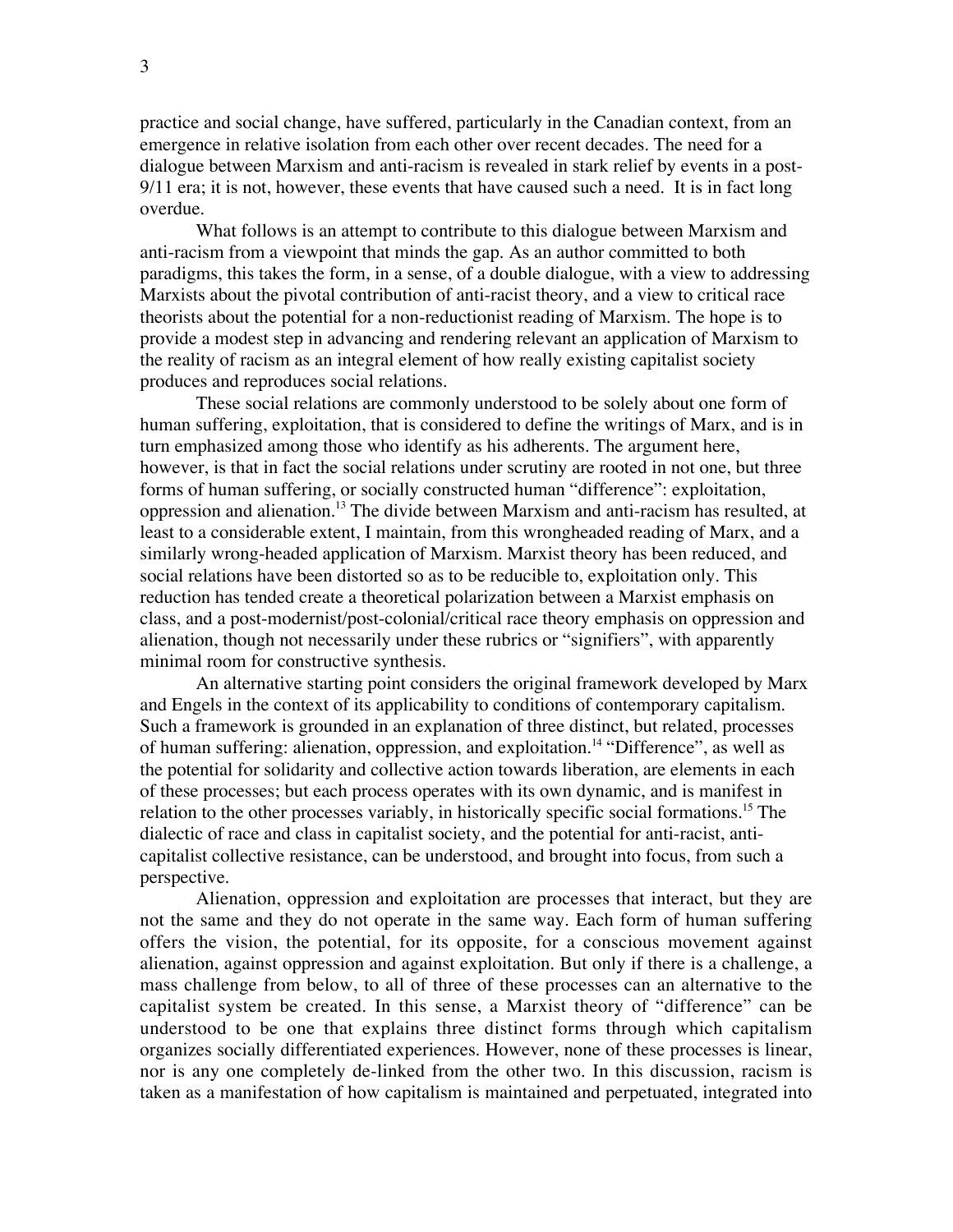the hegemonic bloc.

An elaboration of this reading of classical Marxist theory is presented here, specifically considering alienation, oppression and exploitation successively, in terms of each category's relevance to our understanding of racism and contemporary conditions of capitalism and imperialism. The organization of the argument shifts the lens to focus on each one of these three processes respectively. Each is brought into focus in succession, while the other two are not absented, but moved to the background for the purposes of clarification. The discussion concludes by considering some of the implications of the approach, and suggestions regarding the roots of the chasm between Marxism and antiracist theory are considered. The potential risks of failing to address the divide, and the potential contribution to a strategy of reclamation and resistance in striving for a greater synthesis, are also suggested.

#### **Alienation**

Alienation, a concept drawn from Hegel and the German school of idealist philosophy, refers to the general distance of humanity – all humanity – from its real potential. All who live in class society, any form of class society, suffer from alienation. This concept is developed most clearly in the early writings of Marx and Engels in the 1840s, and later by Marx in the *Grundrisse,* the notebooks that outline the foundations of *Capital,* only the first volume of which was completed during Marx's lifetime.<sup>16</sup> Marx's theory of alienation is assumed as a condition, like background music, to his life's intellectual work.<sup>17</sup> Marx aimed to challenge the notion that human suffering was natural, the inevitable result of the will of God or a spiritual being outside the realm of human action. The contradictions so starkly visible in capitalist society, the immense gap between potential and reality, indicate the extent of human alienation.

Marx saw these contradictions in the infant years of the capitalist system:

On the one hand, there have started into life industrial and scientific forces, which no epoch of the former human history had every suspected. On the other hand, there exist symptoms of decay, far surpassing the horrors of the Roman Empire. In our days everything seems pregnant with its contrary. Machinery, gifted with the wonderful power of shortening and fructifying human labour, we behold starving and overworking it. The new-fangled sources of wealth, by some strange weird spell, are turned into sources of want. $18$ 

Marx saw that there were several aspects to human alienation. Alienation arose from the distance from humanity from the products of human labour; from the alienating process of labour itself; from alienation among fellow human beings, where antagonisms between classes and within classes are endemic; and finally alienation from what makes us uniquely human as a species, or what Marx called "species being". <sup>19</sup>

If alienation is the product not of a divine spirit, as the German idealist school saw it, but of human action, then human action could also see to the end of human alienation. Istvan Meszaros identifies Marx's unique contribution to our understanding of alienation as one which incorporates, but also goes beyond, the dialectic of Hegel and the historicity of Feuerbach.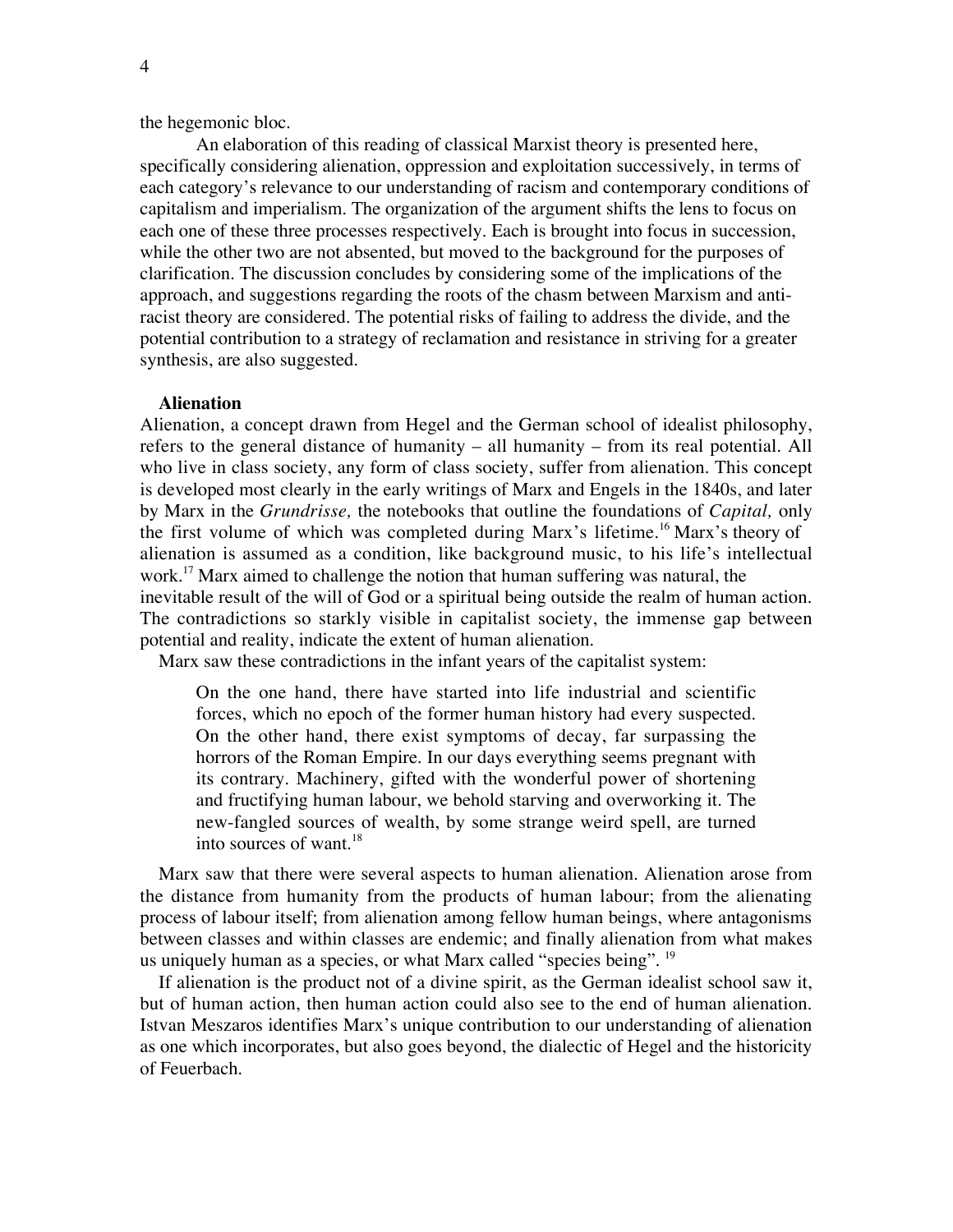"'Alienation' is an eminently historical concept. If man is alienated, he must be alienated from something, as a result of certain causes – the interplay of events and circumstances in relation to man as the subject of this alienation – which manifest themselves in a historical framework. Similarly, the 'transcendence of alienation' is an inherently historical concept which envisages the successful accomplishment of a process leading to a qualitatively different state of affairs."<sup>20</sup>

Marx looked at human suffering with a view to understanding its material roots in concrete historical conditions. He looked at the contradictions posed by these conditions, and saw in these contradictions the potential for a world free of all human alienation, a world where human labour and the natural world interact in a way that expands human potential and protects the natural world at the same time.<sup>21</sup> Because Marx's theory of alienation maintained that it was an historical creation, he did not merely look to political democracy or legal equality within an advancing capitalist society as an alternative; rather, he envisioned emancipation, or what we would today call liberation, from alienation. $22$ 

Marx considered the relationship of political emancipation to human emancipation in some detail. For example, in a short essay in 1843, "On The Jewish Question", $^{23}$  he argued that while democratic freedom of religion was a precondition for emancipation, real emancipation went further. Marx clearly defended the democratic rights of Jews to freedom of religious expression without persecution. But he also argued that all people, Jewish and Gentile, would only really be free when the conditions no longer existed that made religious feelings so important as a form of comfort from oppression. Emancipation depended upon the achievement of conditions where there would be no desire to look for freedom from the suffering of daily life only after death, because life on earth would be genuinely free from suffering and want. As early as 1843, Marx had a vision of emancipation that was premised first on the democratic right to express one's religion as a matter of private choice removed from the state. But it did not stop there.

*"Political* emancipation certainly represents a great progress. It is not, indeed, the final form of human emancipation, but it is the final form of human emancipation within the framework of the prevailing order. It goes without saying that we are speaking here of real, practical emancipation."<sup>24</sup>

### *Marx on Suicide*

A particularly notable example of Marx's theory of alienation is indicated in his writings on suicide. The works on suicide that attracted Marx were the posthumous writings of a French police officer.<sup>25</sup> This economist, dictionary writer, poet, turned police administrator and legal archivist, insisted these writings could only be published after his death, and so they were eight years later. Peuchet was incensed at the artificial morality that claimed France in its post-revolutionary period to be a society of the emancipated, but yet condemned people as "sinners" when they were driven to suicide. This fascinated Marx, and he edited, introduced and translated into German selections of Peuchet's writings about actual suicides in France. Marx's concern was to make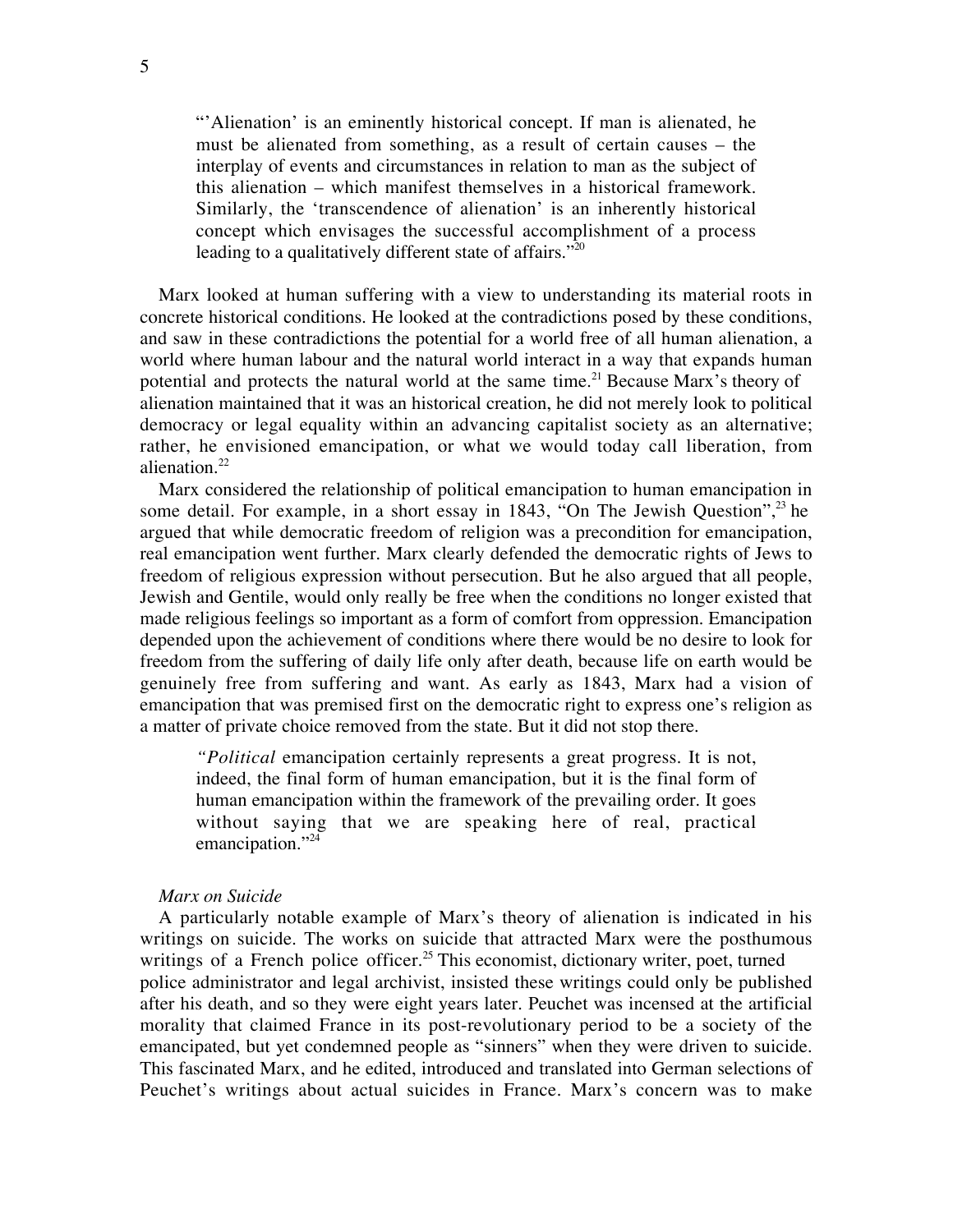Peuchet's views on suicide accessible publication to a wider European audience.

Marx quotes Peuchet: "The revolution did not topple all tyrannies. The evil which one blames on arbitrary forces exists in families, where it causes crises, analogous to those of revolutions."<sup>26</sup> And: "One sees that, for anything better, suicide becomes the most extreme refuge from the evils of private life."<sup>27</sup> Peuchet, in a phrase emphasized by Marx, refers specifically to the impact of bourgeois morality on the lives of women. Peuchet sees that the suicides he recorded were:

"…based on social conditions which deem love to be unrelated to the spontaneous feelings of the lovers, but which permit the jealous husband to fetter his wife in chains, like a miser with his hoard of gold, for she is but a part of his inventory."<sup>28</sup>

Marx gives most space in his account to four particular cases of suicide, three of them young women. Peuchet was outraged by the ability of society to blame the victim, driving innocent women to suicide often because of charges of immoral sexual conduct. One case is about a woman who spends the night with her fiancée, but then is condemned and publicly berated for her pre-marital union. In humiliation, she drowns herself in the Seine river. In another case, a married woman is victim of spousal abuse. In a third, an eighteen year old girl finds out she is pregnant as a result of a union with her aunt's husband and approaches a doctor to try to obtain an abortion. The doctor refuses and says he cannot be involved, but then discovers that the woman has committed suicide, as she indicated she would if forced to continue the pregnancy.<sup>29</sup>

The fourth case is about the experience of unemployment. A member of the royal guard suddenly loses his job and cannot find another. As he watches his family collapse in poverty, he takes his own life rather than being a "burden" on them. As Kevin Anderson, editor of the English version of *Marx on Suicide,* summarizes:

"Here Marx's revolutionary humanism from 1844 shines forth, as he mocks the notion that human emancipation would consist of raising the working class to the level of those latter-day bourgeois Candides who are naively satisfied with their lot. Instead Marx focuses on a total transformation of human relations, including the abolition of social classes altogether, the overcoming of alienated labour, and the critique of the family as yet another form of oppression."<sup>30</sup>

Alienation, then, is not counterposed to exploitation and oppression, but is expressed within and through these other processes. As long as humanity has not achieved its full potential in a society motivated by the satisfaction of human need – what Marx considered a world of genuine socialism – then alienation would continue. Moreover, alienation affects all classes, so that the oppressor and the oppressed alike are considered alienated from the human condition – a condition that is inherently social and collective. Capitalist society is an extreme form of alienation. Competitive relations among individuals, cultivated by the fetishism of the market and the universalization of the commodity form, compel a sense of alienation of one human being from another, often for absolutely no rational or apparent reason.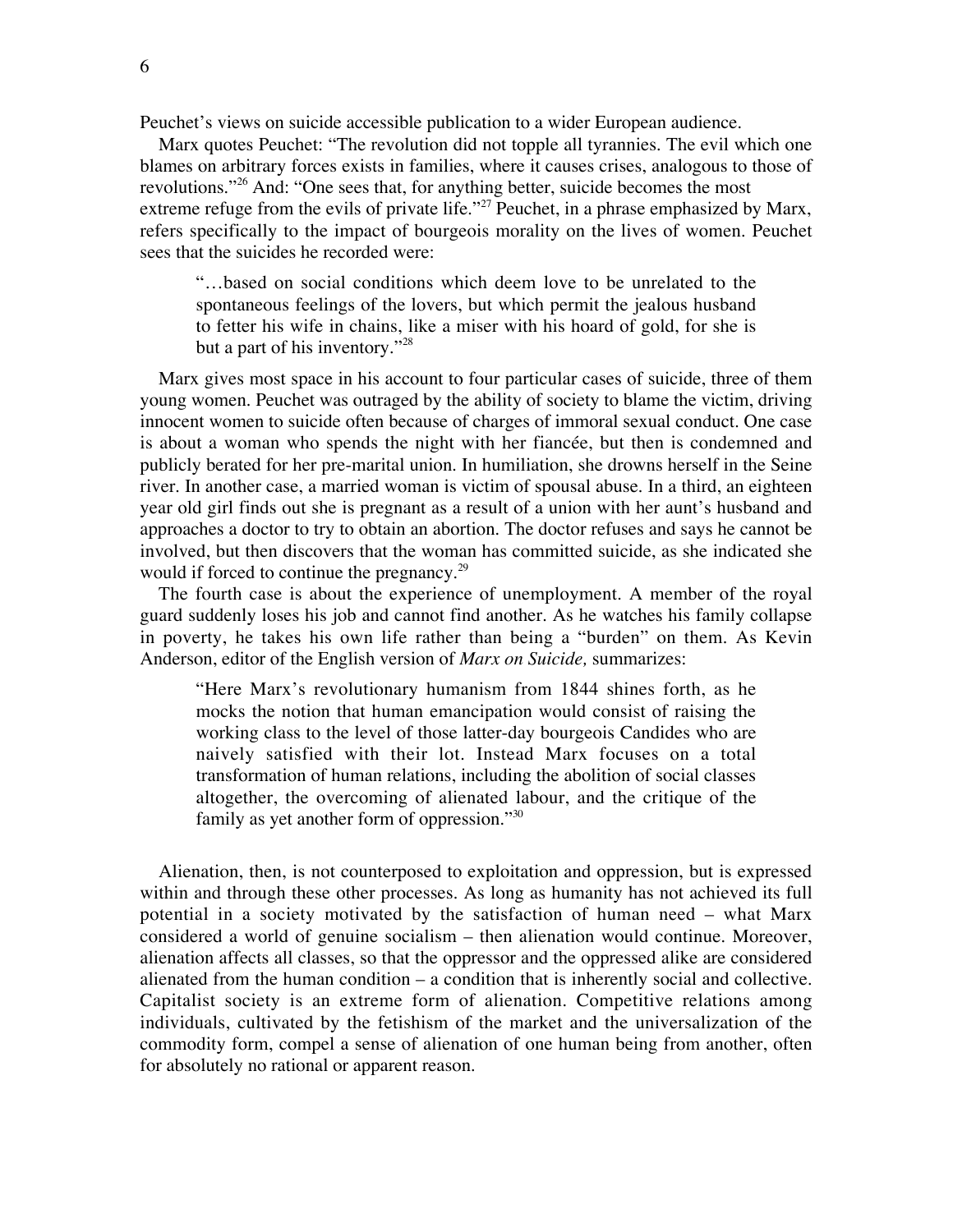# *Racism and Alienation*

From this perspective, racism can be understood as an ideological codification and practical expression of extreme alienation. But it is not only this. It also works to divide workers from other workers, alienating not only individuals from other individuals in a manner that appears random, but in a specific way that are organized as if to have a rational element. Racism offers ideologically to systematize at least some aspects of alienation. Racism provides a framework, defined by certain ascribed characteristics of physical or cultural traits, that pits members of the exploited against other members of society, including members of their class. At the same time, it blurs class distinctions that might otherwise be more visible.

There is a considerable debate in Marxist historiography regarding the specific nature of the relationship between racism and the rise of capitalism. For the purposes of this discussion, it is important to note simply that: (i) the racism of Atlantic slavery was unique in its universalism and its connection to the capitalist notion of "property"; and (ii) a version of racist ideology emerged in this context that was understood to be compatible with the "universal rights of man" on the grounds that certain humans, defined by ascribed racial characteristics, were in fact not to be considered "human" at all.<sup>31</sup> This ideological expression of inhumanity was matched with a legitimation of mass brutality and abuse in the pursuit of profit, meted against those of black skin and African origin. A pro-slavery writer's account in the early  $18<sup>th</sup>$  century, describes the punishment that accompanied plantation slavery in the English Caribbean.

"The Punishment for Crimes of Slavery, are usually for Rebellions burning them, by nailing them down on the ground with crooked sticks on every Limb, and then applying the Fire by degrees from the Feet to the Hands, burning them gradually up to the Head, whereby their pains are extravagant. For crimes of lesser nature Gelding, or cropping off half the Foot with an axe. These punishments are suffered by them with great constancy. For running away they put Iron Rings of great weight on their Ankles. . . . For negligence they are usually whipt by the overseers with hard-wood switches, till they be all bloody. After they are whipped till they are Raw, some put on their skins Pepper and salt to make them smart."<sup>32</sup>

This is tragically typical of the period of the dominance in the Americas of the plantation slave system of production, in full ascendance between 1640 and 1715. The English and French colonies in particular saw the construction of "intensive systems of exploitation... .. [based on] newly elaborated social distinctions and racial identities."<sup>33</sup>

The white elite was exempt from the exploitation and oppression experienced by the slaves, cultivating a tradition of "whiteness" as part of the origins of capitalist expansion in Europe and throughout the Americas.<sup>34</sup> Racism has of course continued well beyond the period of Atlantic slavery, and has proven to be an immensely adaptive source of division even in the most "democratic" phase of capitalist development. However, the centrality of the slave trade in the original expansion of capitalism, and racism as a defining element of how "really existing capitalism" expands and develops, is important to note. Racism, as one form of systematizing alienation, and capitalist expansion, arose as part of a single historical process.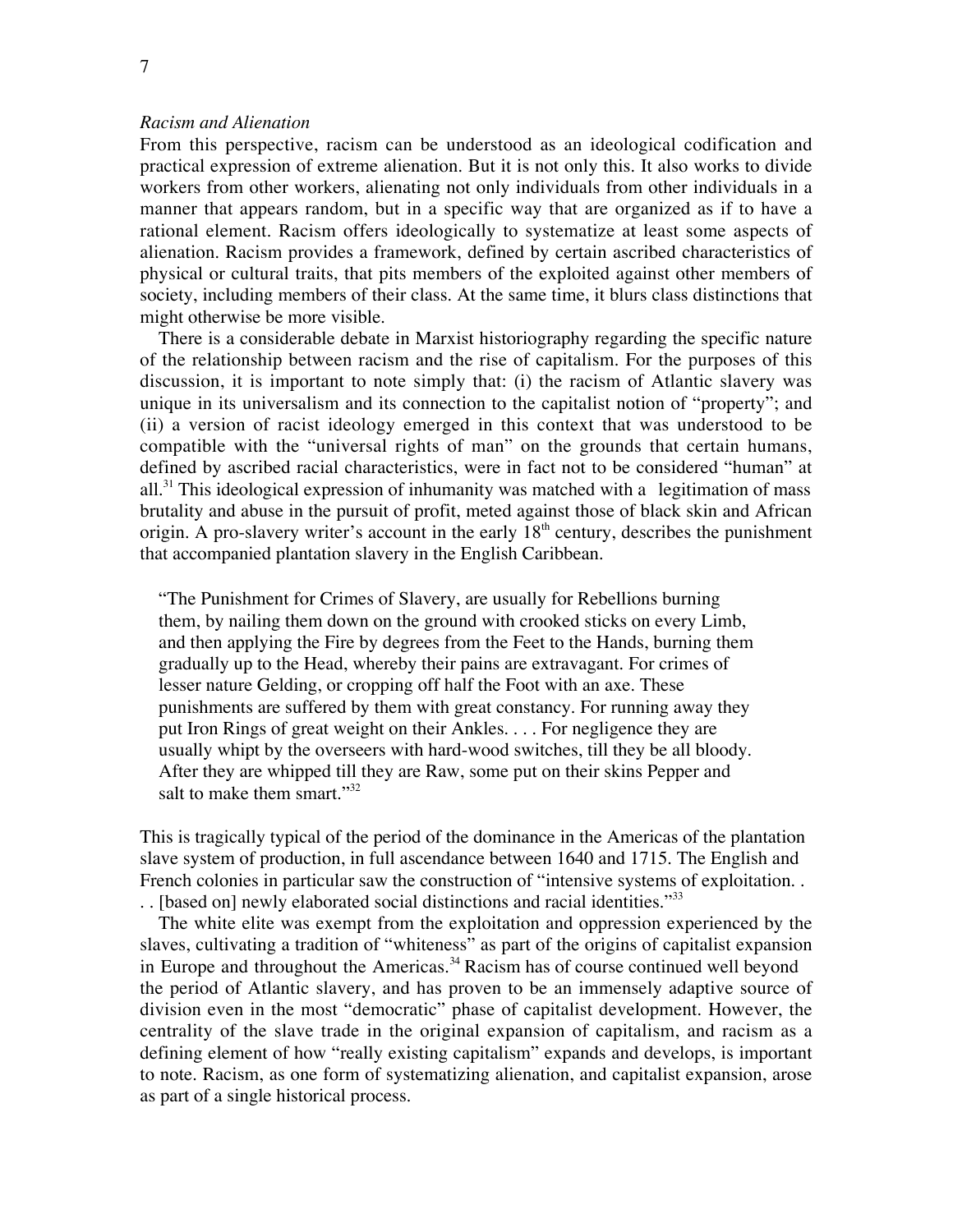Racism as an expression of alienation takes varied and diverse forms in specific moments of capitalist accumulation, not least in colonial and imperialist occupation. Franz Fanon can be understood to be a pivotal contributor to our understanding of this process, though he does not explicitly operate in a Marxist framework.<sup>35</sup> In graphic detail, Fanon articulates the experience of deep alienation of the colonized, affecting the bodies, thoughts and feelings of life under imperialist military, political, economic and social occupation.

Fanon also focuses on the contradictions of this process, the capacity to rebel, to reclaim one's humanity through the act of revolutionary, collective resistance. There has been considerable debate in Marxist circles regarding the focus on the "lumpenproletariat" as a strategic agent of change in Fanon's work.<sup>36</sup> However, less attention has been paid to what Fanon offers in terms of advancing our understanding of the relationship between alienation and capitalism in its colonialist expression. The continuation and escalation of colonial-style occupation in recent years, in conditions of modern imperialism, draws attention to the need to correct this weakness in contemporary Marxist analysis, and compels reconsideration of Fanon.<sup>37</sup>

Importantly, Fanon identifies the colonialist process as one that includes racism and oppression against the occupied, but also the alienating process that colonialism imposes on the occupier. Class society, in this case capitalism in its imperialist moment, depends upon the alienation of a section of society from their humanity, from the human "species being" in Marx's terms. Once this humanity is lost, it cannot be reclaimed simply by discussion or education; it reproduces itself as a condition of the capacity of the ruling class to rule. Fanon identifies this process starkly:

"As we see it, the bankruptcy of the bourgeoisie is not apparent in the economic field only. They have come to power in the name of a narrow nationalism and represent a race; they will prove themselves incapable of triumphantly putting into practice a program with even a minimum humanist content, in spite of fine-sounding declarations which are devoid of meaning since the speakers bandy about in irresponsible fashion phrases that come straight out of European treatises on morals and political philosophy. When the bourgeoisie is strong, when it can arrange everything and everybody to serve its power, it does not hesitate to affirm positively certain democratic ideas which claim to be universally applicable. There must be very exceptional circumstances if such a bourgeoisie, solidly based economically, is forced into denying its own humanist ideology. The Western bourgeoisie, though fundamentally racist, most often manages to mask this racism by a multiplicity of nuances which allow it to preserve intact its proclamation of mankind's outstanding dignity."38

Atlantic slavery relied on racism enforced almost exclusively through coercion, though religious institutions such as the Anglican and Catholic churches served ideologically to support this coercion with an effort to earn the consent of oppressed. In general however, slaves who were well versed in religious instruction refused consent, and only threatened and real coercion served to enforce the institution.<sup>39</sup> In conditions of liberal democracy,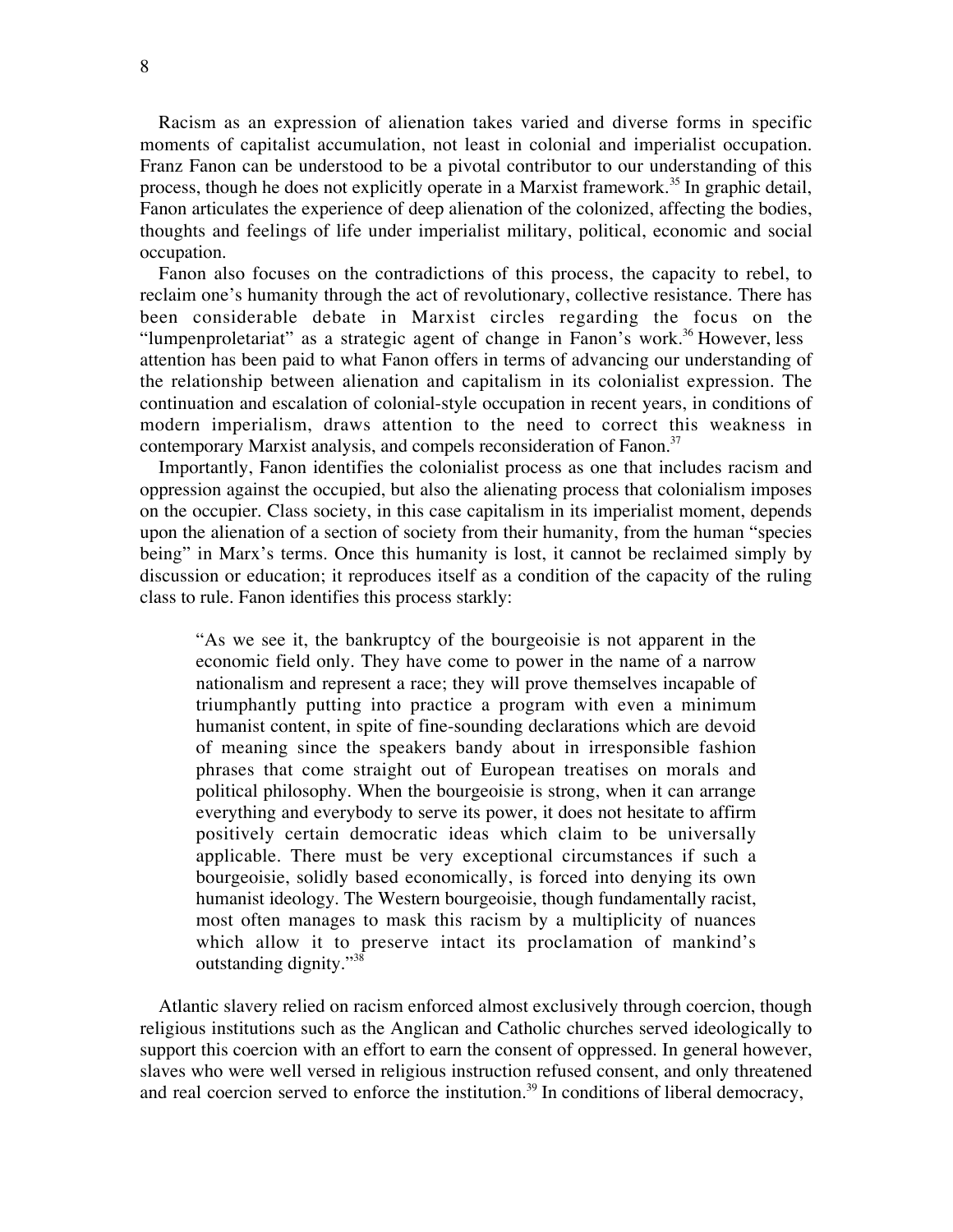racism develops and is reproduced through a combination of consent and the threat of coercion. Racism has become more fully integrated into the ideology of the ruling class in bourgeois democracies. Fanon offers an early recognition of this process, one that is more fully identified as "democratic racism" by Frances Henry, et al.<sup>40</sup> But racism when considered as part of occupation and conquest relies on blatant force no less in an era of modern imperialism than in earlier periods of colonialism. The alienation of the occupying forces from any humanistic identification with the occupied is an essential element of the process. The reality of this inhumanity, for example, is well exposed and explained in Sherene Razack's close look at Canada's so-called "peacekeeping" mission in Somalia.<sup>41</sup> In conditions of imperialist occupation, historically and in the present, coercion replaces the quest for mass consent; the only goal in terms of consent is to recruit a local minority elite in the image of the occupiers.

However, racism as alienation is also a contradictory process. Antonio Gramsci is useful here, as he considered not only the early years of capitalist society, but also how it continued to recreate itself in periods of bourgeois democracy.<sup>42</sup> To justify its rule, capitalism needs to maintain the myth of "equality", especially in the face of open challenges from mass movements, as part of its efforts to retain hegemony. The specific form and target of racism is therefore not static. And mass, organized resistance to racism can be successful in forcing an amendment or reversal of specific forms of racism. At the same time, these gains are often not secure, as hegemony is a site of continued contest and debate; therefore new forms of racism are continually being invented. The relationship of rule by coercion and consent is not the only process that affects the divisions in society. Divide and conquer strategies are also crucial to the perpetuation of ruling class authority.<sup>43</sup> This brings us to a discussion of oppression.

# **Oppression**

Oppression is the least complete in its theorization of all the forms of human relations that Marx and Engels studied.<sup>44</sup> But it was nonetheless very much a part of their framework. Oppression includes both ideological and material elements, and, importantly, it cuts across class lines. It is also historically specific.

A brief summary of a Marxist theory of oppression can be gleaned from a wide variety of the descriptive accounts presented by Marx and Engels.<sup>45</sup> Marx understood capitalism as a mode of production based on commodity production, and the measure of value through exchange of commodities on the market. Capitalism is therefore seen as an inherently competitive system. A two-fold division within capitalism includes the division between capitals, and the division between capital and labour. Competition, therefore, occurs not only between units of capital; workers are also pitted against one another in competition for employment necessary to their survival and reproduction, and for scarce opportunities to limited rights, usually won as the produce of class struggle. $46$ This competitive system is the basis of some elements of alienation within capitalist society. Competition once established, however, depends upon perpetuating divisions among individual people both across and within social classes. The capacity for unity among the working class, as a majority commonly alienated from the process of production and accumulation, generates the potential for a powerful challenge to the rule of capital. The working class has the potential because of its numbers and social relationship to the production of profit to unite and overtake the minority rule of capital. The special oppression of some sections of the working class is therefore not only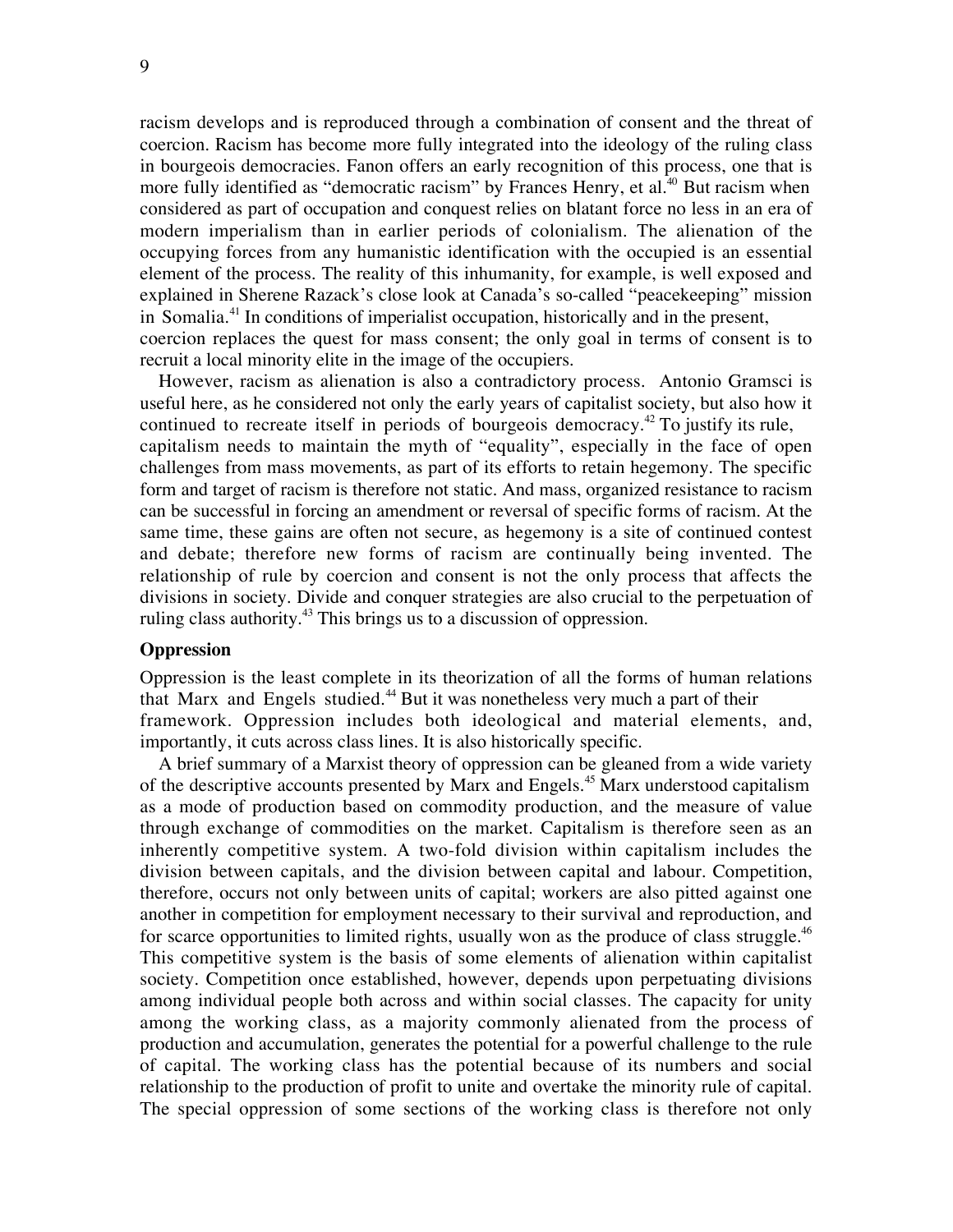valuable, but necessary to long term, stable, capitalist production. Oppression operates to codify and perpetuate divisions along designated lines. But how oppression operates, the specific form and nature of the oppression in any given social context, is historically variable.

Marx and Engels studied how specific forms of oppression affected the working class, and other oppressed classes, in the interests of the ruling class. Their writings stress the ways that oppression held back the ability of the working class to resist the domination of capitalist rule. Oppression in their work is described to take two distinct forms: (i) class oppression; and (ii) the specific oppression of sections of classes. Class oppression is the lived form of the experiences of the exploited, but can include those who are not directly exploited – such as the unemployed. Marx often referred, for example, to the oppressed classes – meaning the proletariat, the unemployed, the peasantry, sharecroppers, slaves, serfs, etc. What can be called special oppression, which divides the working class among itself in conditions of capitalist accumulation, is necessary to force a sense of competition among the workers and thereby weaken their collective ability to resist exploitation and oppression. But at the same time, the relations of production of capitalist society, of exploitation and the drive for profit, work in the opposite direction, forcing workers into common, collective activity and creating a massive divide with workers on one side, and the bosses on the other.

There are then, regarding oppression, basic contradictory tendencies within capitalism. Capitalism has tendencies both to divide workers on the grounds of special oppression within the class, and at the same time to press workers into a common experience of oppression as a class, where they see that their interests are shared.

Oppression, in general, serves to perpetuate ruling class hegemony, both through class oppression and by weakening and dividing the working class within any specific national or local setting. Workers are divided by specific forms of oppression, but this also serves to hide, or reify, the lived reality of each individual.

In the *Poverty of Philosophy,* Marx elaborates a distinction between class oppression, based on the common experiences of the working class and which produces the formation of a class "in itself", and the act of resisting class oppression, which depends upon the conscious self-emancipation of the working class, or becoming a class "for itself". His argument, developed as a polemic challenging the views of contemporary Proudhon, is in the context of defending the rights of workers to form early forms of trade union associations, or combinations. Marx saw the experience of collective workplace organization as an exercise in class organization and the development of collective class consciousness, shaped through its conflict with capital and therefore limited and defensive in nature, but a necessary and valuable step beyond purely individualistic efforts to achieve survival or individual forms of resistance.

"Economic conditions had first transformed the mass of the people of the country into workers. The combination of capital has created for this mass a common situation, common interests. The mass is thus already a class as against capital, but not yet for itself. In the struggle, of which we have noted only a few phases, the mass becomes united, and constitutes itself as a class for itself. The interests it defends become class interests. But the struggle of class against class is a political struggle."<sup>47</sup>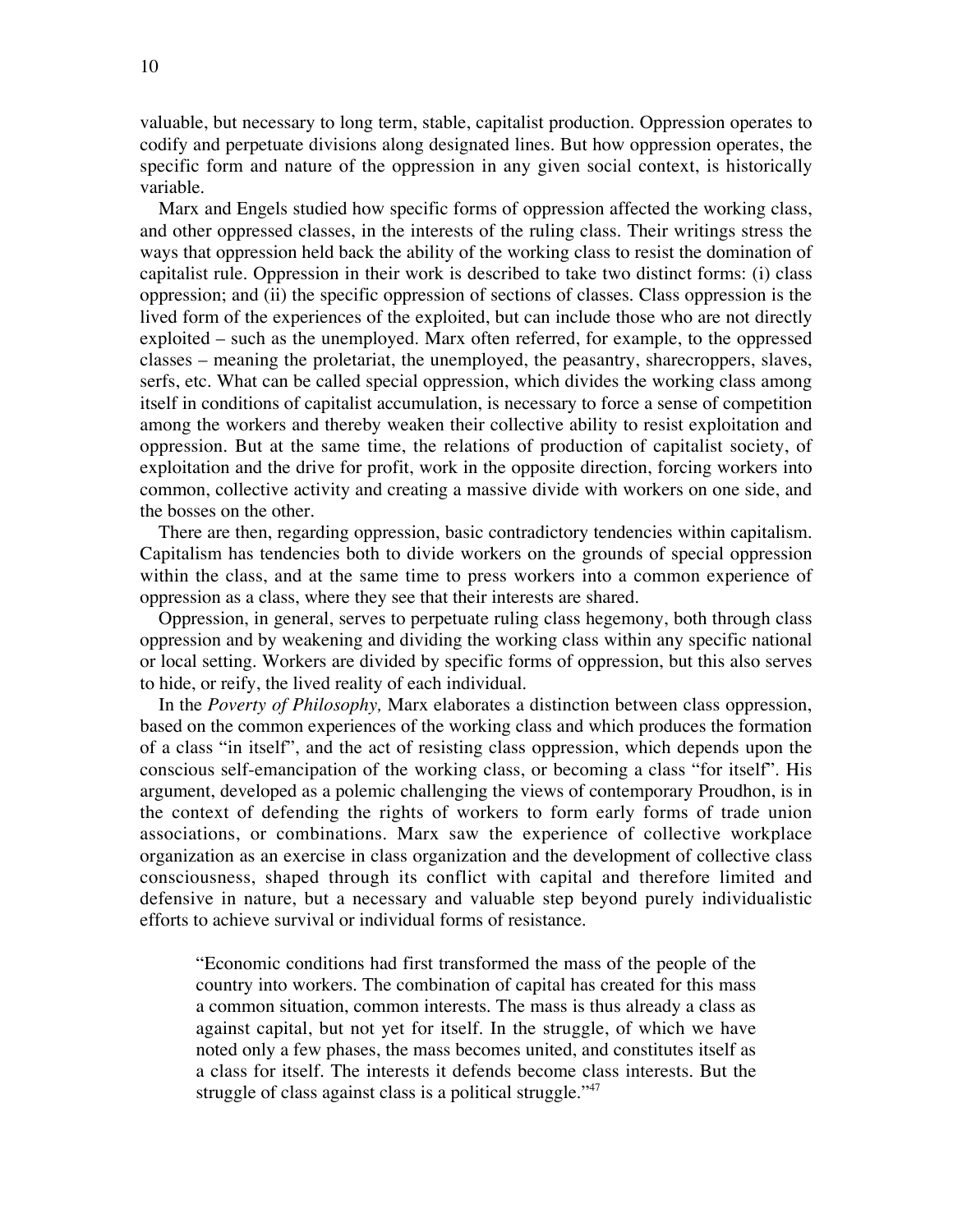Marx notes the phenomenon of class oppression, a distinct category from exploitation and its particular form in capitalist society.

"An oppressed class is the vital condition for every society founded on the antagonism of classes. The emancipation of the oppressed class thus implies necessarily the creation of a new society. For the oppressed class to be able to emancipate itself it is necessary that the productive powers already acquired and the existing social relations should no longer be capable of existing side by side. Of all the instruments of production, the greatest productive power is the revolutionary class itself."48

Class oppression compels the drawing together of workers in common conditions of labour as the system becomes more productive and expands. It is organized through the process of labour extraction, or exploitation, but it entails the vast realm of experiences that take place both in the workplace and away from it. The limited access to employment, poor housing, limited access to schools and medical care, ideologies of elitism, etc., are all aspects of class oppression. The penetration of ruling class ideology as part of the training and socialization of the working class is also a feature of class oppression. In the *German Ideology,* Marx wrote that the ruling ideas of any age are the ideas of the ruling class:

"The ideas of the ruling class are in every epoch the ruling ideas, i.e., the class which is the ruling material force of society, is at the same time its ruling intellectual force. The class which has the mans of material production at its disposal, has control at the same time over the means of mental production, so that thereby, generally speaking, the ideas of those who lack the mans of mental production are subject to it."<sup>49</sup>

# *Racism, Rule and Management*

Capitalism as an economic system corresponds historically to certain forms of social and ideological systems of domination. The ethos of individualism in bourgeois or liberal democracies combines with the lived, alienated experience of isolation and a sense of separateness, or "difference", from other individuals. Class oppression in the development of capitalism first treats all workers as more like slaves than as "free" labourers; over time, the bourgeoisie learns to rule by divide and conquer tactics, where special oppression within the working class serves to hide common oppression as a class. Racial oppression is a key form of oppression for capitalism, both in its origins and in its capacity to reproduce and expand capitalist relations as the system has developed and spread. The racism that defined the accumulation of capital under the period of Atlantic slavery, and marked the rise of the capitalist system on a global scale, proved to be entirely consistent with the ruling class project of the industrial phase of capitalist accumulation.

What Marx referred to as the "labour of supervision and management", dependent upon the antithesis between labour and capital, was justified at least in part by reliance upon the racist ideology and practices learned by the ruling class in the period of slavery.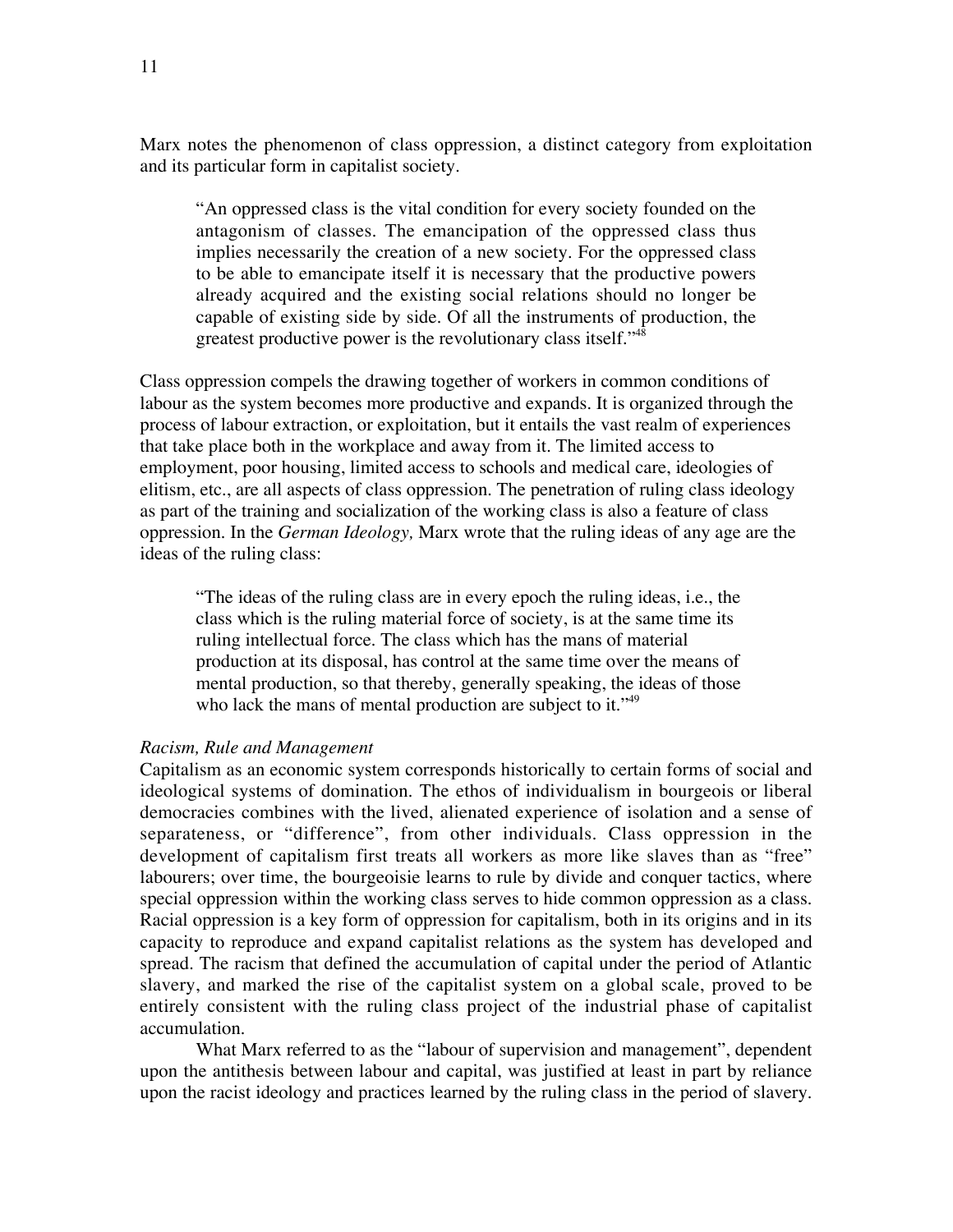Marx, in the third volume of *Capital*, addresses this reliance by citing a specific example of how the US ruling class learned from plantation slavery the importance of class servitude, or class oppression.

"The work of management and supervision – so far as it is not a special function determined by the nature of all combined social labour, but rather by the antithesis between the owner of means of production and the owner of mere labour-power, regardless of whether this labour-power is purchased by buying the labourer himself, as it is under the slave system, or whether the labourer himself sells his labour-power, so that this production process also appears as a process by which capital consumes his labour – this function arising out of the servitude of the direct producers has all too often been quoted to justify this relationship. . . .[And] never better than by a champion of slavery in the United States, a lawyer named O'Connor, at a meeting held in New York on December 19, 1859, under the slogan 'Justice for the South': 'Now, gentlemen', he said amid thunderous applause, 'to that condition of bondage the Negro is assigned by nature . . . . He has strength, and has the power to labour; but the Nature which created the power denied to him either the intellect to govern, or willingness to work.' (Applause.) 'Both were denied to him. And that Nature which deprived him of the will to labour, gave him a master to coerce that will, and to make him a useful . . . servant in the clime in which he was capable of living useful for himself and for the master who governs him. . . . Now the wage-labourer, like the slave, must have a master who puts him to work and rules over him."<sup>50</sup>

The condition of common class oppression is not linear, or unidirectional. The commonality of experience as a class is contradicted by the differentiation imposed by special oppression and alienation. The tendency to divide workers in competitive relations with one another takes the forms of the search for scarce employment, higher wages, limited rights, and the selective offering of a "psychological wage"<sup>51</sup> to certain sections of the working class in an effort to divide and fragment the oppressed classes. Engels describes this contradictory pattern of oppression – uniting workers as a class, and at the same time pitting individuals against other individuals within the class – in graphic detail in *The Condition of the Working Class in England.<sup>52</sup>* In discussing the tendency to create a class in itself, Engels describes the process of centralization, urbanization, and the development of mass poverty.

"It has been … suggested that manufacture centalises property in the hands of the few. It requires large capital with which to erect the colossal establishments that ruin the petty trading bourgeoisie and with which to press into its service forces of Nature, so driving the hand-labour of the independent workman out of the market. … The centralizing tendency of manufacture does not, however, stop here. Populations become centralized just as capital does; and, very naturally, since the human being, the worker, is regarded in manufacture simply as a piece of capital for the use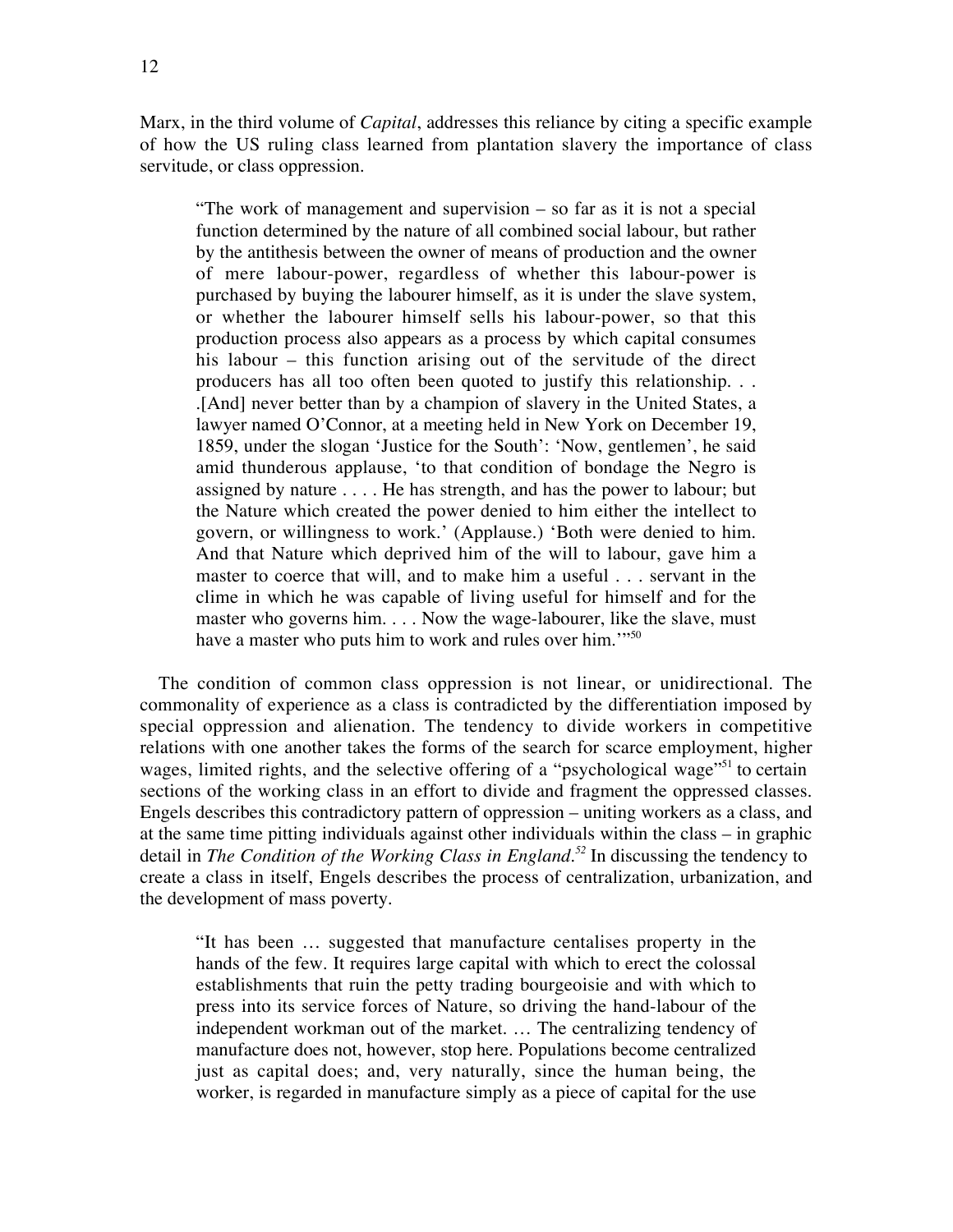of which the manufacturer pays interest in the form of wages."<sup>53</sup>

But Engels also stresses that this is not the only process. Regarding the expansion of capitalism in England, he writes:

"We shall now have to observe its influence on the working class already created. And here we must begin by tracing the results of competition with single workers with one another. Competition is the completest expression of the battle of all against all which rules modern civil society. This battle, a battle for life, for existence, for everything, in case of need a battle of life and death, is fought not between the different classes of society only, but also between individual members of these classes. Each is in the way of the other, and each seeks to crowd out all who are in his way, and to put himself in their place."<sup>54</sup>

Oppression is intrinsic to class experience; but it is not reducible to it. Oppression is not only based on class division. Special oppression also operates to affect sections of society that are from different classes, but whose experiences and methods of resistance or accommodation will be affected by class position. The degree of commonality of oppression across class lines, or divergence based on class polarization, can vary greatly in different social settings and over historical time. Importantly, Marx and Engels maintained that the relationship between the oppressor and the oppressed is not the same as the relationship between the exploiter and exploited, particularly regarding the special oppression of sections of classes. The form of division of society based on exploitation separates workers from bosses, and any given capitalist will use any means at their disposal to increase profits based on the exploitation of workers. White workers, black workers, men, women, peasants, children, etc., were all forced by the spread of capitalism to subordinate their lives and bodies to the drive of industrial expansion. But they are not driven into this process in a consistent or even-handed way.

These same workers are compelled into relationships of competition with one another – pitted against each other rather than in unison against their common exploiter. Forms of oppression that predated capitalism – such as women's oppression, anti-Semitism, and the colonialism of the feudal empires – were important tools for rising capitalist classes over the early period of industrial expansion. But new forms of oppression were also developed as capitalism expanded, including the ideology of the modern form racism directly associated with private property that developed with the slave trade, and immigration controls that developed with national borders.<sup>55</sup>

Ruling classes of necessity strive to divide the oppressed classes, fomenting specific oppression of certain groups, because it is the unity of the oppressed classes that marks the ultimate end of the ability of the ruling class to rule. This oppression appears in itself to be devoid of class content, to be based on non-economic criteria – race, gender, sexual orientation, nationality, religion, etc. And this form of oppression applies across classes, and affects members of the oppressed group regardless of class. But in the lived reality of capitalism, class position in certain historical moments can mitigate the experience of oppression considerably.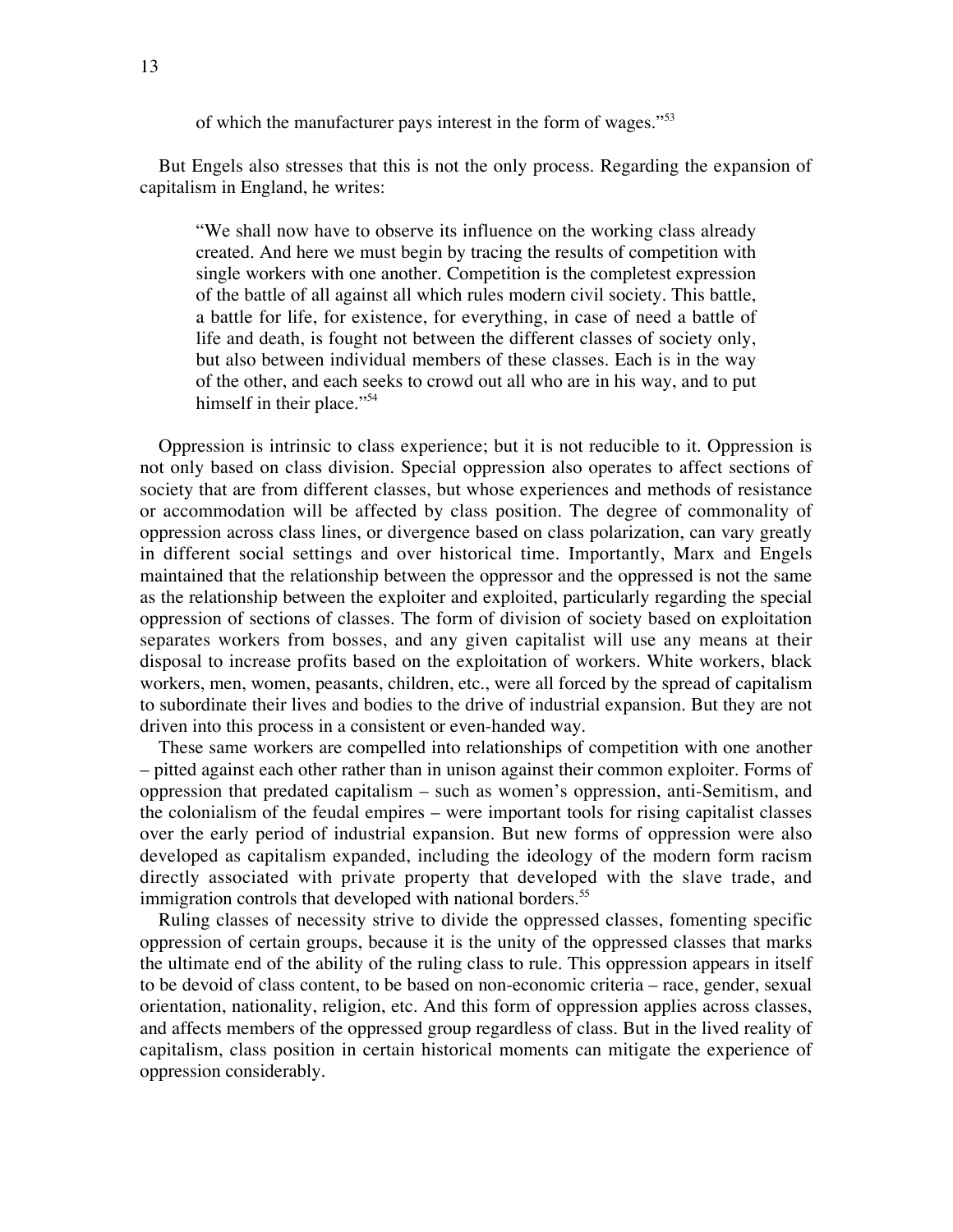# *The "Condoleeza Rice Effect" and Hegemonic Whiteness*

Individuals can challenge the effects of oppression, without necessarily challenging the structures that generate systemic oppression. Hence, we see in contemporary conditions of capitalism, what may be called the "Condoleeza Rice effect."<sup>56</sup> Arguably, Rice, an African-American woman, would not be welcomed to the highest echelons of the US governmental administration, as a representative of corporate America, were it not for the success of the civil rights and women's movements in breaking down previous barriers. However, she would also not be welcome were she not serving the interests of corporate America with full dedication and competence. The ability of the ruling class to yield concessions to movements against oppression, and to support the advance of individuals of colour as organic intellectuals, to use Gramsci's concept, to advance a collective project is a feature of the struggle for ruling class hegemony. One element of this project is that of hegemonic whiteness, which includes the capacity to mask larger dynamic processes of oppression, and to recruit individuals who serve to hide and advance the class project.

The Condoleeza Rice effect indicates the adaptability of some sections of the ruling class to rely on hegemonic whiteness even with the use of African American organic intellectuals, in the interests of advancing the overall aims of modern capitalism and imperialism. The goal remains to maintain ideological hegemony to ensure the ability of the class to rule. The greater the level of consent in this process among the oppressed, the greater the capacity of the system to operate in stable conditions conducive to higher profits. It is those who are specially oppressed and also concentrated among the most oppressed classes – in the US example, the vast majority of the African-American population is concentrated among the working class and the unemployed – who pay the greatest price. And it is the ruling class that reaps the greatest material and ideological benefits.

Key to a Marxist theory of oppression is the understanding that special oppression within capitalism is not autonomous from the social relations of production within a capitalist society, but neither is it reducible to it. Oppression is a class issue because it operates within and through class society; in capitalist society oppression commonly pits one section of the exploited classes against another within the same class, forging fault lines that can either become deeper divisions, or can be challenged by common movements for reclamation from below. But oppression cannot be mechanistically defined in class terms, equating the oppressed purely in terms of relations to the means of production.

Oppression is fluid, operating in part to render the exploitation process untransparent, reified,<sup>57</sup> or fetishized, hiding the reality of the ruling class's minority and exploitative status. It is also a means through which sections of the working class can explain their sense of alienation from others who are more like them than different, but with whom they feel a sense of competition and distance. Through the perpetuation of a constructed ideological mechanism of identifying with the ruling class, one section of the exploited can come to believe that they are in fact superior to another section of workers. This sense of "privilege" over another human being, however, may be more or less "real" in terms of material advantage, in terms of the relationship of other members of the same class. Such a sense of privilege can be and often is propped up by a certain levels of material, social or political advantage. But this advantage is also contingent, determined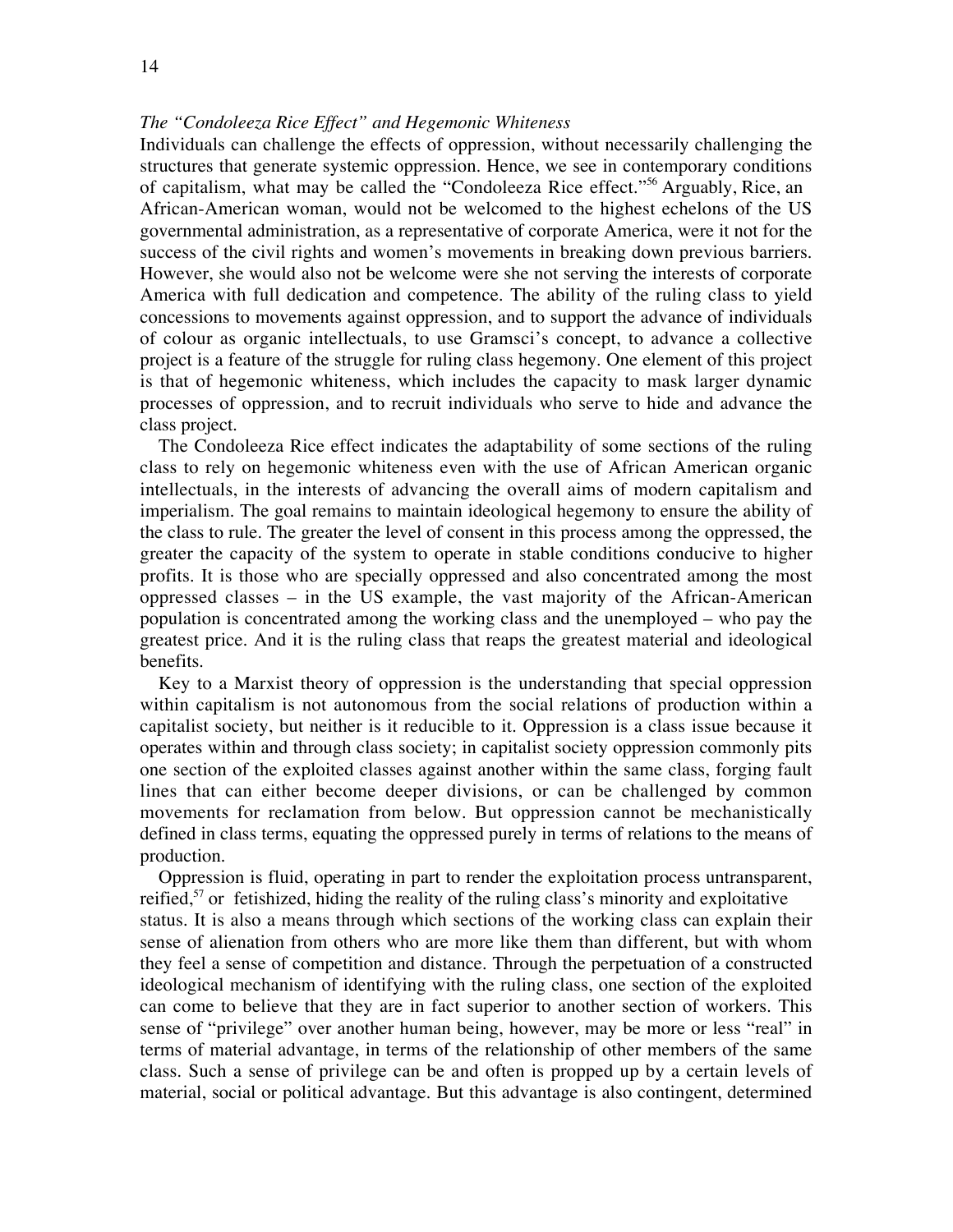not by the working class, but by those who have access to the surplus labour extracted from the working class as whole. Differential access to employment, higher wages, better housing, education, and numerous forms of political and social exclusion are systemically practiced in conditions of modern capitalism. Such patterns of systemic discrimination have been extensively documented, and indicate the scope of oppression.<sup>58</sup> The determination of relative gains of one section of an oppressed class over another section of the same class are not controlled or determined by members of that oppressed class, regardless of race, gender, sexual orientation, etc. The nature and course of distribution of relatively less or more within the common bounds or class oppression, are determined by agents and processes of capital.<sup>59</sup>

## *Marx and Engels*

The writings of Marx and Engels on special oppression are not systematically described in a single text. This has been one factor leading to the claim that they did not take oppression seriously. But the way in which Marx and Engels addressed oppression is in itself a feature of the nature of oppression – that is, it is always historically specific. It is also a feature of the writing of Marx and Engels in general, which was often grounded in the contemporary debates of the day.

The politics, nature, and affects of oppression, however, run through their writings on issues including, imperialism and colonialism,  $\frac{60}{10}$  the origins of the state and the family,  $\frac{61}{100}$ the Jewish question,  $62$  Ireland,  $63$  and slavery.  $64$  One theme that returns repeatedly is that the oppression of any one section of the population holds back the class struggle as a whole. Marx commented in response to "Napoleon the Little's" effort to revive the slave trade in France: "To convert France into a slave-trading nation would be the surest way to enslave France." Engels, in 1847, when asked to speak at a commemoration of the 1830 Polish rebellion against Prussia, stated that: "A nation cannot become free and continue at the same time to oppress other nations." In 1870, Marx stated the following regarding British rule in Ireland: "A people which enslaves another people forges its own chains." In *Capital,* Marx wrote in reference to slavery in the US: "Labour cannot emancipate itself in a white skin where the black is branded."

Some of the most developed of Marx's views on oppression are written regarding the national oppression of Ireland, and slavery and racism during the American Civil War. In both these instances, Marx stressed the interplay between capitalist class interests, and the use of racism to divide the working class. Marx identified how the ideology of anti-Irish prejudice projected an artificial cross class identity between British workers and the British imperialist state.

In a letter written on April 9, 1870, regarding the relations of Irish oppression to British capitalism, Marx summarized how oppression, here racist oppression particularly, in combination with nationalism, operates within the capitalist system.

"Every industrial and commercial centre in England possesses a working class *divided* into two hostile camps, English proletarians and Irish proletarians. The ordinary English worker hates the Irish worker as a competitor who lowers his standard of life. In relation to the Irish worker he feels himself a member of the *ruling* nation and so turns himself into a tool of the aristocrats and capitalists of his country *against Ireland,* thus strengthening their domination *over himself.* He cherishes religious, social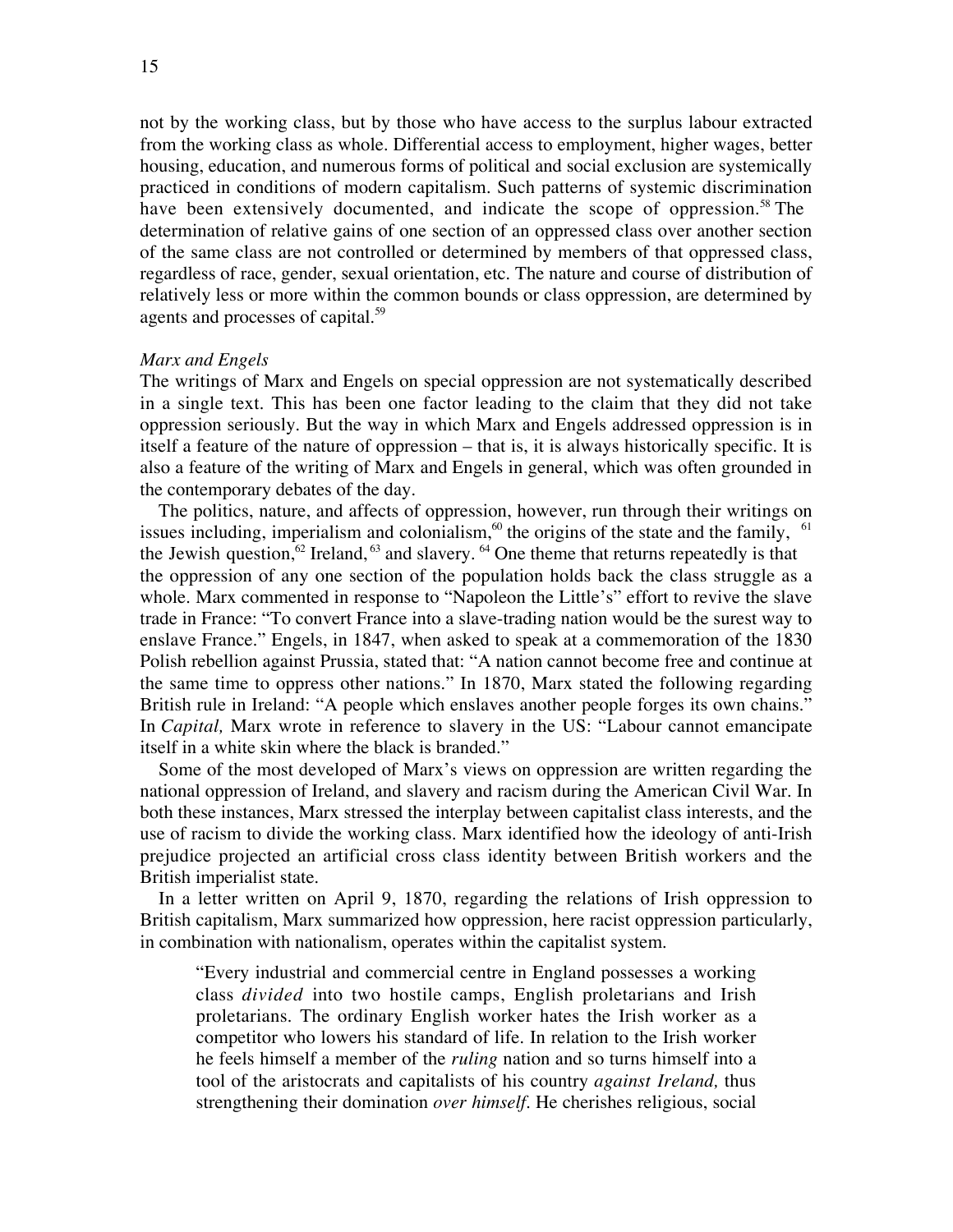and national prejudices against the Irish worker. His attitude is much the same as that of the 'poor whites' to the 'niggers' in the former slave states of the USA. The Irishman pays him back with interest in his own money. He sees in the English worker at once the accomplice and stupid tool of the *English rule in Ireland.* This antagonism is artificially kept alive and intensified by the press, the pulpit, the comic papers, in short by all the means at the disposal of the ruling classes. This *antagonism* is the *secret of the impotence of the English working class,* despite its organization. It is the secret by which the capitalist maintains its power. And that class is fully aware of it."<sup>65</sup>

Marx in this passage suggests three key elements towards a theory of specifically racial oppression: (i) capitalism promotes the economic competition between workers; (ii) the appeal of racist ideology to white, in this case English, workers is a feature of ruling class ideology in its efforts to divide the working class; and (iii) when a racial minority within the working class suffers oppression, in this case Irish workers, the racial majority is also weakened, incorporated into consenting to the project of capitalist accumulation and further held back from becoming a class "for itself".<sup>66</sup>

The analysis that Marx and Engels developed about oppression and class society was not only argued in general terms; strategic implications are also suggested. Each form of oppression that Marx and Engels studied had relevance for the contemporary debates in which they were involved. And their ideas changed in some cases over time. This is particularly evident in the writings on nationalism and colonialism.<sup>67</sup> But there is a consistent thread, where Marx and Engels maintained that to organize a struggle against oppression meant fighting not only for the democratic right to equality with all others in class society, but ultimately for the elimination of class society as a whole. The challenge was two-fold: to eliminate special oppression within class society; but also to eliminate class oppression, and therefore the class society itself which relied upon, cultivated, and generated oppression.<sup>68</sup> It was not, however, a question of reducing the movement against oppression to a movement against capitalism; their argument was that to effectively challenge the source of oppression, the capitalist system would have to be a challenged if the root of all oppression was to be eliminated.

Alienation is in part, then, perpetuated by the divisions fuelled by oppression; systemic oppression ensures that these processes are rendered endemic, entrenched in the system of capitalist society. Racism, as an ideology that supports and expresses one form of systemic oppression, is a means of giving a perverse order to human alienation. Racism acts, at least in part, as a means to explain the sense of distance that is endemic to a society where all human activity is removed from collective, socially productive, creative labour. Stereotypes and scapegoating, legal justifications and enforcement of doublestandards, distortions and deletions of lived historical reality – all this works to divide sections of society, within and across classes, who might otherwise find a common sense of humanity.

Special oppression, importantly, is not reserved only for the working class and the poor. It also amplifies the ability of certain sections of the ruling class to rule effectively, and therefore sometimes is used against other sections of the ruling class in the rivalry of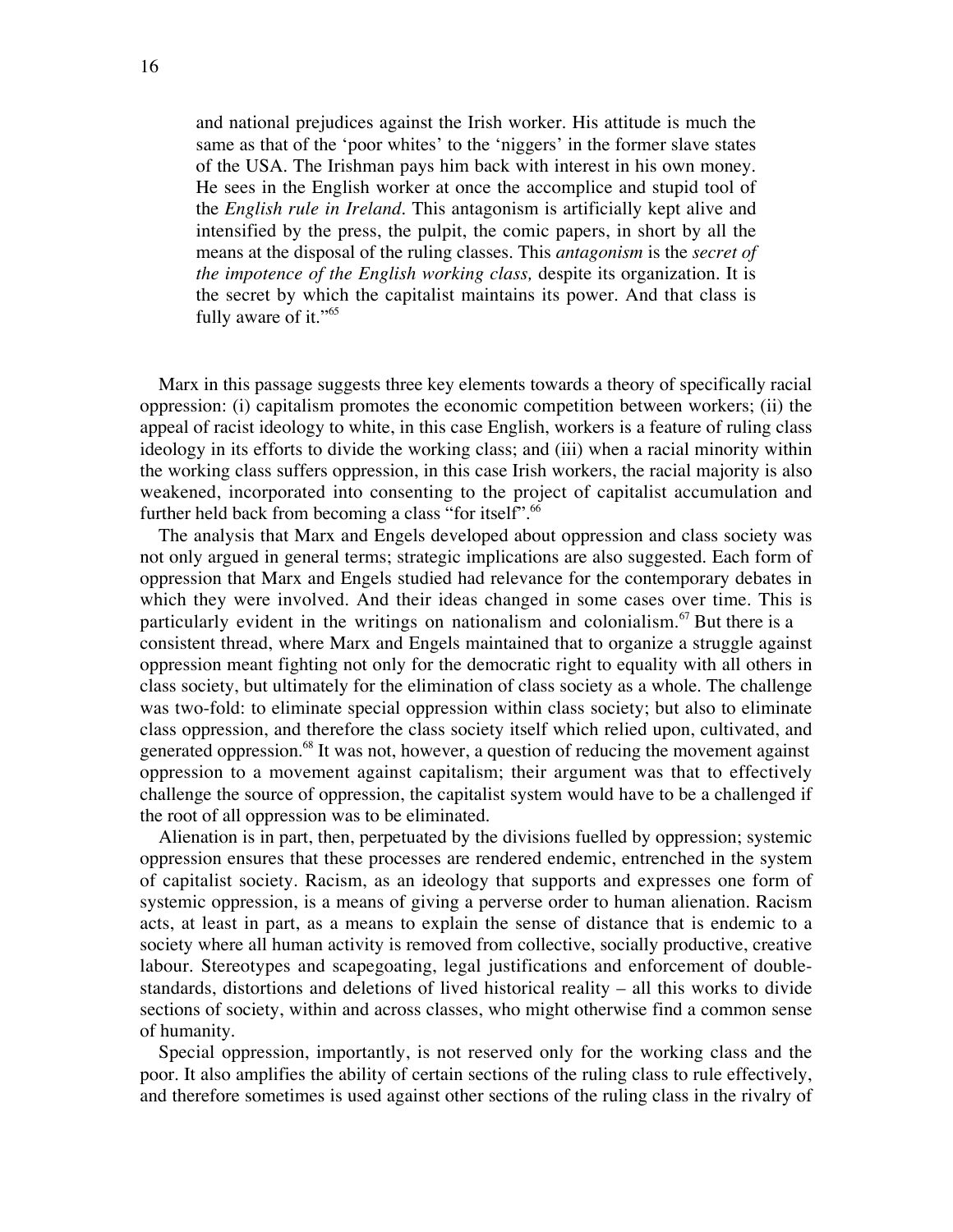market and imperial competition. This is the way, for example, that formal colonial oppression historically, or imperialist oppression today operates. It enforces oppression against weaker states, or against sections of society within developed states who continue to be treated as colonized peoples. On a global scale, ruling classes or elites in Third World poor countries are oppressed by other sections of the world capitalist classes. This is exemplified, for example, in the hegemonic role of the "Quad" in the World Trade Organization, where the US, the EU states, Japan and Canada, effectively dictate global trade policy and the outcome of disputes.<sup>69</sup>

The recruitment of military soldiers to imperialist armies, for example, relies upon, amplifies, and codifies the sense of alienation among a targeted population. Oppression is an integral feature to this process. Those who experience oppression are most vulnerable to the promise that volunteer military participation will offset the depth of their alienation. Targeting the working class and the poor as its potential recruitment pool, for example, the US and Canada have attempted to offset male alienation by promising a sense of pride and purpose, as well as material advantages, to those who sign up for military service.<sup>70</sup> Racism, as well as sexism and homophobia which are distinct forms of systemic oppression, are integral to military recruitment and training. As Sherene Razack points out, in Canada the assertion of "peacekeeping" as a humanistic motivating force for military acts of war and aggression against people of colour in countries of the global South, including overt acts of violence against civilians, becomes normalized through mythologies of racism. In the post-9/11 atmosphere, this process has been amplified. Razack summarizes:

"[T]he terrorist attacks on the World Trade Centre and the Pentagon and the resulting 'war on terrorism' have made us all aware, if we were not before, of the racial underpinnings of the New World Order. . . . Embedded deep within the conceptual foundations of the Bush administration's notion of a life-and-death struggle against the 'axis of evil' is a thoroughly racial logic. Disciplining, instructing and keeping in line Third World peoples who irrationally hate and wish to destroy their saviours (as [Rudyard] Kipling's poem [The White Man's Burden] predicted) derives from the idea that Northern peoples inhabit civilized lands while the South, in Chinua Achebe's words, 'is a metaphysical battlefield devoid of all recognizable humanity into which the wandering European enters at his peril.'"<sup>71</sup>

To foreshadow the argument below, exploitation refers to social relations that develop and are reproduced in the process of the economic extraction of surplus, at the base of the system.<sup>72</sup> Unlike exploitation, which Marx saw as following certain general patterns or "laws of motion" common to all capitalist societies, oppression is variable and contingent. It is, however, necessary to the reproduction of the social relations of capitalism. And to summarize the discussion previous, alienation refers to the general distancing of human beings from what makes them human. Oppression is distinct from both exploitation and alienation; it is part of how any given, historically specific class society operates – how the ruling class rules and perpetuates divisions among those it rules over. It is variable, and subject to specific conditions, options and restraints that are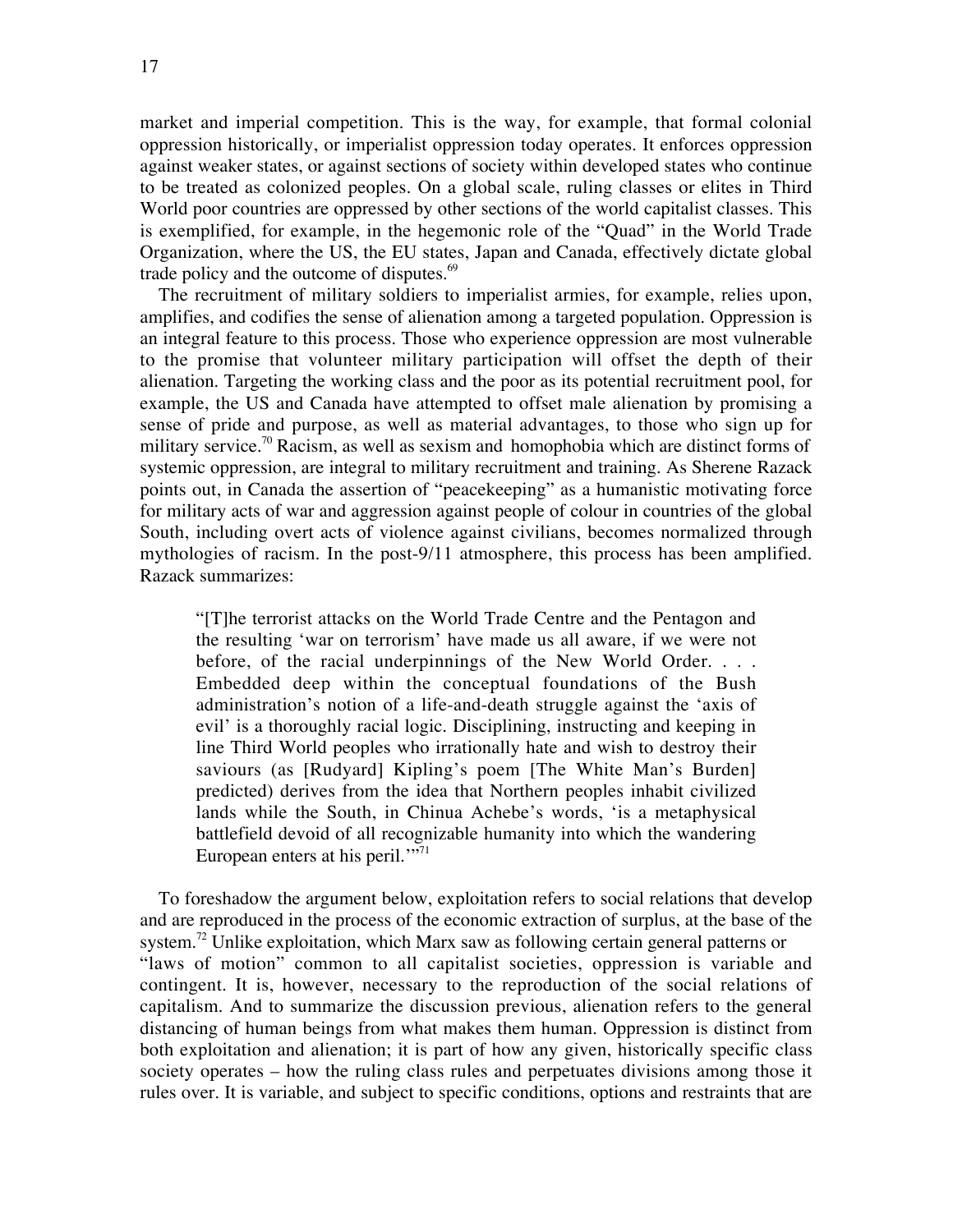historically specific. As part of the cultural, legal, and social fabric, or "superstructure" of society, oppression operates with exploitation, and can express specific forms in which exploitation occurs concretely.<sup>73</sup> It also operates with alienation, often as the concrete expression of any given form of alienation in a specific moment. However, when oppression occurs, only the dominated is oppressed; the oppressor does not suffer in the same way as the oppressed, and may benefit in various ways from the act of oppressing the "other". But the nature of the "benefit" needs to be studied historically. It may be the appearance of benefit, a feature of the fetishization of human relations, but in fact actually hide a material deficit or loss. Both oppressor and oppressed suffer alienation; the act of oppression ensures that they do not experience their alienation as a common human condition. Rather, the experience of the alienation of the oppressor and the alienation of the oppressed is reinforced, codified, rendered "rational" and reified, as if to constitute a permanent condition of separation and distance.

W.E.B. Dubois, writing about the American South in 1935, tried to account for the division between white and black workers after the defeat of a period called radical reconstruction when former slaves and white radicals tried to uproot racism in the aftermath of the US Civil War.<sup>74</sup> This is where the notion of the "psychological wage" is introduced. Dubois noted that:

"[T]here probably are not today in the world two groups of workers with practically identical interests who hate and fear each other so deeply and persistently and who are kept so far apart that neither sees anything of common interest. It must be remembered that the white group of labourers, while they received a low wage, were compensated for by a sort of public and psychological wage. . . . On the other hand, in the same way, the Negro was subject to public insult. . . .The result of this was that the wages of both classes could be kept low, the whites fearing to be supplanted by Negro labour, the Negroes always being threatened by the substitution of white labour."<sup>75</sup>

# *Theorizing "Privilege"*

The relationship of oppression to "privilege" is therefore not universal. While the privileges of the oppressor class are structured into the process of accumulation, and enforced by alienation and oppression, the "privileges" meted out to sections of the oppressed are contingent. Any given specific form of oppression may be cultivated by the exploiting class, including through the state, to encourage competition among the workers. Members of the working class can and do embrace oppressive ideologies and practices against others of their own class, not in an instrumental manner, but because they come to fully believe and support such views. At the same time, these ideas can be challenged, and are often contradicted by common experiences of class oppression. There are no general, abstract laws of motion about these processes; they need to be considered in specific historical contexts.

For example, the construction of working class "whiteness" as privilege was in some historical circumstances the product of considerable ideological effort on the part of sections of the ruling class. Noel Ignatiev describes the original, spontaneous identification of poor Irish immigrants who came to the United States with the American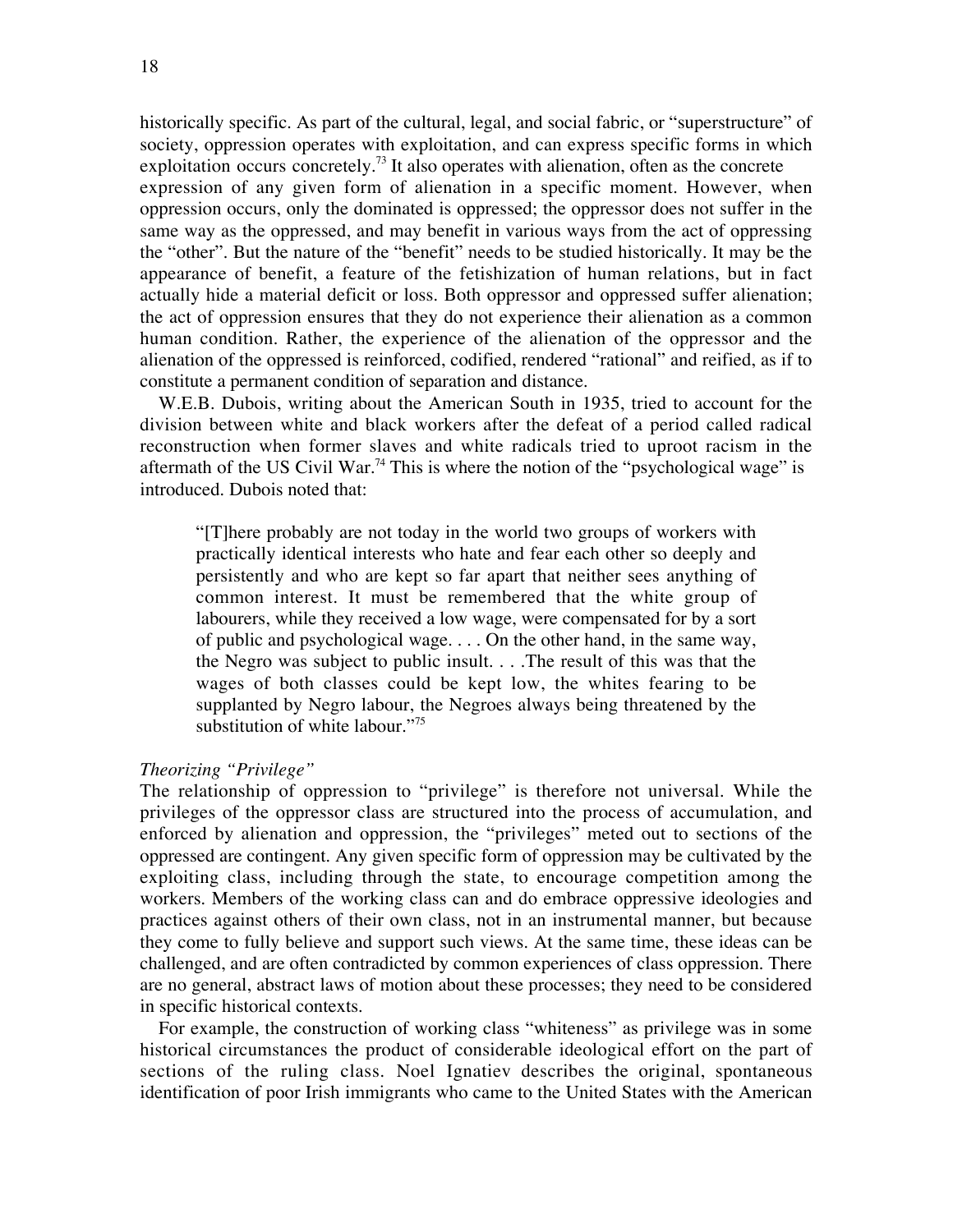black population. This was met by a conscious and sustained effort on the part of elite interests to divide the Irish-American working class, and to win a majority of Irish-Americans of all classes to a conscious identification with white society. The ideological construction of what we may call a culture of racism defined by hegemonic whiteness can be traced historically.

 "What did it mean to the Irish to become white in America? It did not mean that they all became rich, or even 'middle-class' (however that is defined); to this day there are plenty of poor Irish. . . . To Irish laborers, to become white meant at first that they could sell themselves piecemeal instead of being sold for life, and later that they could compete for jobs in all spheres instead of being confined to certain work; to Irish entrepreneurs, it meant that they could function outside of a segregated market. To both of these groups it meant that they were citizens of a democratic republic, with the right to elect and be elected, to be tried by a jury of their peers, to live wherever they could afford, and to spend, without racially imposed restrictions, whatever money they managed to acquire. In becoming white the Irish ceased to be Green."76

In another example, evidence suggests that in the tobacco plantations of colonial Virginia, the plantocracy relied first "primarily on the backs of English indentured servants, not African slaves".<sup>77</sup> A shortage of labour attracted the interests of planters in importing African labourers from Africa, and binding them to the vast land available through slavery. The relationship of white to black labourers was altered as historical conditions changed. In a study of white and black workers in the southern United States, Al Szymanski found that "the higher the black earnings relative to white, the higher the white earnings relative to other whites" in other states in the country. White workers' earning power was enhanced by greater organization on the part of black workers.<sup>78</sup> The psychological wage, or ideology of privilege, in this case, operates as a substitute for a loss of material privilege, rather than a justification for it.

In yet another example, in Canada, the Quebec population, following the conquest of New France from the British, were expected to live in a hostile relationship to the indigenous native population. This, however, was commonly not the custom of the impoverished French peasants, the *Canayens,* who identified with and came to share their lives with indigenous native peoples, in part resulting in the development of the Métis in the western prairies.<sup>79</sup> Lord Durham identified the French Canadians as similar to the Irish, "a nationality … destitute of all that can invigorate and elevate a people", who suffered from a "peculiar language and manners" and who carried with them "no history, and no literature".<sup>80</sup> But this proved to be a "race" stubbornly resistant to assimilation. Moreover, the risk of the expansion of the rebellious colonies of the United States challenged the grip of the British empire in North America.<sup>81</sup> The federal English state, upon conquest of Quebec, consciously cultivated a strategy of division, a culture of divide and conquer between the Québécois and the indigenous Native peoples, that has continued with considerable success to the present day.<sup>82</sup>

The sense of privilege cultivated among one section of workers over another may or may not be accompanied by material benefit, and the nature of that material benefit is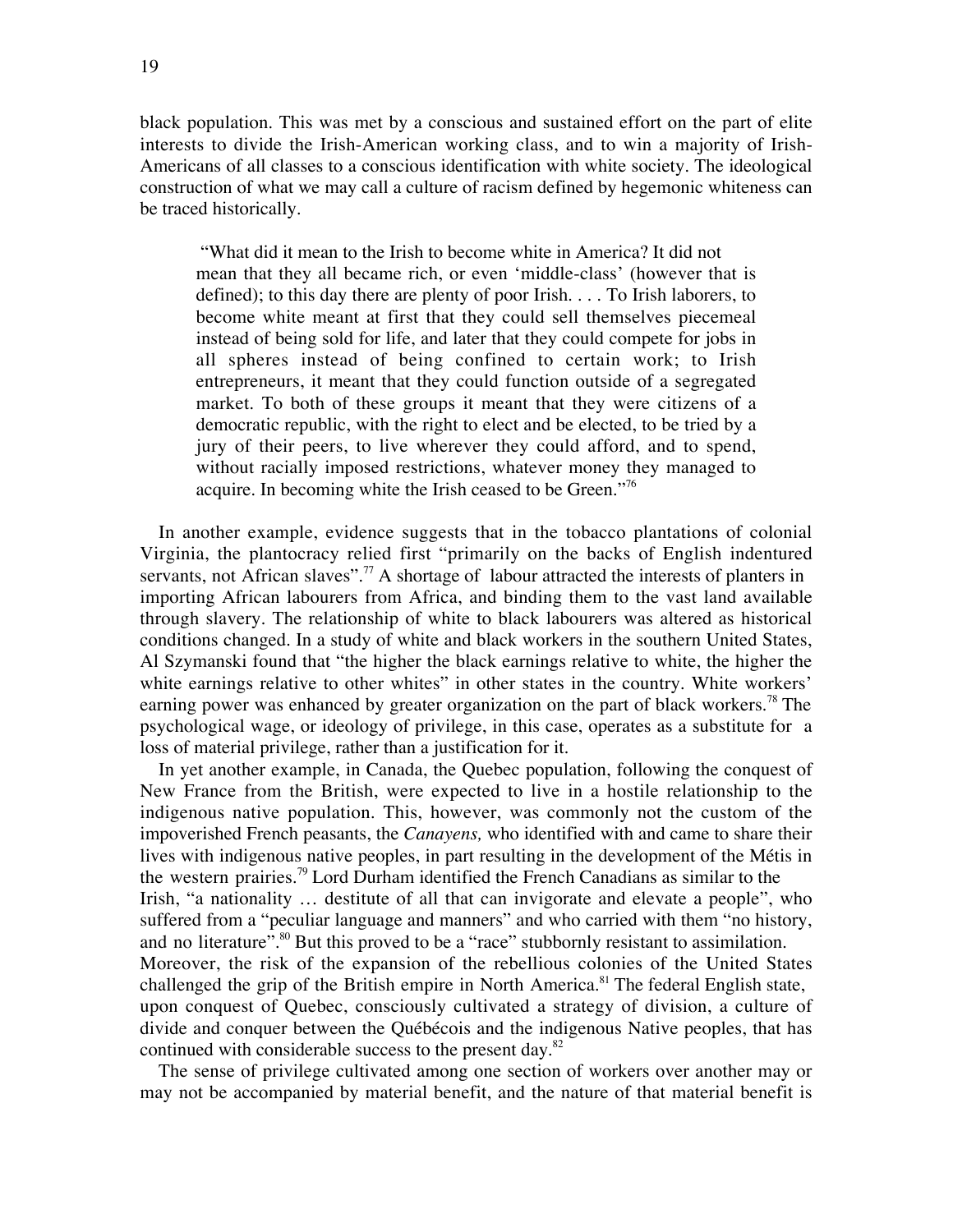variable. Individuals in the oppressor group can and do develop a sense of superiority over other workers. But this sense of superiority is not the only sentiment. Maintaining that sense of superiority is part of how oppression operates in capitalist society, and part of the contested terrain in the battle for ruling class hegemony. The sense of superiority or privilege is contradicted by the experience of common class oppression. There are contradictory dynamics that vary historically and cannot be reduced to a single, consistent pattern. This brings us to a discussion of waged work and capitalist exploitation.

## **Exploitation**

If racism cannot be reduced mechanistically to a system of exploitation, it is also important not to reduce Marx's conception of exploitation to a purely economistic category isolated from social relations. Exploitation is not specific to capitalism, but characteristic of all class societies. There is a unique characteristic in capitalist exploitation, however, in terms of its motivating force, the drive for commodity production. This generates an historically unique tendency for units of capital to expand, or to be defeated in a competitive market where all commodities are compared against one another. Capitalist exploitation compels the universalized, competitive drive towards extraction of surplus labour from the mass of the population. However, exploitation does not necessarily involve surplus production, as capitalism also relies on the production of services, both in the form of social reproduction of labourers in mind and body, and in servicing commodities produced to ensure the surplus value embodied in them is realized on the exchange market.

Marx's most famous work, *Capital,* is dedicated largely to explaining the specific nature of exploitation in a capitalist mode of production. Exploitation is not a relationship between "things", in the sense of crude economic measurement, but a social relationship that is mediated through the process of production. Labour under capitalism is transformed into a unique commodity, labour power. There is a relationship between those who own nothing but their ability to work for a living, who only have the capacity to sell their labour power, and those who own the means of production, the capitalists, who rely on labour power to produce new sources of wealth and therefore profit. Wages take the form of "variable capital", distinct from the means of production, which Marx refers to as "constant capital." The wages paid to the worker appear as if they are in compensation for a "fair day's work", when in reality they compensate for the most minimal amount of labour necessary to ensure that the worker will return to work for another day

In the third volume of *Capital,* Marx offers a description of capitalist exploitation in terms of its capacity to reproduce already established relations of production. He discusses the drive of the capitalist to extract unpaid surplus labour from workers, who are paid in wages.

"…[T]he direct interest taken by the capitalist, or the capital, of any individual sphere of production in the exploitation of the labourers who are directly employed is confined to making an extra gain, a profit exceeding the average, either through exceptional overwork, or reduction of the wage below the average, or through the exceptional productivity of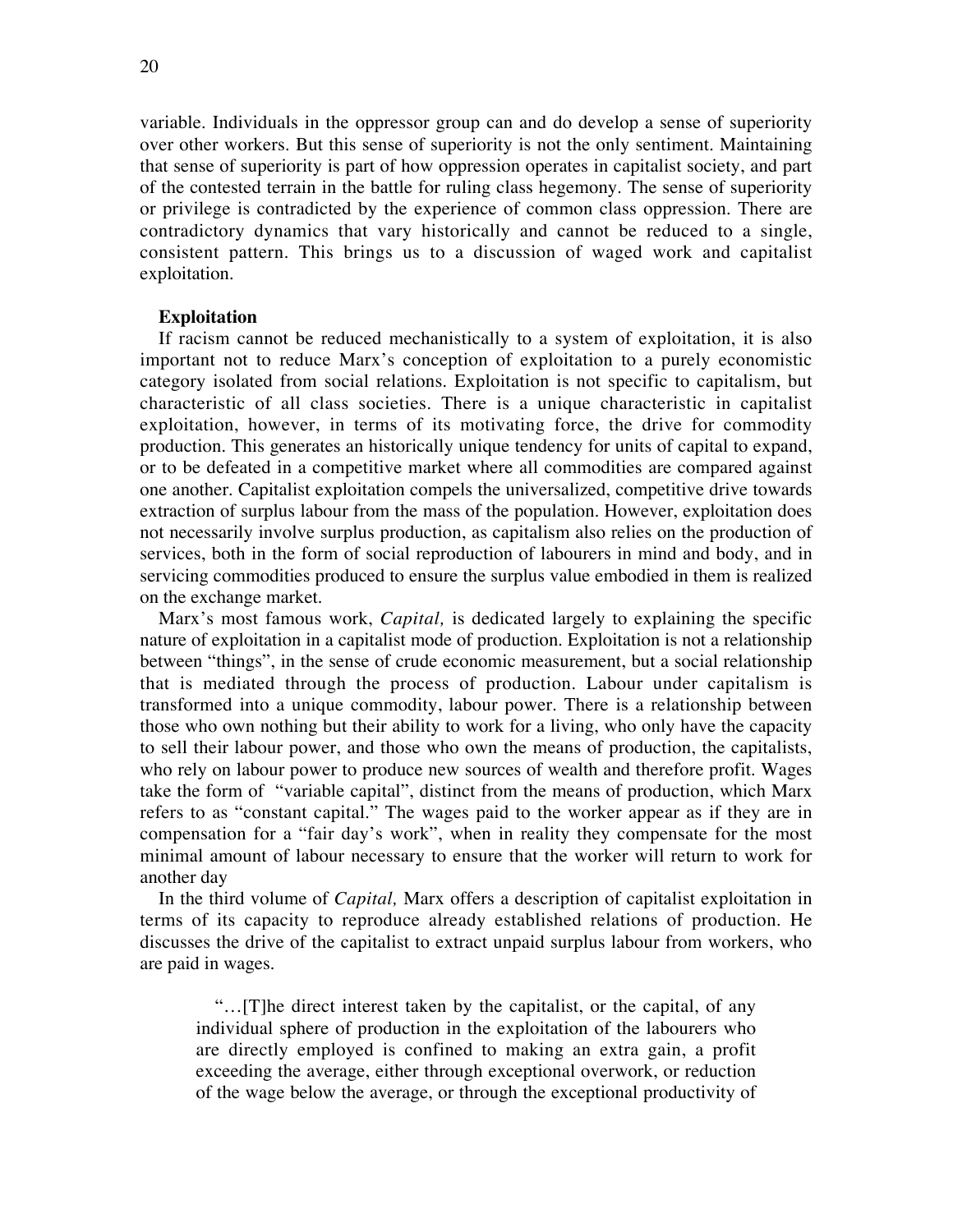the labour employed. Aside from this, a capitalist who would not in his line of production employ any variable capital, and therefore any labourer (in reality an exaggerated assumption), would nonetheless be as much interested in the exploitation of the working-class by capital and would derive his profit quite as much from unpaid surplus-labour, as, say, a capitalist who would employ only variable capital (another exaggeration), and who would thus invest his entire capital in wages. But the degree of exploitation of labour depends on the average intensity of labour if the working-day is given, and on the length of the working-day if the intensity of exploitation is given. The degree of exploitation of labour determines the rate of surplus-value for a given total mass of variable capital, and consequently the magnitude of the profit."<sup>83</sup>

In the first volume of *Capital,* Marx devotes considerable attention to the working day in a capitalist society.<sup>84</sup> He emphasizes that the process of extracting surplus labour derives from compelling the labourer to work only a small portion of the day for their own motivations, principally survival and self-reproduction, while the better part of the labour expended over the working day is extracted and retained by the capitalist in the form of surplus labour. This process is, however, not transparent, but hidden, a feature of the "fetishism" of the commodity form of production. Production is driven for the purpose of exchange on the market, rather than use. At the same time, unless products contain some use value, either real or cultivated by the market's production of artificially generated "needs", the exchange value of the commodity cannot be realized.

Because of these pressures, exploitation under capitalism has a tendency to subordinate virtually all human differences – based on age, language, nationality, sex or race, etc., in a common drive for profit. However, labourers who are considered to be the most "productive", itself a socially constructed and variable concept, are favoured by certain capitalist in certain periods of time relative to those who are considered to be less productive or not productive at all. Exploitation therefore interacts with human differences, which serve to define and re-define certain human characteristics. At the same time, other factors such as capitalist expansion, social organization, political rights, and movements of resistance, can and do alter the nature of the exploitation process. The capitalist class over the centuries has proven to be remarkably adaptable, generating new and different criteria for differential rates exploitation, subsumed under the systemic goal of profit expansion.

The drive for profit operates like a "law of motion" of the system, motivated by the exchange of commodities on the market. Marx identified how this expansionist tendency of accumulation was not easily or readily universalized. The generalization of the capitalist system was the product of centuries of struggle, only partially completed in Marx's lifetime. In conditions of modern capitalism, new sources of labour, new sources of production, and new markets have seen the massive spread of capitalist exploitation, and of the social relations of production that accompany it. Because of the competitive nature of the system, the rate of profit of the system as a whole is not uniformly distributed among units of capital; some capitalists find their investments yielding the highest rate of profit, others the lowest, collectively generating an overall "average" rate of profit. This average is also fluid, as new sources of productivity, or cheaper sources of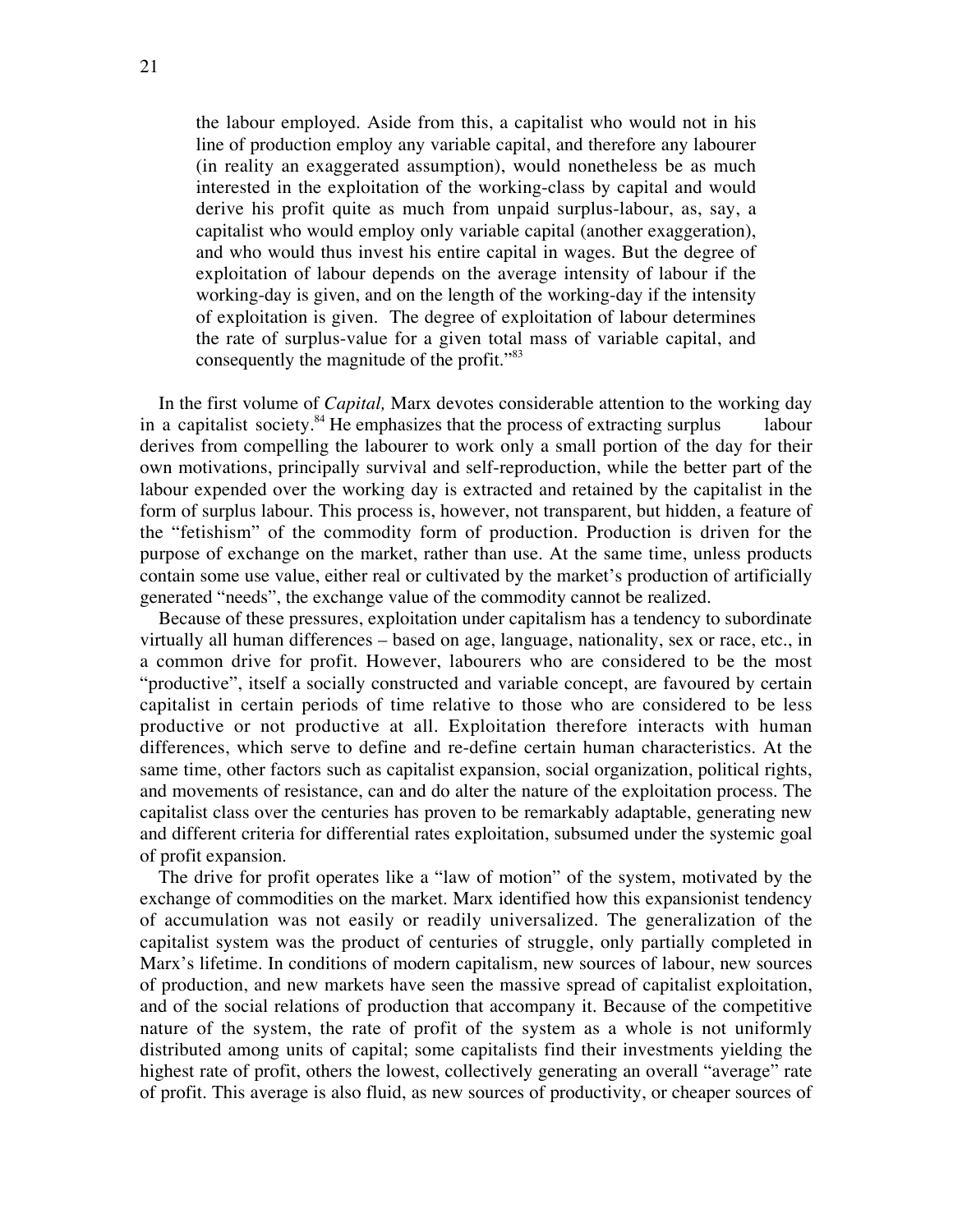labour, can at any point alter the hierarchy in the competitive system.<sup>85</sup> Harry Braverman, in his classic study, *Labor and Monopoly Capital,* describes how the work process has been altered by the capitalist drive for profit in modern conditions of exploitation. Writing in 1974, he noted:

"[T]he capitalist mode of production takes over the totality of the individual, family, and social needs and, in subordinating them to the market, also reshapes them to serve the needs of capital. It is impossible to understand the new occupational structure – and hence the modern working class – without understanding this development. How capitalism transformed all of society into a gigantic marketplace is a process that has been little investigated, although it is one of the keys to all recent social history."<sup>86</sup>

The reproduction of the capitalist system, and its inherent contradictions in the accumulation process, are distinguished in Marx's work from the process of original development, or "primitive accumulation" of capitalism.<sup>87</sup> The drive to produce for the sake of production creates tendencies to over-produce, and a cycle of economic booms followed crises is therefore structural to the system. While such cycles of production have indeed characterized modern capitalism, the timing, nature and outcome of such crises has proven to be extremely variable and difficult to predict.<sup>88</sup> In late capitalism, the capacity of the system to sustain itself and to continue to expand involves the commodification of virtually all human activity, including the incorporation of all corners of accessible land, water, services and even outer space. This is also, at every point, contested, within capitalist societies and by revolutionary challenges against capitalism.<sup>89</sup> But the reality of capitalism, commonly referred to in contemporary discourse as "corporate capitalism", has become a defining feature of political debate over the period of time from the late  $19<sup>th</sup>$  century to the present.<sup>90</sup>

# *Economic and Extra-economic*

In the lived conditions of capitalism, however, economic and extra-economic forms of surplus extraction work together. Another way to think of this is that capitalist exploitation and the capitalist state in a struggle to maintain hegemony, arise together, even if unevenly, and they are mutually dependent upon one another. One of the roles of the capitalist state is to ensure that working class life is regulated by capitalist competition not only at the point of production, or at the workplace, but also in the hours away from work. The self-emancipation of the working class, the freeing of the working class from these oppressive, alienating and exploitive conditions, is a process of conscious, self-transformation. It is a process that is in a certain sense organized by the capitalist class, which forces unity in the working class through its drive to common exploitation.

If the economic drive of capitalism tends to nullify differences among human beings as commodified labourers, the hegemonic state tends to emphasize differences, articulated in liberal democracies as the principle of individual rights and freedoms, and asserting the universalized individual "citizen".<sup>91</sup> The state relies upon atomization, and an ideology of the competitive individual is part of the way in which systemic relations of alienation,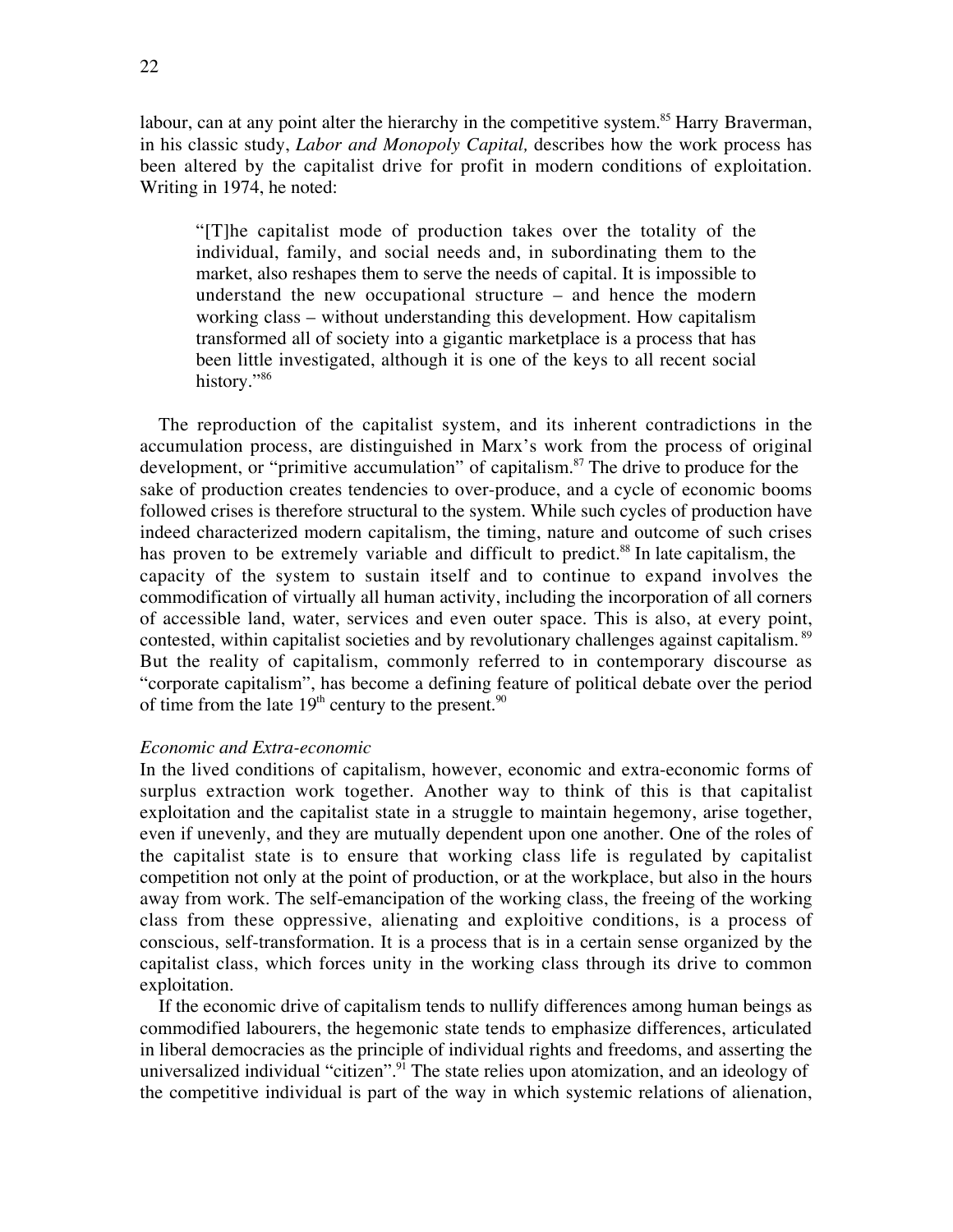oppression and exploitation are rendered invisible and reified. Exploitation, as distinct from oppression, and as distinct from alienation, is fundamentally defined in terms of a material relationship between groups of people, the exploited and the exploiter. It is based on a relationship that is, at least conceptually, measurable: the rate of exploitation is determined by the ratio of profit to wages. Surplus labour, in the framework developed by Marx, is that portion of human labour expended in the production process that goes beyond the amount for which the labourer is compensated. In the case of capitalism specifically, surplus labour is the result of a specific set of social relations, capitalist exploitation.

Marx's work on this form of unequal relationship – exploitation – motivated much of his life's work, in particular the form of exploitation in capitalism. Exploitation has been commonly seen as the totality of Marx's understanding of unequal human relationships. As argued here, this is a misreading. Marx concentrated on analyzing exploitation under capitalism because it was the specific form of alienation that was posed historically, and because it revealed in an extreme way the stark divisions among human beings in history. Also, exploitation was for Marx and Engels understandable, knowable, by the identification of certain abstract patterns, laws of motion that were hidden and fetishized. Therefore these relations demanded explanation in order to be challenged. Through coming to understand capitalism, its main contradictions, and indeed the main contradictions of all class societies, could be identified and demystified.

Capitalist exploitation was understood to be dependent upon the division among capitals, creating competition and the drive to productive expansion for the very survival of any given unit of capital. Capitalist exploitation also depended on the division of the production system into two great classes – a capitalist class that owned and controlled the means of production, or the means to produce all the goods of the society – and at the same time, a working class. The middle class, representing both a component of private producers who were threatened by the emergence of industrial development, and a new component of self-employed "petit-bourgeois", was seen by Marx and Engels to be historically fragile, subject to proletarianization in fact if not in consciousness. In modern capitalism, a "new" middle class has developed in the professions, but over time this segment has increasingly come under pressures of the market. $92$  Capitalist profit could only be generated, in this framework, from two sources: the appropriation of nature, which in capitalism took the form of private property in land and ground rent; and through the exploitation of the working class, which produced surplus value through its collective labour.

### *Gravediggers of Capitalism*

The working class was seen as the most collective of all labouring classes in human history. As with alienation and oppression, exploitation presented itself as a contradictory, dialectical process. The working class constitutes, for Marx and Engels, the "gravediggers of capitalism", a class that owned nothing but its ability to work, to sell its labour power to the capitalist, and therefore had "radical chains". It is in terms of strategy for transformation that the focus on the working class and its relationship to capital is theoretically emphasized in Marxist analysis. A decisive, revolutionary challenge to the rule of capital depends on challenging the monopoly of control of this class over the means of production, and its related structures of hegemony and state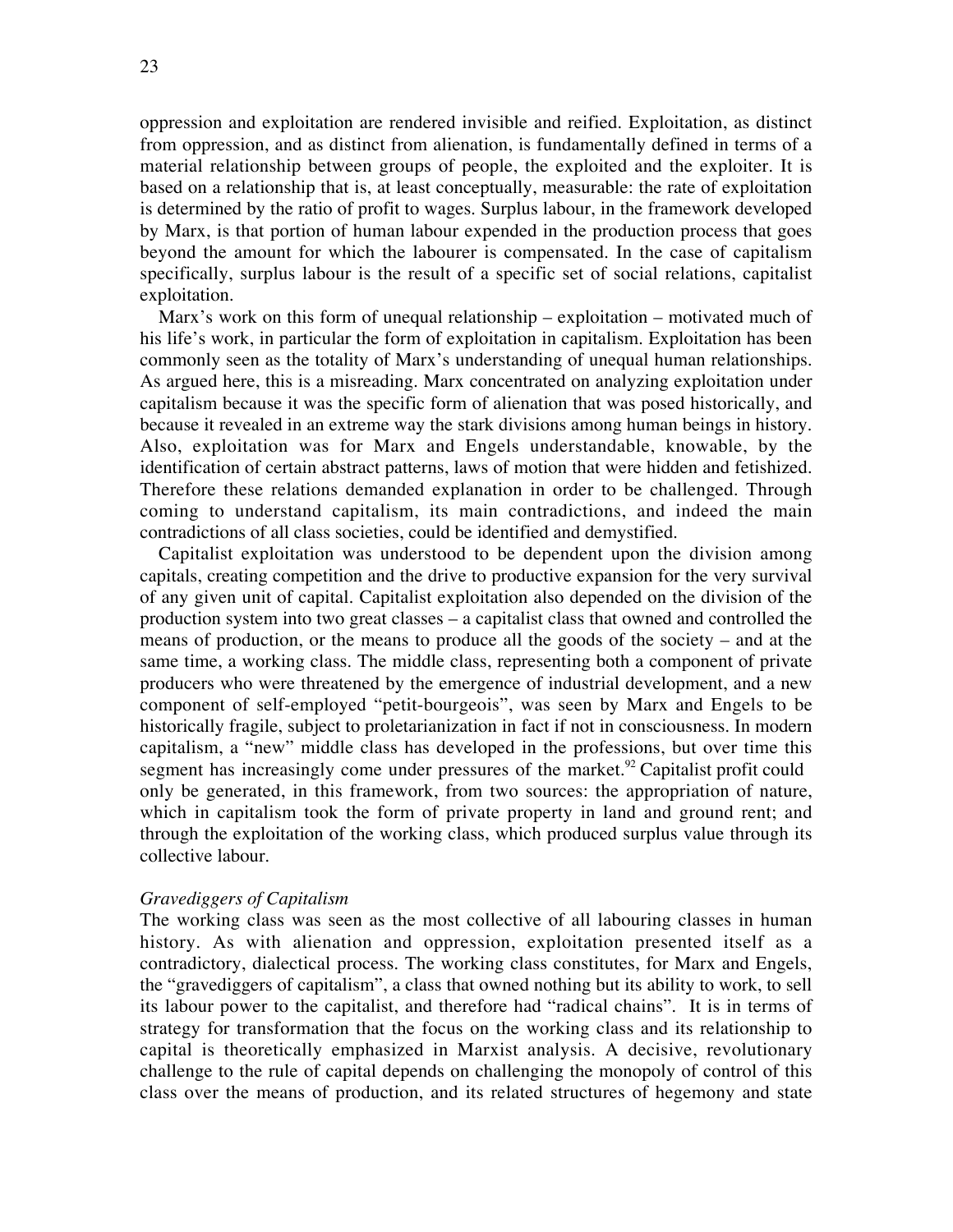control. For the working class to achieve such capacity, however, to become a class for itself, collective action is necessary. Marx and Engels maintained that the assertion of humanity from the inhumanity of capitalism could realistically be achieved. The working class, they perceived, had the potential, through mass, active revolutionary transformation, not only to oppose the ruling class, but in the process to take control of the products of human labour and produce for the satisfaction of collective human need.

Exploitation under capitalism bears contradictions that reveal the human potential for the achievement of emancipation – the self-emancipation of the working class. This was what Marx and Engels saw as socialism. <sup>93</sup> To move from a class in itself to one for itself, is a path that depends upon reclaiming elements of humanity that have been robbed not only through the process of exploitation, but also, simultaneously and necessarily, through alienation and oppression. Where the social relations of production directly relate to the accumulation of surplus, there is a tendency to create a common experience among the oppressed as they are drawn into exploitation, and this tends to break down the special oppression of certain groups. But this is only one side of the contradiction. The ideas and social relations generated by competition also continue to divide workers. Oppression and alienation are central to these relations. The key issue in understanding the psychological wage, offered to one section of the working class over another, is that the benefits are accrued at the behest of the class that controls the surplus, not the working class. The control over the surplus product of society as a whole is not yielded to the oppressor section of the working class, nor is the surplus product divided up according to any set of visible or accountable criteria. Such control is alienated from the working class as a whole.

## **Racism and the Hegemonic Bloc**

Capitalism in liberal democracies relies on ideological constructions of hegemony in order to maintain its ability to rule. This demands a battle to win over, significant sections of the working class with ideas that benefit the ruling class, in what Gramsci has called the hegemonic bloc.<sup>94</sup> An ideology of hegemonic whiteness has been historically necessary to this process, related to but continuing well beyond the period of Atlantic slavery. Racism is therefore not only about holding back a section of the population by exclusion from citizenship rights, equal wages, access to equal education and employment opportunities, positions of authority within the capitalist system, etc.; it is also about forging and re-forging the consent of the oppressor section of the working class in the hegemonic process.

Capitalism depends upon deep alienation, and the construction of shards of rationality, presented as "theories" and "facts" that justify racist ideas and practices, among all classes of society. Not all classes, however, experience racism in the same way. And there is an inherent contradiction in liberal democratic theory, where discrimination formally with disdain, and illegal and punishable if proven in a court of law in advanced liberal democracies.<sup>95</sup> The reliance on "discourses of domination" is an essential feature of the struggle to maintain and reproduce racist ideas and practices, and the hegemony of whiteness as an apparently neutral, classless norm in capitalist society justifies discrimination while denying its very existence.<sup>96</sup> Seen from this perspective, the relationships among alienation, oppression and exploitation can be understood to be variable, and subject to change depending on specific conditions and changing forms of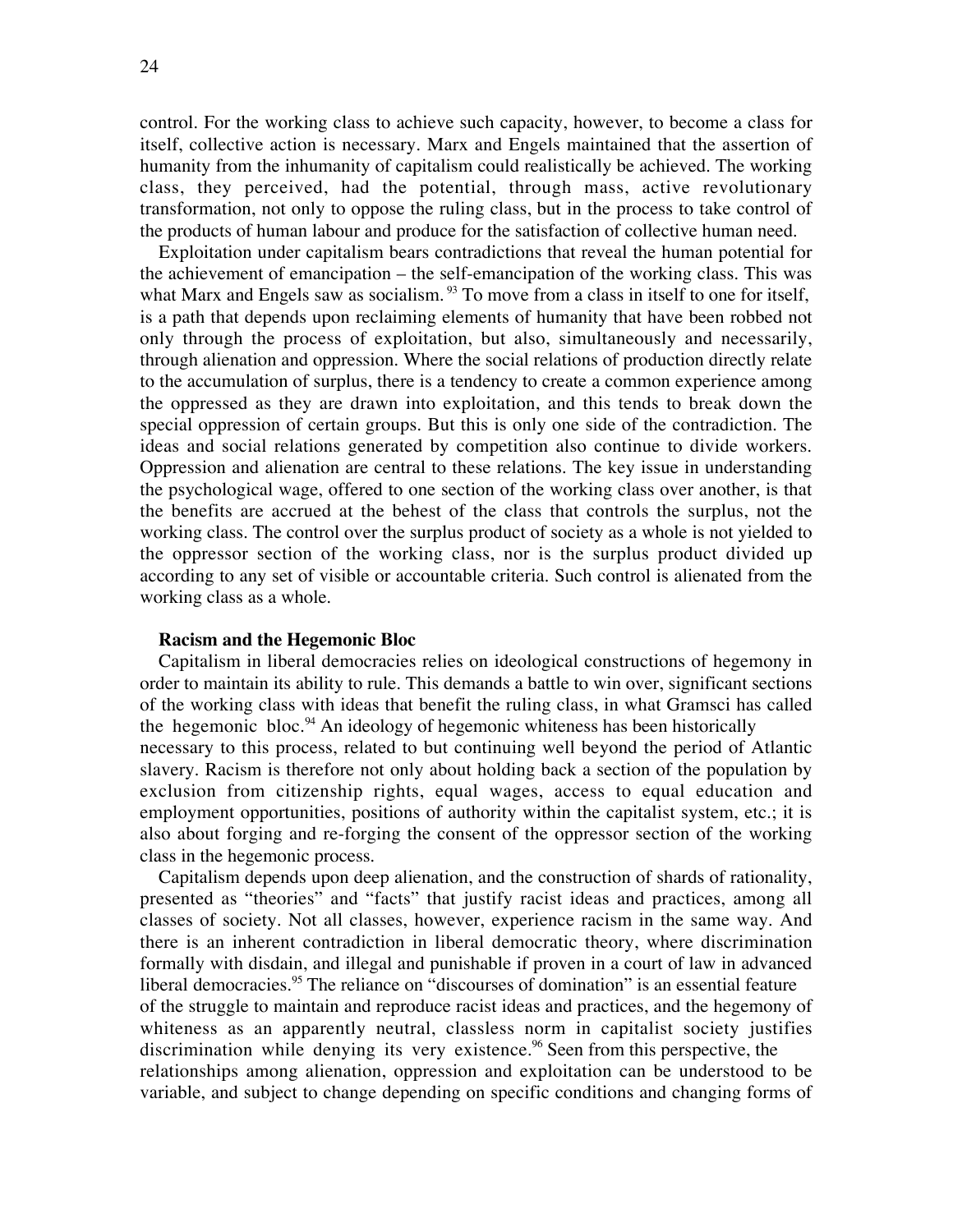social relations of production.

The linkages between the various forms of capitalist domination can, in a sense, be tight or loose, depending on the specific historical circumstances. During the period of Atlantic slavery, for example, the relationships among alienation, oppression and exploitation was very tight. Though distinct categories in the abstract, under Atlantic slavery processes of oppression and exploitation were unified in the lived experience of the black slaves and the white plantation owners. Capitalism was shaped by the accumulation of capital that was accrued during the mercantile phase that bridged feudal and wage based exploitation in Europe. The slave plantations were, as C. L. R. James has put the case, "factories in the field."<sup>97</sup> Racial oppression and slavery, colour and class, were tightly linked, and each defined the nature of the other. But analytically, slave labour on the plantations was a specific form of class exploitation; and racism against the African captured population was the form of social, ideological and political oppression articulated in the colonial states in the specific conditions of slavery. Extreme alienation from human relations characterized the lives of each class, but in antagonistic and mutually exclusive ways because of the nature of the exploitive and oppressive processes.

It is therefore impossible to study the origins, expansion, and reproduction of capitalism as a system without close attention to slavery and racism.<sup>98</sup> Indeed, the experience of slavery of the southern plantations in the US was a focus of Marx's work, though many Marxists since then have chosen to ignore it.<sup>99</sup> Class oppression, racial oppression, and extreme alienation from the human potential, affected every aspect of the life of a slave, within and away from the immediate conditions of the extreme exploitation of the plantation. And those in white elite society who dared to cross the line and interact with the slave population in any way other than punitive, derogatory or patronizing, were victimized, sometimes severely, for the transgression.<sup>100</sup> Today, in conditions of modern liberal democracy, racism has become de-linked from slavery. The relationships connecting the process of exploitation to those of alienation and oppression are, in a sense, loose. But racism is no less intrinsic to the capitalist system; it is simply more successfully reified, integrated into the acceptable fabric of "normal" relations. It is rendered less overtly transparent, and less immediately and visibly tied to the process of exploitation. The modern wage system had adapted racism to divide and weaken workers' capacities within the wage labouring class itself.

In Canada today, for example, there is clear evidence of racialized practices by employers, where lower income is associated with recent immigration status from Third World countries. And the oppression of Aboriginal peoples within the Canadian employment market is also well documented.<sup>101</sup> In countries of the global North, commonly the relationship of racism to the economic conditions is denied, or identified only as an exceptional moment of discrimination in an otherwise fair and equal system. This is largely no doubt because racism is formally illegal. However, racism is widely integrated into the fabric of alienated human relations, rendering it more evasive, harder to name, but no less effective as a systemic body of ideas and practices that serve to divide people from one another.

An example of how oppression relates to the experience of alienation, as distinct categories in the abstract, but as a lived totality in capitalist society, is offered in graphic relief in the experiences articulated by Himani Bannerji: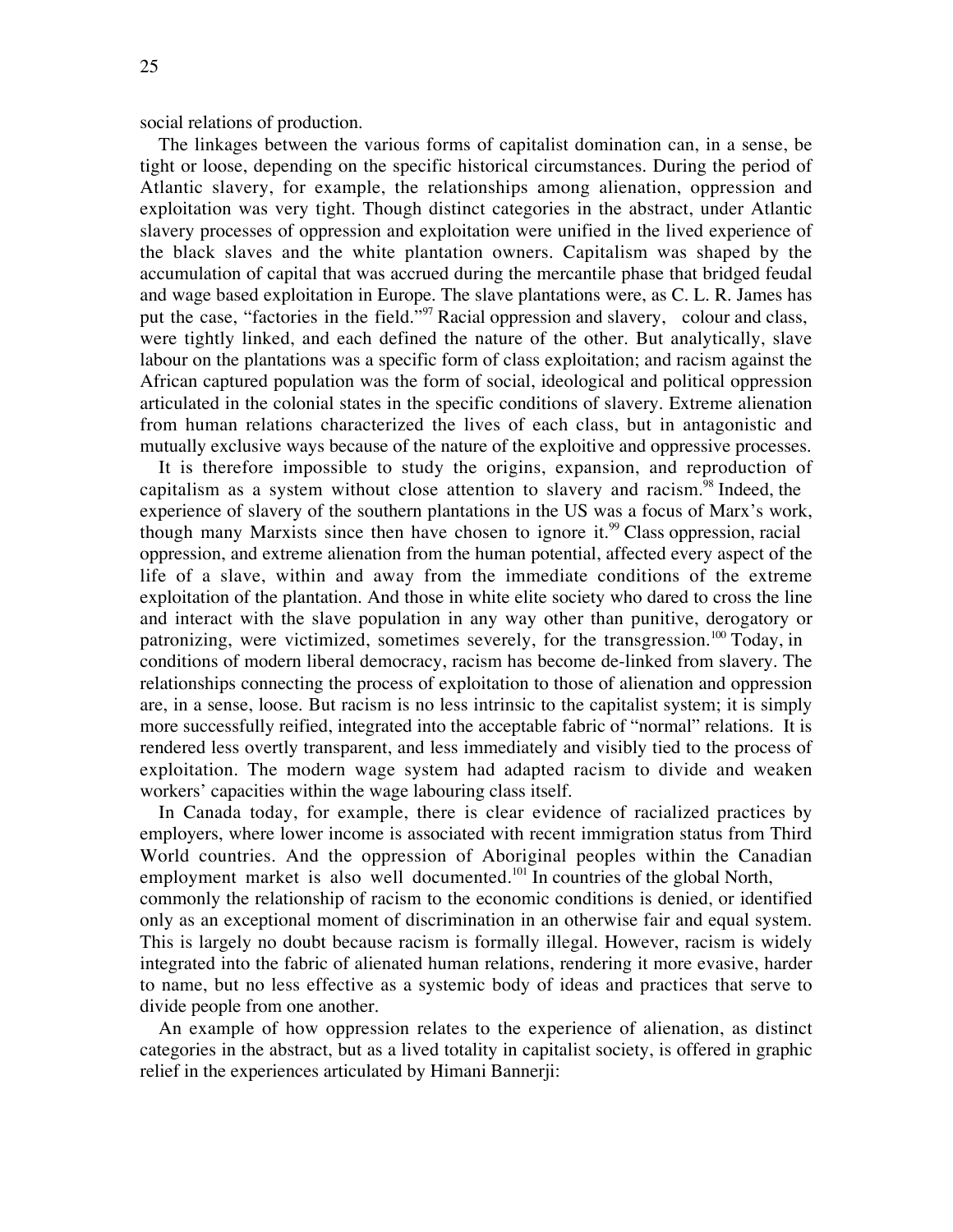"Every employer knows how to do this . . . without Derrida's help on difference and identity, as the three old ladies who asked me in the elevator, 'Which floor are you doing today dear?' knew how to do class without any help from Marx. The people in the subway car who did not help me with my daughter when she screamed, caught between the subway doors, and instead told me, 'You people don't know how to get into a subway,' did not need to know 'race' theorists to be racists. It is always like that, this being in society, it lacks neatness, a proper compartmentalization, it needs a lot of clay to make its constructions."<sup>102</sup>

In the course of hiding the linkages between racism and capitalism, we see sections of the world's ruling classes in Africa and other Third World states where there are members of racial minorities fully integrated as ruling class representatives. In the West, we see the likes of Colin Powell or Condoleeza Rice in the inner circle of the US ruling class. In Canada, we have Liberal Party MP and leadership hopeful Hedy Fry, or Governor General Michael Jean. As Jo-Anne Lee and Linda Cardinal aptly summarize:

"Hegemony is achieved when ideas and beliefs are no longer questioned but are taken for granted and assumed as natural (Gramsci). However, Gramsci also observed that hegemony is never total. It is constantly challenged and contested through counter-hegemonic ideas and practices … A hegemonic formation is an outcome of ongoing processes of counterhegemonic challenges and hegemonic reformulations in the political, economic, and civil spheres of life."<sup>103</sup>

Loosening of the relationships between the processes of exploitation, oppression and alienation regarding racist ideas and practices is not, however, an automatic feature of the evolution of capitalism. It is not the case, as some liberal analysis would have it, that capitalism inevitably increases freedom from oppression over time.<sup>104</sup> In some cases, such as the US South or apartheid South Africa, entrenched interests stalled the movement to create any legal freedoms. In both cases, mass movements from below, resisting oppression at great cost and in conditions nearing civil war, were needed before even the most minimal concessions to equality were offered. Nor is this a linear process, a side effect of "modernization". The state of Israel, for example, was established ostensibly as a modern "democracy" in a war of occupation and ethnic cleansing in 1948. Israel's state structure has been defended by supporters as a model of "democracy", but it is increasingly recognized to be founded on racialized, apartheid structures of division and domination.<sup>105</sup> In the post-9/11 atmosphere, racial profiling has become the accepted norm in state policies and legislation in countries around the world. Another indication that there is no inevitable evolutionary path towards the elimination of racism in capitalist society, is associated with George W. Bush's "endless war" against terrorism. Features of old-style colonial occupation of Third World states have returned. The widespread acceptance of Samuel Huntington's conception of a 'clash of civilizations', described in culturally racialized terms, confirms the point.<sup>106</sup> In other words, the relationships among racial oppression, alienation and exploitation, associated with the interests of the global capitalist system, have tightened.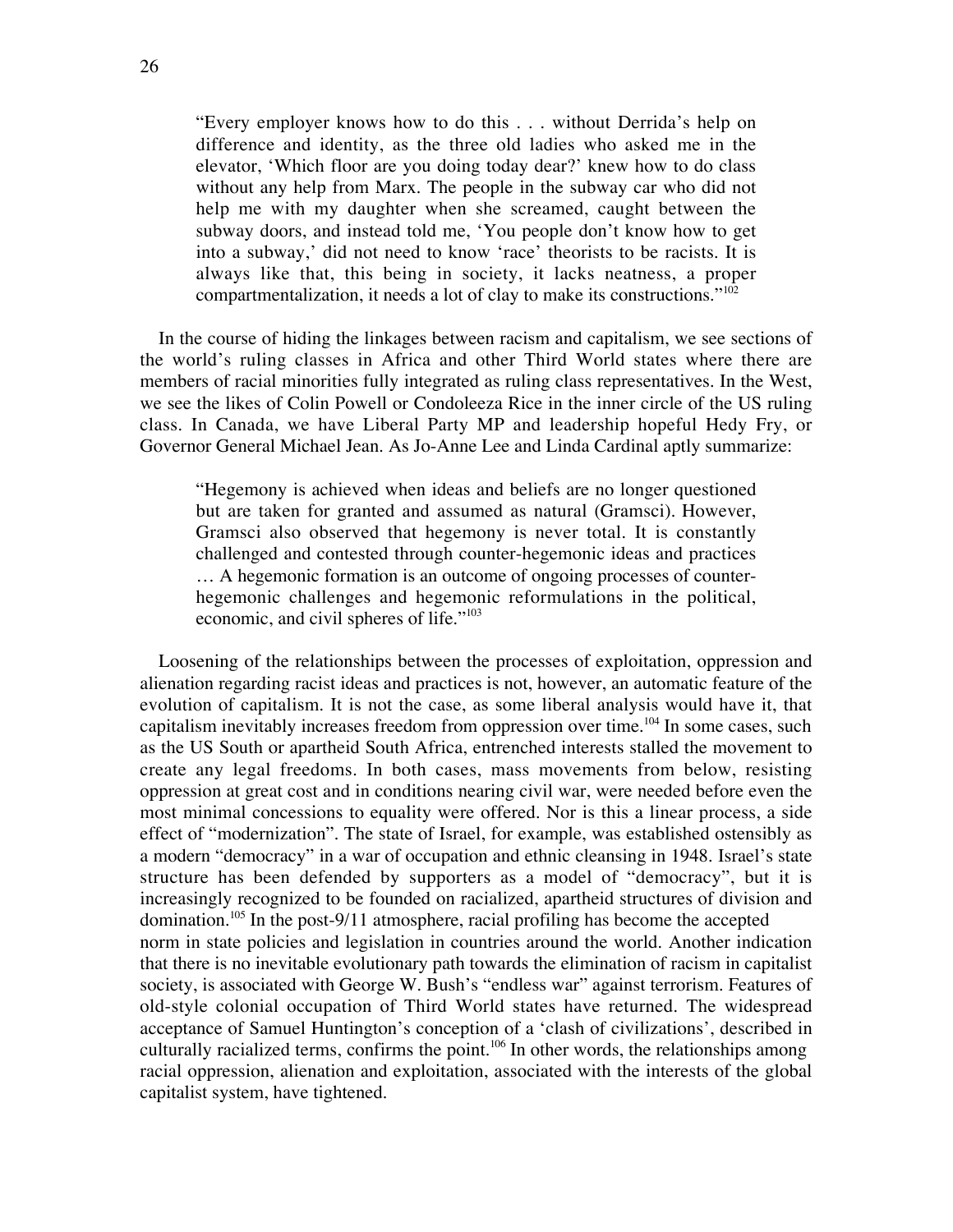The expansion of the capitalist system has been reliant not only on exploitation, but also on oppression and alienation. Racism, historically and in the present, as it has developed as part of Atlantic slavery and colonialism, through racially discriminatory immigration controls, and the perpetuation of hegemonic ideologies of natural whiteness through a vast array of institutions necessary to liberal democracy, is an intrinsic feature of the capitalist process of accumulation and the reification of social relations that accompany it.

### **Explaining the Chasm**

The dialogue between Marxism and anti-racism suggests a wider question, regarding how and when such a divide could have occurred. Some argue the problem is rooted in Marx's work, in the inherent Eurocentrism of historical materialism as a method.<sup>107</sup> However, there is certainly a long list of Marxist anti-racist theorists who integrate these issues in a unified framework.<sup>108</sup> A notable divergence, however, has emerged between the contemporary currents of debate and enquiry in the Marxist and anti-racist paradigms in Canada.

There seems to be a particular blind spot in Canadian political economy regarding racism in the Canadian context, associated with an uncritical acceptance of left nationalism.<sup>109</sup> A misunderstanding of the Canadian state, as a weak dependency rather than as an imperialist power, can at least partially explain the roots of the current chasm.<sup>110</sup> A particular application of the Marxist tradition to the Canadian state has tended to hide or diminish the significance of racism as an ideology of the Canadian ruling class, and the role of slavery in the early years of the development of the Canadian national capitalist project. $111$ 

Rather than positioning a critical analytical tradition in anti-imperialism, anticolonialism and internationalism, the Canadian political economy tradition has accepted one particular form of nationalism, English Canadian nationalism, as an intellectual starting point and natural home.<sup>112</sup> The field, despite challenges, tended to place theoretical and empirical emphasis on the Canadian state in relationship to the US state, where Canada is taken as relatively weak or as a dependency.<sup>113</sup> A particular form of nationalism, albeit with a left bent, in defense of the English Canadian and federalist state, has been heralded as a progressive and necessary "stage" in the development of a successful socialist movement.<sup>114</sup> Indepth, creative, anti-racist theory and historical analysis of the Canadian state has certainly continued, but it has tended to be treated as the subject of a "special interest" not only from critics from the right but also the left.<sup>115</sup> Alternatively, the absence of plantation slavery in Canada has been taken, wrongly, as an indication of Canada's race-neutral history. Robert Chodos, in *The Caribbean Connection,* for example, suggests it "would be closer to the truth to call Canadians a nation of innocents about race relations." <sup>116</sup> George Elliot Clarke summarizes the point, regarding the starkly limited study of the slave experiences in Canada, even by those who claim expertise in a critical tradition:

"The avoidance of Canada's sorry history of slavery and racism is natural. It is how Canadians prefer to understand themselves: we are a nation of good, Nordic, 'pure', mainly White folks, as opposed to the lawless, hot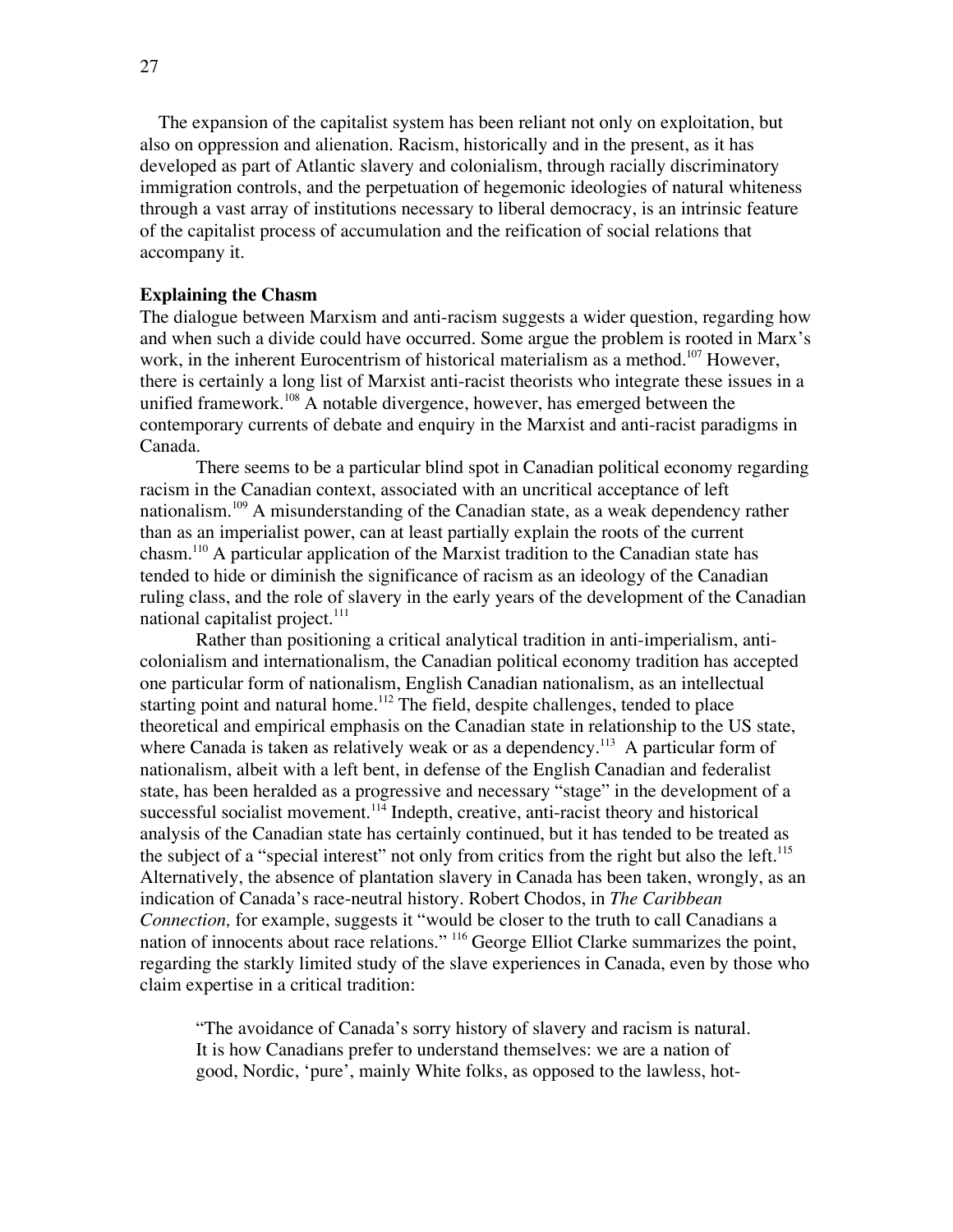tempered, impure, mongrel Americans, with their messy history of slavery, civil war, segregation, assassinations, lynching, riots and cons tant social turmoil. Key to this propaganda – and that is what it is – is the Manichean portrayal of two nations: Canada, the land of 'Peace, Order and Good Government', of evolution within the traditional constraints of monarchy and authority, where racism was not and is not tolerated, versus the United States of America, the land of guns, cockroaches, and garbage, of criminal sedition confronted by aggressive policing (and jailing), where racism was and is the arbiter of class (im)mobility. Indeed, in Canada, 'race' and racism are concepts used to refight the American Revolution, to establish that the Yankee Revolt against the Crown was wrong, while Canada's loyalty to monarchy, hierarchy, and public order fostered a more harmonious and, ironically, *rouge-*tinted society. But the price of this flattering self-portrait is public lying, falsified history, and self-destructive blindness."

The argument suggested in the foregoing discussion, however, is that capitalism as a system cannot be effectively understood, and effectively challenged, unless Marxism and anti-racist theory arrive at a comprehensive synthesis, one that is greater than the sum of the parts. There is a need to deepen the interrogation of, and to challenge, the social and ideological elements of a Canadian state project fully reliant on racism. This racist ideology was not an aberration, but an articulate expression of the origins of the Canadian capitalist class, defined and shaped through its loyalty to the British empire. It developed in opposition to the rebellion of the thirteen colonies that formed the United States of America, and then became further entrenched through the support of the southern states in the US Civil War.<sup>117</sup> This ideology developed as an intrinsic part of the making of the Canadian state.

However, tracing the roots of the divide goes beyond the Canadian context. The limitations of a Marxist methodology that fails to adequately address forms of oppression beyond class relations has generated extensive debate, not least a significant current in the establishment and development of post-modern and post-colonial critiques. A detailed re-visiting of this debate goes beyond the scope of this discussion. In terms of socialist theory, however, it should be noted that the hegemony of Stalinist interpretations of Marxism have indeed asserted a mechanical and vulgar consideration of class, applied more as a sociological category than one consistent with Marx's dialectical notion of social relations of production.<sup>118</sup>

Even some of the most sophisticated anti-racist critics have tended to collapse the dialectic of race and class. For example, Robert Miles, from a position favourable to Marxism, has counterposed the idea of labour migration to what he considers to be the misplaced notion of "race", a suggestion that has provoked extensive debate not least among anti-racist Marxists who resist such reductionism.<sup>119</sup> According to Miles, racism, rather than race, is motivated by the same or similar forces of production that generate the accumulation process.<sup>120</sup> However, this emphasis on production relations, while applicable to certain social formations, most notably racialized slave or apartheid states, tends to minimize the significant role of racism in capitalist hegemony, and in supporting oppression and alienation in capitalist societies. The insistence on a direct association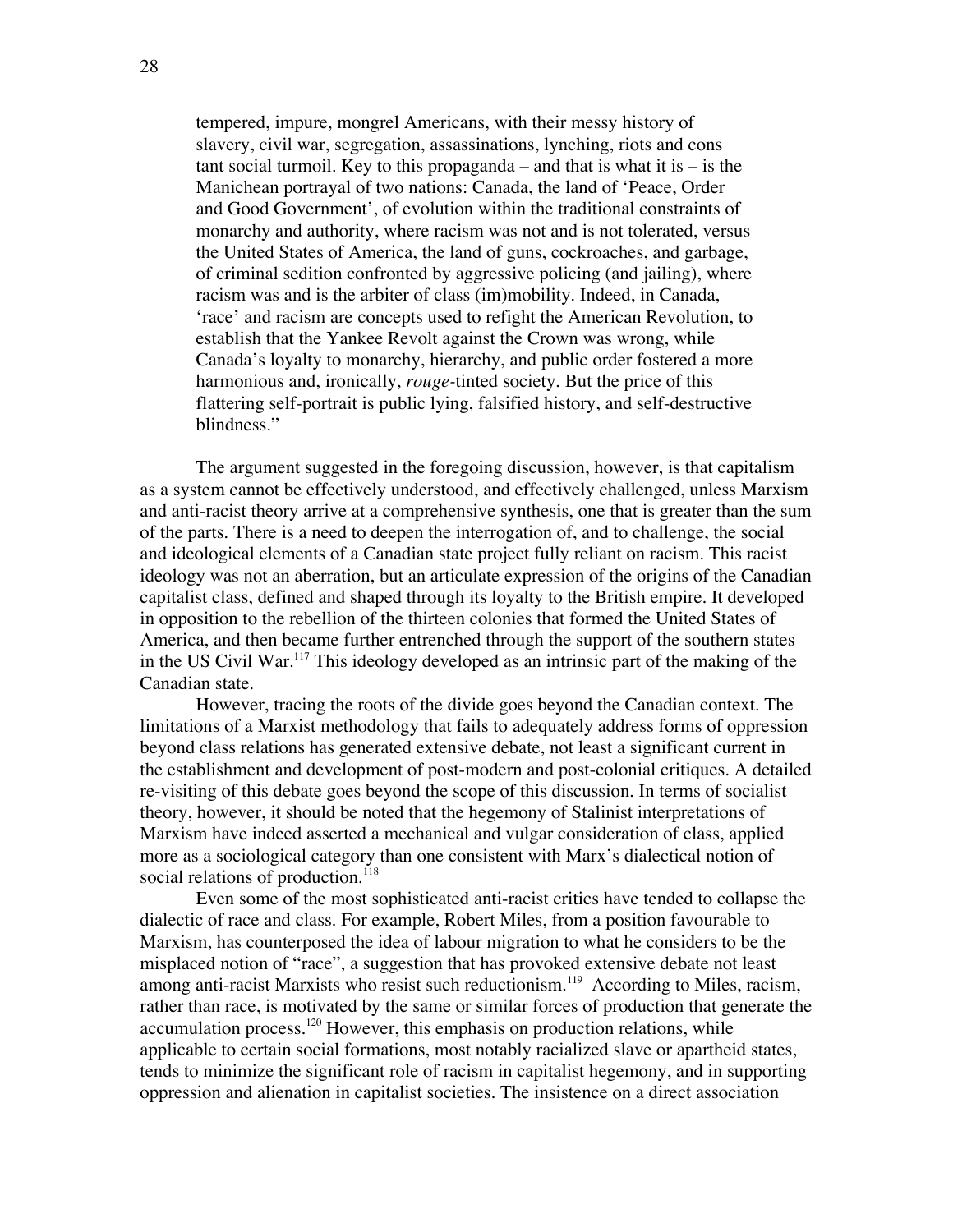with the process of accumulation minimizes the complex and often contradictory experiences of racism across classes in capitalist society.

On the other end of the theoretical spectrum, post-modernist emphases on race, gender and other forms of difference as similarly positioned to class in a continuous spectrum of oppression, suggests a collapse of the dialectic in another direction. Chantal Mouffe and Ernesto Laclau, for example, in *Hegemony and Socialist Strategy*, call upon socialists to abandon an ostensible misplaced emphasis on "classism", on the grounds of its reductionist theoretical and strategic implications.<sup>121</sup> In a later work, Mouffe claims that a form of radical democracy, apparently compatible with an enlightened capitalism, can adjust and accommodate the unequal power relations of oppression.

"Radical democracy demands that we acknowledge difference – the particular, the multiple, the heterogeneous – in effect, everything that had been excluded by the concept of Man in the abstract. Universalism is not rejected but particularized; what is needed is a new kind of articulation between the universal and the particular."<sup>122</sup>

A theoretical reduction of the relationship of racism and class to a mechanistic assertion of the universality of accumulation, one that is purported to be inherent in any Marxist approach, has been "corrected" by an assertion of the supremacy of essentially individualized experience in advanced capitalism. But not all individuals are in fact the same, nor are they similarly, universally, different; not all differences are parallel. Himani Bannerji has aptly summarized the resultant theoretical cul-de-sac:

"The politics of 'difference' hides in its radical posture a neo-liberal pluralist stance, even when power and brutality are stressed as 'differential' factors. Generally it amounts to advancing a metatheory of competing interests built on the concept of a free market. The political sphere is modeled on a market place and freedom amounts to the liberty of all political vendors to display their goods equally in a competition. But this view of society as an aggregate of competing individuals, or at best as fragmented groups of communities, makes the notion of an overall social organization theoretically inconceivable and thus unnameable. All such attempts are dismissed as totalizing and detrimental to individuality, uniqueness of experience and expression. Concepts such as capital, class, imperialism, etc., are thus considered as totalizing, abstract 'master narratives', and untenable bases for political subjectivity since they are arrived at rationally and analytically, moving beyond the concreteness of immediate experience."<sup>123</sup>

Racism operates at the levels of alienation and oppression, and combines with the process of exploitation in specific, varied, and contradictory ways. These processes need to be studied historically, specifically, and with a view to understanding the lived realities that collectively are shaped by and shape social reality.

### **Towards Reclamation**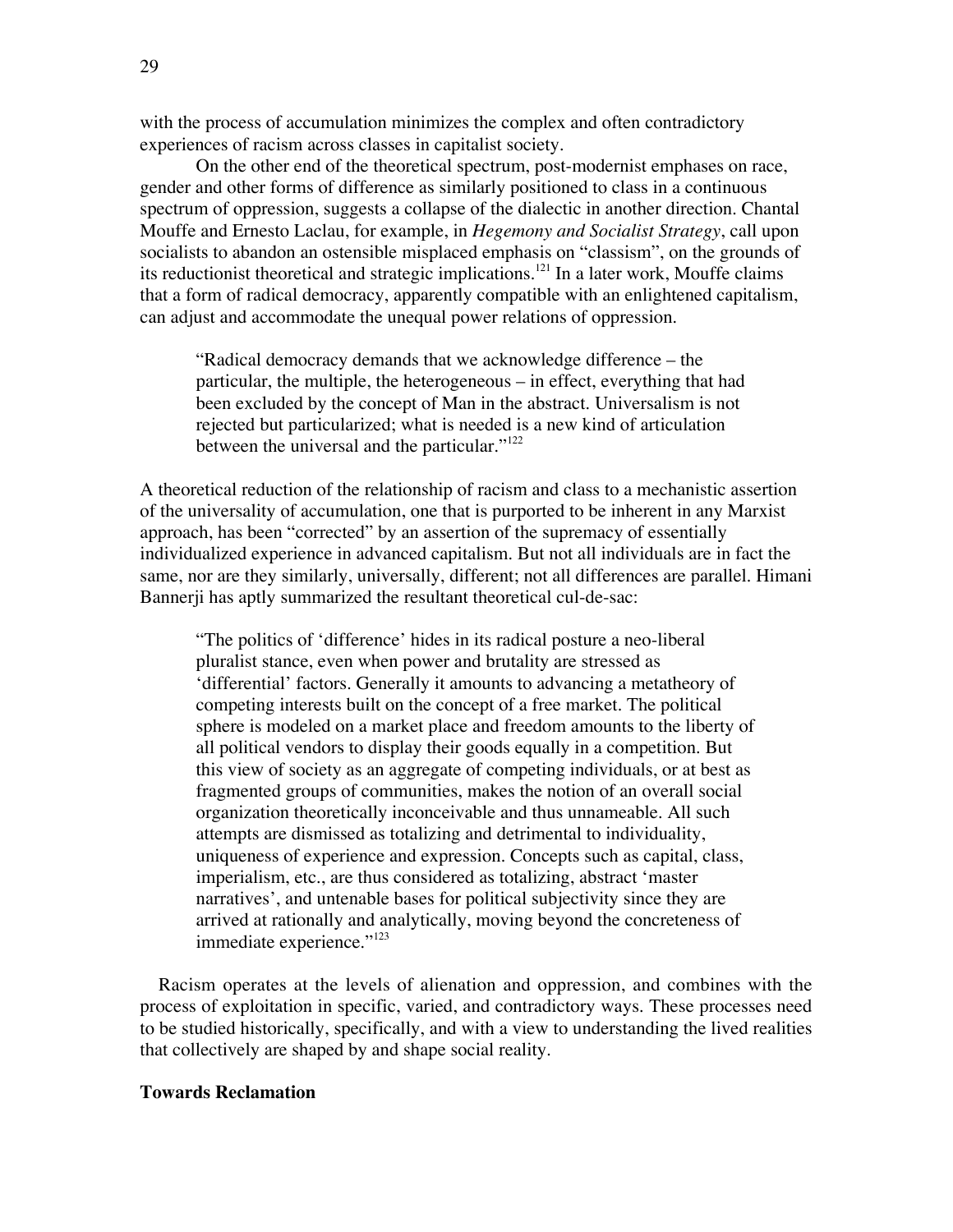Capitalism depends upon ensuring that those who experience exploitation collectively do not consciously perceive their capacity to unite and reclaim their humanity. Thus, special oppression holds back class unity and serves to blur the class lines based on exploitation and common class oppression. Importantly, from a Marxist perspective, oppression holds back the class interests among those who are oppressed, and at the same time also holds back those from among the oppressor section of the exploited class. Oppression therefore belies a more profound disadvantage under the dynamic of exploitation. This underlying reality is not obvious subjectively. Ruling classes in liberal democracies depend upon ensuring that this reality is not obvious, and oppression and alienation are central to the ability of the ruling class to continue to rule.

There is the potential in human action, in the act of resistance, for taking back some of what is taken from humanity in the daily life of capitalist exploitation, alienation and oppression. Through resistance, some hours of the day, and some moments of dignity and humanity, can be reclaimed. One of the ways Marx studied the relationship of labour to capital was through a focus on the hours of the working day. He saw in workers' resistance to the extraction of unpaid surplus value, a step towards self-emancipation. Franz Fanon studied the relationship of the colonial occupier to the occupied, and saw in the act of anti-colonial resistance a step towards self-determination. The act of resistance, especially collective, conscious and organized resistance, can challenge capitalist domination. Reclamation is a process that starts within capitalism, but also has the potential to inspire and attract masses of the oppressed, alienated and exploited, in a struggle for a new and better type of society.

Acts of reclamation can be partial, accumulative, or strategic and forward moving, and may involve resistance against all forms of capitalist hegemony or only against a moment for a day or week. It involves reclaiming the humanity that is robbed in the competitive, alienated relations of capitalism, of reclaiming the dignity and self-respect that is robbed in the experience of systemic oppression, and of reclaiming the vast products of labour robbed in the process of exploitation. The potential for common actions of reclamation demands a conscious, collective, organized movement from below. There can be pessimistic or optimistic approaches to this; but it is certainly worth revisiting Marx's very optimistic idea that genuine human emancipation could be a realistically achievable goal.

<sup>|&</sup>lt;br>|<br>1 <sup>1</sup> The original idea that provoked this author to contribute to the dialogue in this form was suggested on a panel discussion on "Is Marxism Still Relevant?" at a conference titled "Globalizing the Resistance: Marxism and the Movement Today" held in October, 2005 at the University of Toronto. The speakers on this panel were Carolyn Egan (President, Toronto Area Steelworkers Council), Grace-Edward Galabuzi (Ryerson University) and Ena Dua (York University). It was Ena Dua who specifically addressed the need for an extended dialogue regarding the relationship between Marxism and anti-racism, an issue that became the centre of a lively and animated discussion among the panelists and the audience attending the conference session. "Globalizing the Resistance: Marxism and the Movement Today", October 1, 2005, organized by the University of Toronto International Socialists, Ontario Institute for Studies in Education (OISE), University of Toronto, Toronto, Ontario. A. Bakan, Observers' Notes.

<sup>2</sup> Cedric J. Robinson, *Black Marxism: The Making of the Black Radical Tradition* (London: Zed Press, 1983; rpt. Chapel Hill: University of North Carolina Press, 2000).

<sup>&</sup>lt;sup>3</sup> See Nouri Jarah, "Edward Said Discusses 'Orientalism', Arab Intellectuals, Marxism and Myth in Palestinian History", *Aljadid Magazine,* vol. 5, no. 28 (Summer, 1999) <www.aljadid.com>

<sup>4</sup> See for example, Angela Davis Y. Davis, *Women, Race and Class* (New York: Random House, 1983); Eugene Genovese, *The Political Economy of Slavery* (New York: 1968); Robin Blackburn, *The Making of*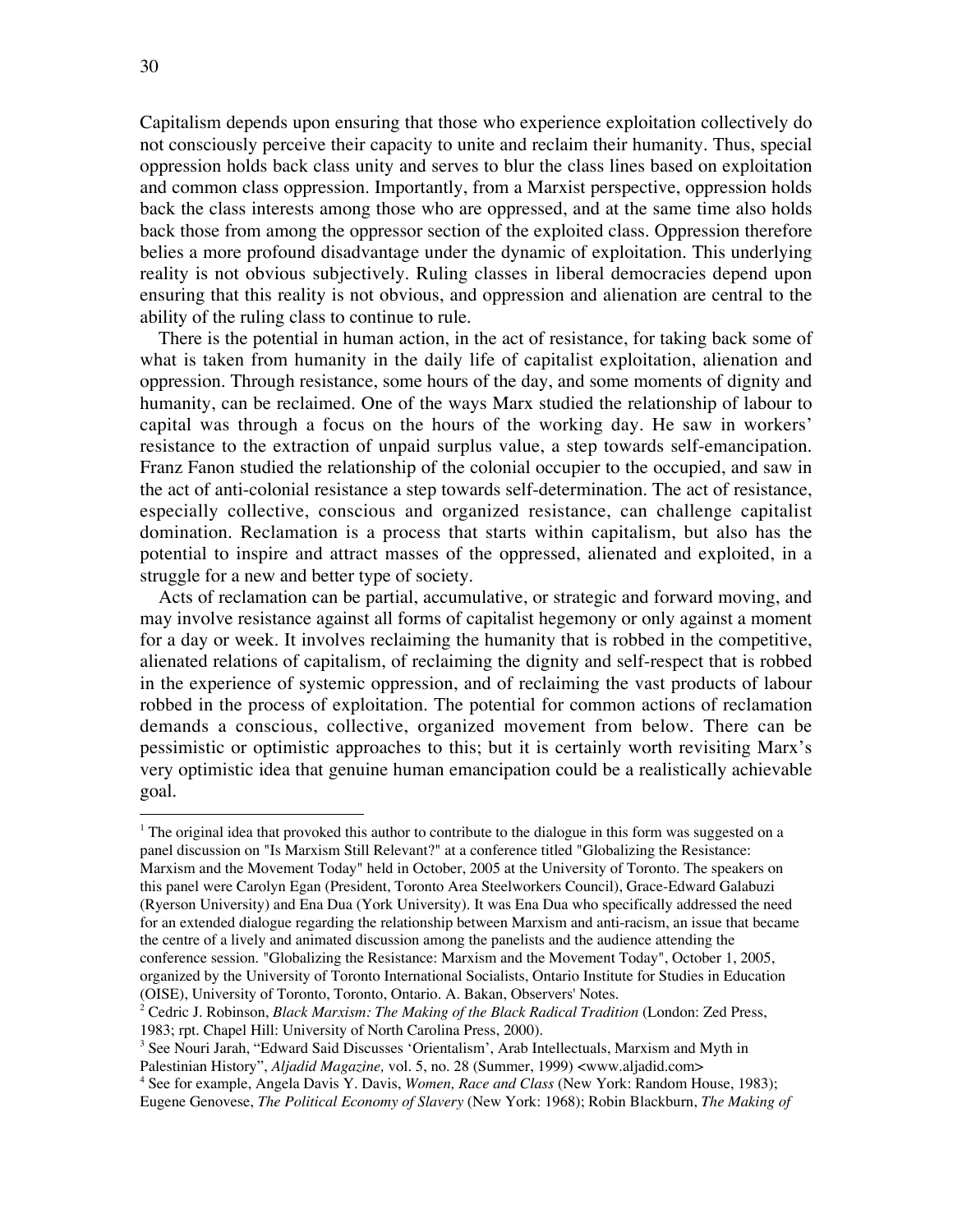*New World Slavery: From the Baroque to the Modern, 1492-1800* (London: Verso, 1997); *The Overthrow of Colonial Slavery, 1776-1848* (London: Verso, 1998)

<sup>5</sup> See for example Abigail B. Bakan, "Imperialism and its Discontents", *Labour/Le Travail,* 56 (Fall, 2005), pp. 269-82; Yasmeen Abu-Laban, "Regionalism, Migration and (Fortress) North America", *Review of*

*Constitutional Studies* (vol.10, 1: 2005); Sunera Thobani, "War Frenzy", *Marxism*, vol. 1 (2003).

6 The history of Japanese internment is shared by the US and Canada. See Ken Adachi, *The Enemy That Never War: A History of Japanese Canadians* (Toronto: McClelland and Stewart, 1976); Barry Broadfoot, Years of Shame, *Years of Sorrow: The Story of Japanese Canadians in World War II* (Toronto: Doubleday, 1977); and Roy Miki, *Redress: Inside the Japanese Canadian Call for Justice* (Vancouver: Raincoast Books, 2005).

7 Emma Dixon, "An Unnatural Disaster", *Znet,* November 16, 2005; L. Sustar, "Katrina Exposes Racism", *Znet,* August 31, 2005 <www.zmag.org>

<sup>8</sup> Huw Beynon and Lou Kushnick, "Cool Britannia or Cruel Britannia: Racism and New Labour", in *Fighting Identities: Race, Religion and Ethno-nationalism, Socialist Register 2003*, eds. Leo Panitch and Colin Leys (London: Merlin Press, 2002), pp. 229-44.

<sup>9</sup> See "Notes for an Address by Peter Harder, Deputy Minister of Foreign Affairs, at the London Conference on Afghanistan", Government of Canada, "Protecting Canadians: Rebuilding Afghanistan", January 31, 2006 <www.canada-afghanistan.gc.ca/london-conference-en.asp>

<sup>10</sup> See Abu-Laban, "Regionalism, Migration and (Fortress) North America"

<sup>11</sup> Sunday Star, March 19, 2006 quoting Rudyard Kipling.

<sup>12</sup> The most informative history of the Haitian revolution remains, C. L. R. James, *The Black Jacobins: Toussaint L'Ouverture and the San Domigo Revolution* (Vintage: second ed., 1989).

<sup>13</sup> Part of this argument is developed in a previous paper, Abbie Bakan, "Marxism, Oppression and Liberation", in *Marxism*, vol. 2 (2004), pp.51-61.

<sup>14</sup> This section is a revision and amendment of my "Marxism, Oppression and Liberation".

<sup>15</sup> The concept of "cultural politics of difference" is traceable to Cornell West. See Cornell West, "The Politics of Difference", in Russell Ferguson, ed., *Out There: Marginalization and Contemporary Cultures*, (New York: New Museum of Contemporary Art, 1990). For the genealogy of the term difference, see Frances Henry and Carol Tator, "State Policy and Practices as Racialized Discourse: Multiculturalism, the Charter, and Employment Equity", in Peter S. Li, ed., *Race and Ethnic Relations in Canada* (Toronto: Oxford University Press Canada, 1999), p. 108, n.3.

16 Karl Marx, *Early Writings,* trans. and ed., T. B. Bottomore (New York: 1963); *Grundrisse: Introduction to the Critique of Political Economy,* trans. Martin Nicolaus (Harmondsworth: 1973); *Capital.*

<sup>17</sup> Althusserian Marxism, which contributed substantially to intellectual confusion in the Marxist left by insisting on a crude separation of Marx's 'immature' theory of alienation from his more 'mature' focus on exploitation, needs to be understood as a long detour in an appropriate application of Marxism to modern capitalism. See Louis Althusser, *For Marx,* trans. Ben Brewster (Harmondsworth: Penguin, 1969); Louis Althusser and Etienne Balibar, *Reading Capital,* trans. Ben Brewster (New York: Pantheon and NLB, 1970). For an antidote, see Georg Lukacs, *History and Class Consciousness: Studies in Marxist Dialectics,* intro. Rodney Livingstone (Cambridge, Mass.: MIT Press, 1971); Istvan Meszaros, *Lukacs' Concept of Dialectic* (London: Merlin Press, 1972; *Marx's Theory of Alienation* (1970) Internet Archive http://www.marx.org/archive/meszaros/works/alien/meszaro1.htm; Roman Rosdolsky, *The Making of Marx's 'Capital',* trans. Pete Burgess (London: Pluto Press, 1977); E. P. Thompson, *The Poverty of Theory; Or an Orrery of Errors* (London: Merlin Press, 1995).

<sup>18</sup> Karl Marx, "Speech at the Anniversary of the Peoples' Paper", cited in E. Lunn, *Marxism and Modernism*, in Judy Cox, "An Introduction to Marx's Theory of Alienation", *International Socialism,* Series 2, no.79 (Summer, 1998), p. 41

<sup>19</sup> See Judy Cox, "An Introduction', pp. 47-51

20 Meszaros, *Marx's Theory of Alienation*.

21 See John Bellamy Foster, *Marx's Ecology: Materialism and Nature* (New York: Monthly Review Press, 2000).

22 For a Marxist account of equality and inequality within capitalism, see Alex Callinicos, *Equality* (Cambridge UK: 2000).

 $\overline{a}$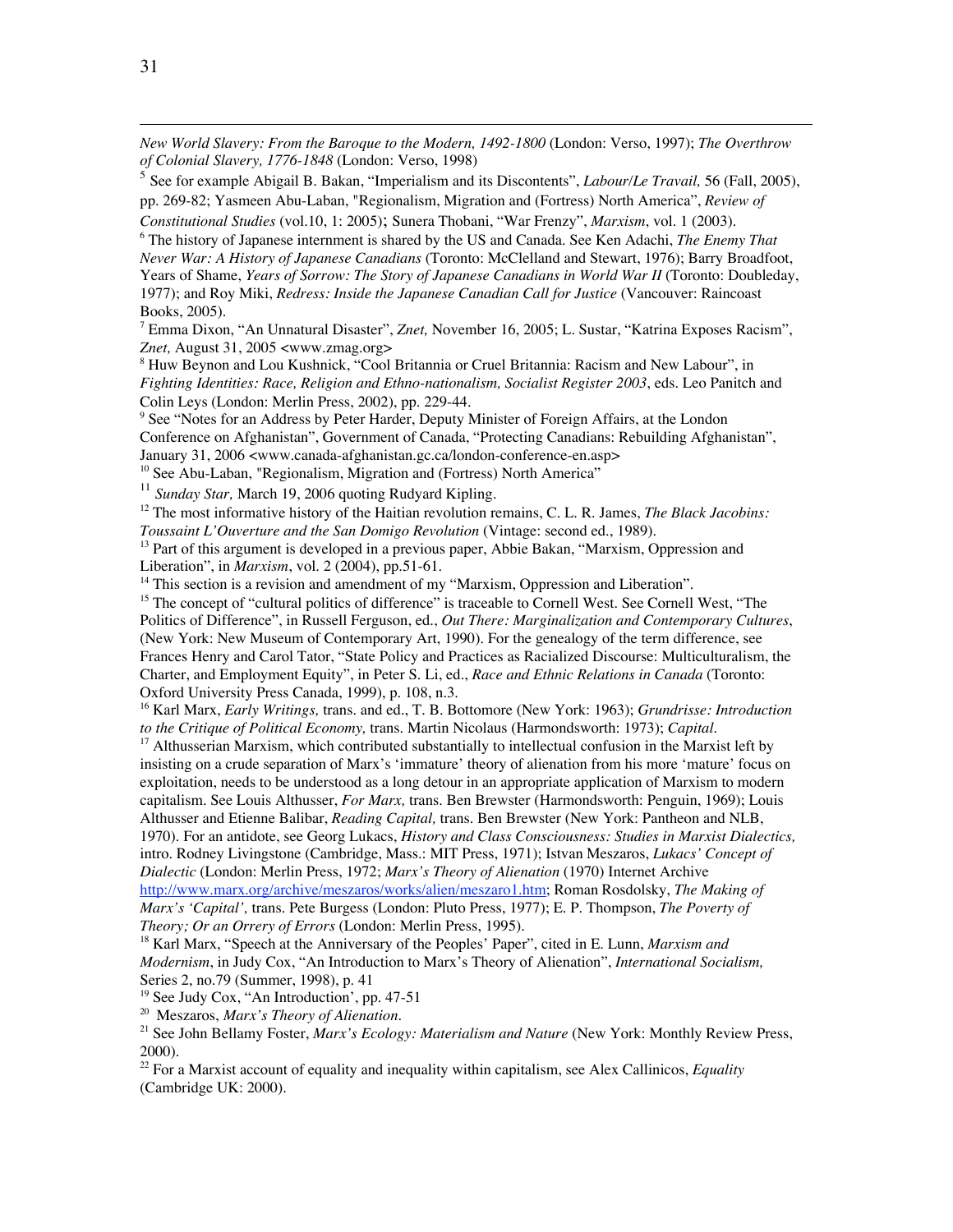23 Karl Marx, "On the Jewish Question" in Robert C. Tucker, ed., *The Marx-Engels Reader* (New York: 1972), pp. 24-51. For a general discussion of Marxism and the Jewish Question, see Abbie Bakan, "The Jewish Question: A Marxist Analysis", *Marxism: A Socialist Annual*, no. 1 (2003), pp. 75-83.

<sup>26</sup> Karl Marx, "Peuchet on Suicide", pp. 50-51. This may seem a curious sympathy for a young revolutionary like Karl Marx. Marx lived in Paris from October of 1843 to January of 1845, after fleeing from his native Prussia for his political activities. He was later also expelled from France, for the same reason, and while in Belgium, from 1845 –1846, he read the published Memoirs of the Police Archives, published in French, by one Jacques Peuchet (1785-1830).

<sup>27</sup> Karl Marx, "Peuchet on Suicide", p. 67

<sup>28</sup> Karl Marx, "Peuchet on Suicide", p. 58

 $29$  The fourth case is about the experience of sudden unemployment. A member of the royal guard suddenly loses his job and cannot find another. As he watches his family collapse in poverty, he takes his own life rather than being a "burden" on them.

<sup>30</sup> Anderson, "Marx on Suicide", p. 12

31 See Blackburn, *Making of New World Slavery*; and *The Overthrow of Colonial Slavery.*

32 Hans Sloane, *A Voyage to the Islands,* vol. I, (London: 1706), p. lvii, as quoted in R. Blackburn, *Making of New World Slavery,* p. 345.

33 Blackburn, *Making of New World Slavery,* p. 311.

<sup>34</sup> See Noel Ignatiev, *How the Irish Became White* (New York: Routledge, 1995). For a summary of contemporary contributions, see Cynthia Levine-Rasky, "The Practice of Whiteness Among Teacher Candidates", *International Studies in Sociology in Education,* vol. 10, 3 (2000); Sherene Razack, ed., *Race, Space and the Law: Unmapping a White Settler Society* (Toronto: Between the Lines, 2002).

<sup>35</sup> Franz Fanon, *The Wretched of the Earth*, preface by Jean-Paul Sartre, trans. Constance Farrington (New York: Grove Press, 1963).

36 Fanon, *Wretched of the Earth,* pp. 111ff.

<sup>37</sup> To their enormous credit, some contemporary anti-racist scholars have reminded us of Fanon's continued relevance. See Sherene Razack, *Looking White People in the Eye: Gender, Race and Culture in*

*Courtrooms and Classrooms* (Toronto: University of Toronto Press, 1998); and Himani Bannerji, *Thinking Through.*

38 Fanon, *Wretched of the Earth,* p. 163.

39 See Bakan, *Ideology and Class Conflict in Jamaica.*

40 Frances Henry, Carol Tator, Winston Mattis, and Tim Rees, *The Colour of Democracy: Racism in Canadian Society* (Toronto: Harcourt Brace, 1995).

41 Sherene Razack, *Dark Threats and White Knights: The Somalia Affair, Peacekeeping and the New Imperialism* (Toronto: University of Toronto Press, 2004).

42 Antonio Gramsci, *Selections From the Prison Notebooks* (New York: International Publishers, 1971).

<sup>43</sup> The phrase, "Divide and Rule", was originally used by the Roman Emperor, Tiberius, in the first century AD. See Callinicos, *Race and Class,* p. 39.

<sup>44</sup> For the purposes of this study, the intellectual project of Marx and Engels are considered to be linked and consistent. This is however, a contested assumption. See August H. Nimtz Jr., *Marx and Engels: Their Contribution to the Democratic Breakthrough* (Albany: State University of New York Press, 2000).

<sup>45</sup> These works are described in more detail below.

46 See Karl Marx, *Capital,* vol. 1 (Moscow: Progress Publishers, 1887, rpt. nd.), especially part 1,

"Commodities and Money", and part V, "The Production of Absolute and Relative Surplus Value", pp. 43- 144 and pp. 476-500.

47 Karl Marx, *The Poverty of Philosophy,* intro. Frederick Engels (New York: International Publishers, 1973), p. 173.

48 Marx, *Poverty of Philosophy,* pp. 173-174.

<sup>&</sup>lt;sup>24</sup> Marx, "Jewish Question', p. 33 (italics in original)

<sup>&</sup>lt;sup>25</sup> This section relies on Kevin Anderson, "Marx on Suicide in the Context of his Other Writings on Alienation and Gender"; and Karl Marx, "Peuchet on Suicide", in *Marx on Suicide,* Eric A. Plaut and Devin Anderson, eds. and intro., trans., Eric A. Plaut, Gabrielle Edgecomb, and Kevin Anderson (Evanston Illinois: Northwestern University Press, 1999), pp. 3-28; and pp. 43-76.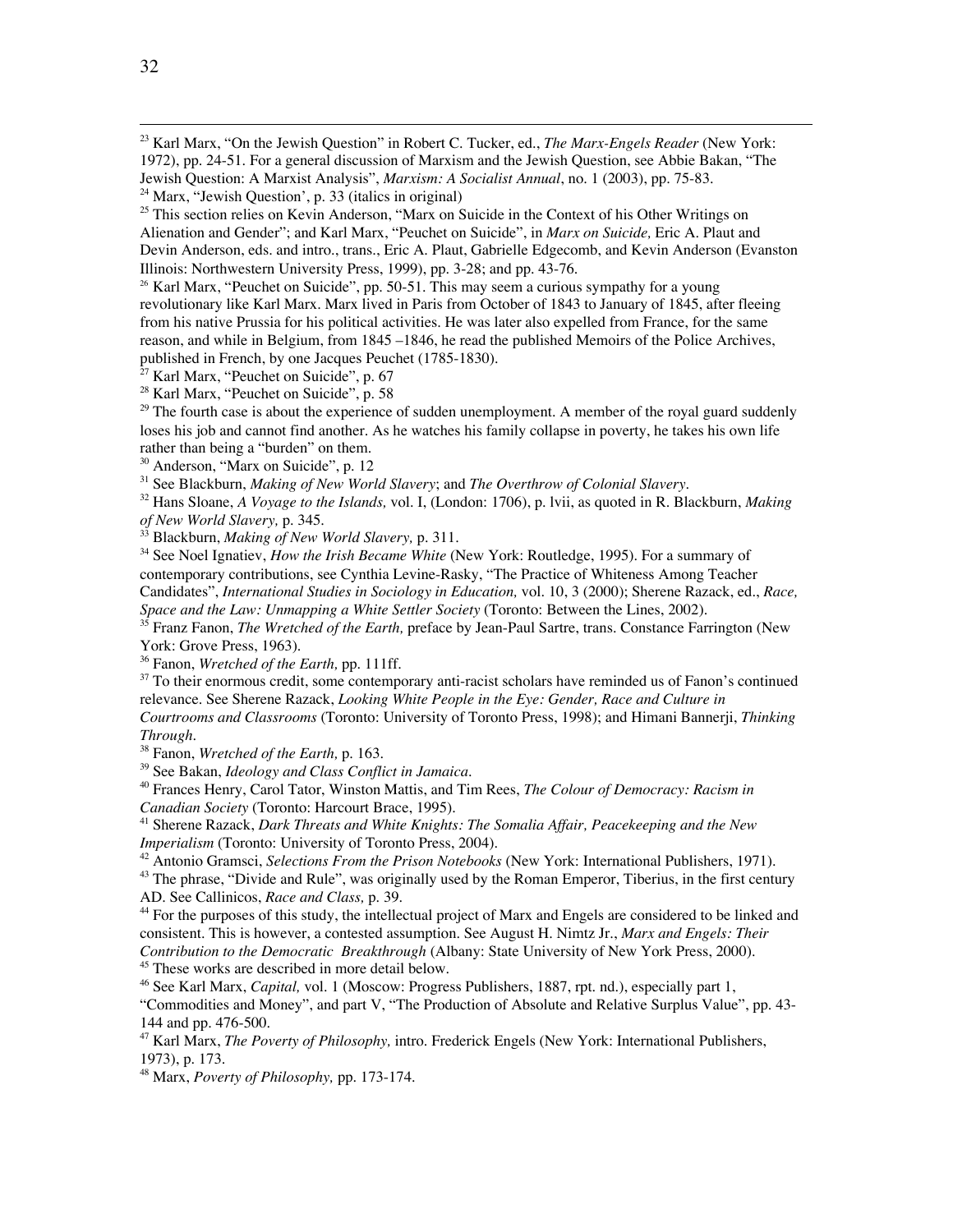49 Kar Marx, *The German Ideology,* ed. And intro. C. J. Arthur (New York: International Publishers, 1970, rpt. 1973), p. 64

50 Karl Marx, *Capital,* volume 111 (Moscow: Progress Publishers, 1959, rpt. 1978), p. 385

<sup>55</sup> For a summary of the relationship of gay oppression and Marxism, see Peter Morgan, "Class Divisions in the Gay Community", *International Socialism,* series 2, no. 78 (March, 1998),

<http://pubs.socialistreviewindex.org.uk/isj78/morgan.htm>. For a discussion of the social construction of racism in the US, see Noel Ignatiev, *How the Irish Became White.*

<sup>56</sup> Dr. Condoleezza Rice an African-American woman born and raised in Birmingham, Alabama, was appointed by the George W. Bush presidential administration as Assistant to the President for National Security Affairs, referred to as the "National Security Advisor" in January 2001, and in Januay of 2005, was sworn in as the 66<sup>th</sup> Secretary of State in the US. She was previously Provost at Stanford University, and Professor of Political Science at Stanford. She is author of numerous books and publications on US foreign policy, eastern European foreign policy and German unification. She was also an advisor to George Bush Sr., and a member of the boards of directors for the Chevron Corporation, the Charles Schwab Corporation, the William and Flora Hewlett Foundation and the University of Notre Dame. For this and other biographical information, see the US Whitehouse website

 $\lt$ http://www.whitehouse.gov/nsc/ricebio.html>. For the context in which the vast majority of African-American women live, and the conditions of oppression they face, see for example, Davis, *Women, Race and Class;* and for the more common experience even of educated, professional, African-American women, see Williams, *Alchemy of Race and Rights.*

57 See Georg Lukacs, "Reification and the Consciousness of the Proletariat", in *History and Class Consciousness: Studies in Marxist Dialectics,* trans. Rodney Livingstone (Cambridge, Mass.: MIT Press, 1968), pp.83-222.

58 See for example, Carol Agogs, ed., *Workplace Equality: International Perspectives on Legislation, Policy and Practice* (London: Kluwer Law International, 2002).

<sup>59</sup> This is an argument that can be most clearly explained through empirical rather than theoretical examination. See for example Pamela Sugiman, "Privelege and Oppression: The Configuration of Race, Gender, and Class in Southern Ontario Auto Plant, 1939 to 1949", *Labour/Le Travail,* no. 47, Spring 1002, pp. 83-113.

60 Karl Marx and Frederick Engels, *On Colonialism* (New York: 1972). See publisher's note for compilation of relevant quotes, some of which are cited below, pp. 7-8.See also Karl Marx and Frederick Engels, *Marx and Engels on the United States*, (Moscow: 1979).

61 Frederick Engels, "Origin of the Family, Private Property and the State", K. Marx and F. Engels, *Selected Works*, vol. 3, (Moscow: 1976), pp. 191-334

62 For a summary of Marx's views on the Jewish question and religion in general, see Paul M. Siegel, *The Meek and the Militant: Religion and Power Across the World* (London and New Jersey: 1986).

63 On Marx's views on Ireland, see Karl Marx and Frederick Engels, *Ireland and the Irish Question* (New York: 1972); and Chris Bambery, *Ireland's Permanent Revolution*, 3rd edition (London: 1990).

64 For a summary of Marx's analysis of slavery and racism see Alex Callinicos, *Race and Class* (London: 1993); Peter Alexander, *Racism, Resistance and Revolution* (London: 1987); and Robin Blackburn, *The Making of New World Slavery* and *The Overthrow of Colonial Slavery*.

65 Marx and Engels, *Selected Correspondence* (Moscow: 1965), pp. 236-7, cited by Callinicos, *Race and Class*, pp. 34-35

66 This interpretation relies in part on a summary suggested by Alex Callinicos, in "Race and Class", *International Socialism,* series 2, no. 55 (Summer, 1992) p. 19.

<sup>67</sup> There is considerable debate about the thrust of Marx's writings on imperialism. This is because he emphasized not only the oppressive nature of capitalism, but also its revolutionary dynamic. By the last years of his life, he was altering his views in the process of lengthy correspondence with a group of Russian

<sup>&</sup>lt;sup>51</sup> The phrase comes from W. E. B. DuBois. See below.

<sup>52</sup> Frederick Engels*, The Condition of the Working Class in England,* in Karl Marx and Frederick Engels, Collected Works, vol. 4, 1844-1845 (New York: International Publishers, 1975).

<sup>53</sup> Engels, *Condition of the Working Class,* p. 325.

<sup>54</sup> Engels, *Condition of the Working Class,* p. 375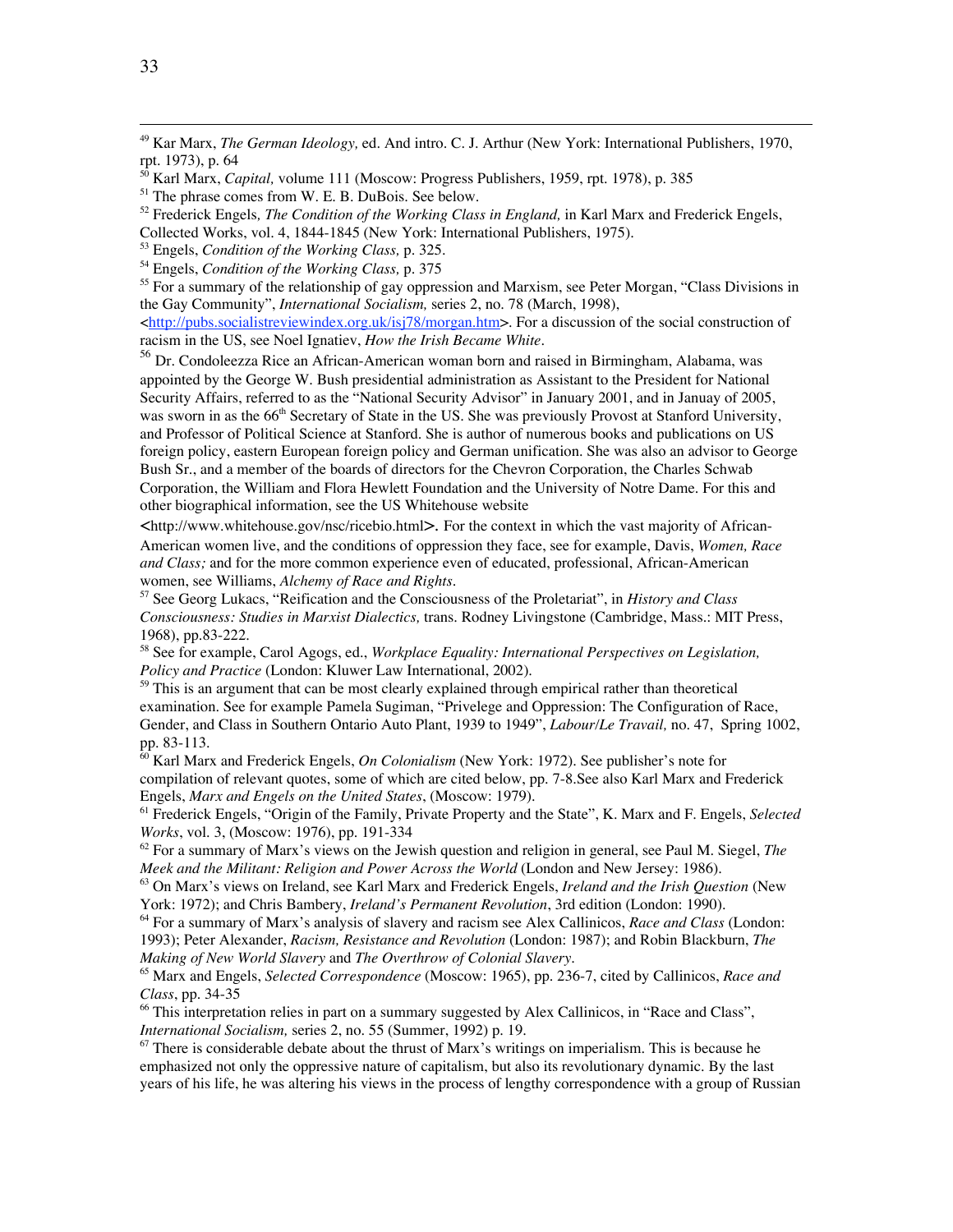Marxists, related to the development of the specifically Asiatic mode of production. For a summary and interpretation of this debate, see Bakan, "Is Marxism Eurocentric".

68 In the *Origins of the Family, Private Property and the State,* Frederick Engels developed a detailed explanation of the origins of women's oppression as part of the historical process that saw the rise of class society and the state. This work was based on Marx's notebooks, and is partial and very controversial among Marxist and feminists. However, it took seriously the early, radical anthropology of Lewis Morgan in his study of the indigenous life styles of the Native Iroquois of New York state. It was, for its time, a very advanced and radical study, seeing the potential for a society free of women's oppression exemplified in the non-Victorian division of labour displayed among the Iroquois. A similar line of argument has been advanced in current debates among supporters of indigenous peoples against colonial oppression. See Government of Canada, Royal Commission on Aboriginal Peoples (Ottawa: 1996) http://www.aincinac.gc.ca/ch/rcap/index\_e.html; Karen Sachs, *Sisters and Wives: The Past and Future of Sexual Equality* (Chicago: University of Illinois, 1983).

69 See Abigail B. Bakan, "Capital, Marxism and the World Economy", in Abigail B. Bakan and Eleanor MacDonald, eds., *Critical Political Studies: Debates and Dialogues from the Left* (Montreal: McGill-Queen's University Press, 2002), pp. 232-57; Abbie Bakan, "After Seattle: the Politics of the World Trade Organization", *International Socialism Journal*, series 2 (Spring, 2000), pp. 19-36; and "From Seattle to Washington: the Making of a Movement", *International Socialism Journal,* series 2, (Summer, 2000), pp. 85-94.

 $70$  This is a common part of the background to recruitment described by many of the US soldiers who have refused to serve in the war on Iraq, some of whom have come to Canada in search of refugee status. See War Resisters Support Campaign, www.resisters.ca.

71 Razack, *Dark Threats and White Knights,* p.7; citing Chinua Achebe, "An Image of Africa: Racism in Conrad's Heart of Darkness," in *Hopes and Impediments: Selected Essays, 1965-1987* (London: Heinemann, 1988), p. 8.

 $72$  Exploitation is specifically addressed below. Here it is mentioned insofar as it is relevant to a specific explication of a Marxist understanding of oppression in general, and racism in particular.

 $73$  The "base/superstructure" dichotomy has commonly been rejected by contemporary Marxists, and similarly pointed to as a reason to reject Marxism by critics. Absented from a wider framework that considers alienation, oppression and exploitation, and one that retains a dialectical method, the dichotomy is indeed unhelpful. However, the vulgar rendition of the couplet is quite far from the original meaning of the concept. On this debate, see Ellen Meiksins Wood, *Democracy Against Capitalism,* ch. 2, "Rethinking Base and Superstructure", pp. 49-75; and Chris Harman, "Base and Superstructure", in Marxism and History: Two Essays (London: Bookmarks, 1998), pp.7-54.

74 See Eric Foner, *Reconstruction: America's Unfinished Revolution, 1863-1877* (New York: Harper and Row, 1988).

75 W.E. B. Dubois, *Black Reconstructionism in America 1860-1880*, (New York: 1969), pp. 700-1

76 Ignatiev, *How the Irish Became White,* pp.2-3

77 B. J. Fields, "Slavery, Race and Ideology in the United States of America", *New Left Review,* no. 181 (1990), p. 102. A similar pattern of labour recruitment occurred in the English Caribbean, moving from European white indentured workers to African black slavery. See Eric Williams, *Capitalism and Slavery.*

78 A. Szymanski, "Racial Discrimination and White Gain", *American Sociological Review,* 41 (1976), pp. 409-12; See Hugh Thomas, *The Slave Trade: the History of the Atlantic Slave Trade 1440-1870* (London: Simon and Schuster, 1997), p.194;

79 A. Bakan, *Quebec: From Conquest to Constitution* (Toronto: I.S. Canada pamphlet series, 1991).

80 Gerald M. Craig, ed., *Lord Durham's Report: An Abridgement of Report on the Affairs of British North America* (Toronto: McClelland and Stewart, 1963), p.150.

 $81$  On the continuing legacy of the perspective developed by Durham, see, Paul Kellogg, "William Gairdner" as Lord Durham: The Intellectual Basis of the Anti-French New Right", paper presented to the Society for Socialist Studies, Carleton University, Ottawa (June,1993), available at www.paulkellogg.net.

82 See Bakan, *Quebec: From Conquest to Constitution*.

83 Marx, *Capital,* volume III*: The Process of Capitalist Production as a Whole*, ed., Frederick Engels (Moscow: Progress Publishers, 1959, rpt. 1978), p. 197

84 Marx, *Capital,* vol. I, ch. 10, "The Working Day", pp. 222-86.

 $\overline{a}$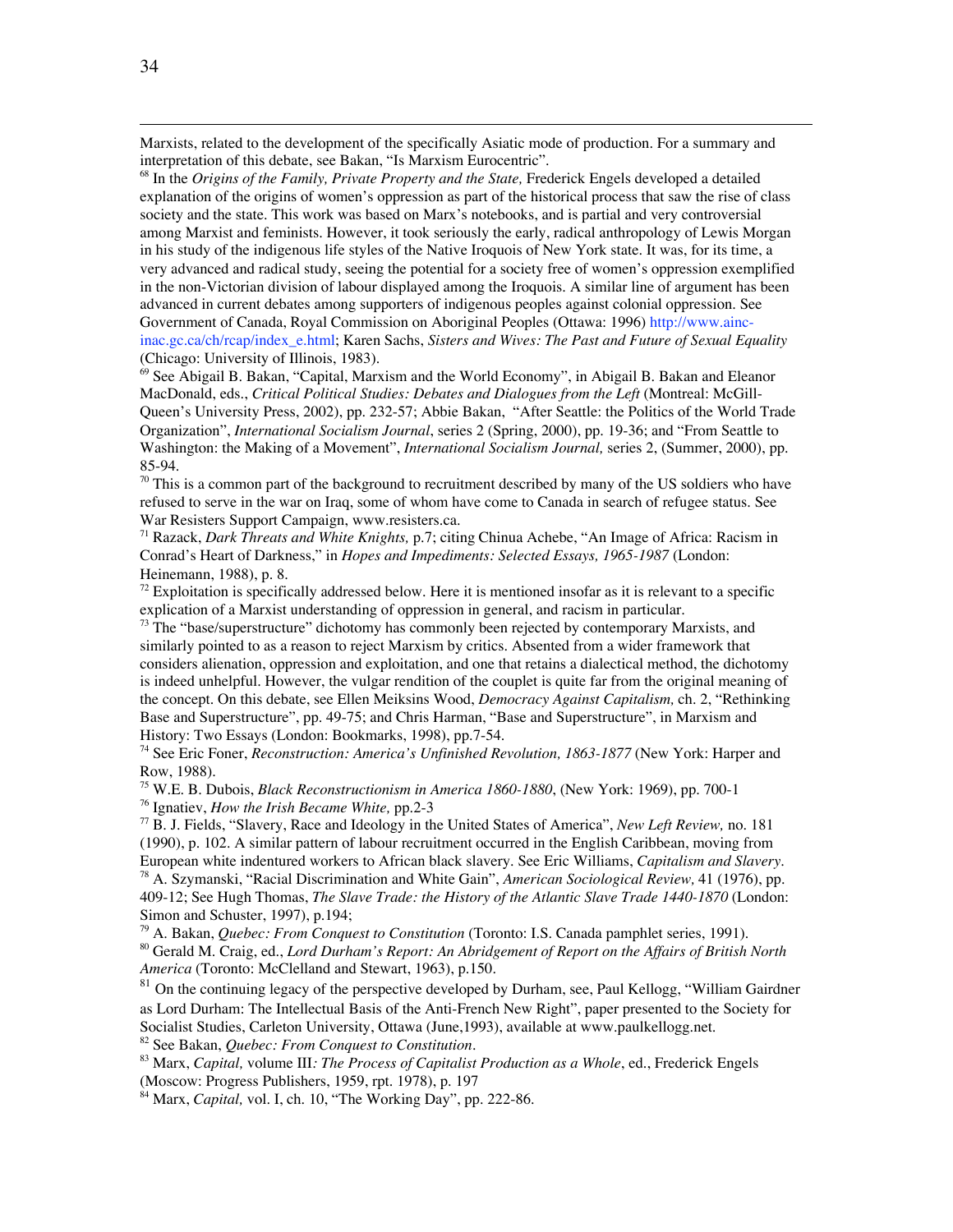86 Harry Braverman, *Labor and Monopoly Capital* (New York: Monthly Review Press, 1974), p. 271. 87 In *Capital,* volume I, Marx focuses on the origins and definition of capitalism as a system of generalized commoditiy production; volume II on capitalist circulation; and volume III on the reproduction of the capitalist system as a whole. See Marx, *Capital: Grundrisse: Foundations of the Critique of Political Economy (Rough Draft),* trans. Martin Niclaus (Harmondswoth: Penguin Books, 19 73); and Roman Rosdolsky, *The Making of Marx's 'Capital",* trans. Pete Burgess (London; Pluto Press, 1977)

<sup>88</sup> This has been the subject of extensive debate among Marxist political economists for many decades. For a summary of some of the debates see Chris Harman, "Other Theories of Crisis", in *Explaining the Crisis: A Marxist Re-appraisal* (London: Bookmarks, 1999), pp. 122-54.

<sup>89</sup> This massive reach of the capitalist market has been the subject of challenge in the movement for social justice that found its voice in the Zapatista rising in Chiapas, Mexico in 1994, and more globally in the Seattle protests against the World Trade Organization in 1999. There is now an extensive literature on this movement. See for example Emma Bircham and John Charlton, eds., *Anti-Capitalism: A Guide to the Movement* (London:Bookmarks, 2001); and Marjorie Mayo, *Global Citizens: Social Movements and the Challenge of Globalization* (Toronto: Canadian Scholars' Press Inc., 2005).

90 See Joel Bakan, *The Corporation: The Pathological Pursuit of Profit and Power* (Simon and Schuster: 2005).

91 See Daiva Stasiulis and Abigail Bakan, *Negotiating Citizenship: Migrant Women in Canada and the Global System* (Toronto: University of Toronto Press, 2005).

<sup>92</sup> On class structure in capitalism see for example, Eric Olin Wright, Classes (London: Verso, 1989); T. B. Bottomore, *Classes in Modern Society* (London: George Allen and Unwin, 1967); Patrick Joyce, ed., *Class* (Toronto: Oxford University Press, 1995).

<sup>93</sup> Several authors have focused on the notion of self-emancipation as central to a Marxist understanding of socialism. See Nimtz, *Marx and Engels;* Tony Cliff, *State Capitalism in Russia* (London: Bookmarks, 1948; rpt. 1946); Hal Draper, *Socialism From Below* (New Jersey: Humanities Press, 1992).

94 Gramsci, *Prison Notebooks, passim.*

<sup>95</sup> This contradictions is increasingly visible to those who care to see, and the efforts to render the contradictions invisible have strained the parameters of the justice system. Certainly this phenomenon has generated an extensive critical literature, including the development of critical race theory and feminist critiques of the justice system. See for example, Iris Marion Young, *Justice and the Politics of Difference* (Princeton, N.J.: Princeton University Press, 1990); Razack, *Race, Space and the Law*; *Looking White People in the Eye*; Patricia J. Williams, *The Alchemy of Race and Rights: Diary of a Law Professor* (Cambridge, Mass.: Harvard University Press, 1991).

96 The phrase is the title of Frances Henry and Carol Tator, *Discourses of Domination: Racial Bias in the Canadian English-Language Press* (Toronto: University of Toronto Press, 2002). 97 James, *Black Jacobins*.

<sup>98</sup> There is, however, an established tradition in Canadian political economy of, somehow, avoiding the condition of slavery in Canada and internationally as a central feature of the development of the Canadian state. This is the subject of further study. On the centrality of slavery to in a more accurate picture of political economy, see for example, Cooper, *The Hanging of Angelique.*

<sup>99</sup> On the relationship between slavery and capitalism, see "Plantation Slavery and the Capitalist Mode of Production: An Analysis of the Development of the Jamaican Labour Force", *Studies in Political Economy*, 22 (Spring 1987); Williams, *Capitalism and Slavery;* and Robin Blackburn, *The Making of New World Slavery.*

<sup>100</sup> See Abbie Bakan, "Slavery and Anti-Slavery in Canada: the Underground Railroad", unpublished ms., and F. M. Bordewish, *Bound for Canaan: The Triumph of the Underground Railroad* (Toronto: Harper Perennial, 2005).

<sup>101</sup> See Galabuzi, *Canada's Economic Apartheid*; Todd Gordon, "Canada, Empire and Indigenous People in the Americas", *Socialist Studies,* vol. 2, no. 1 (Spring, 2006), pp. 47-76.

 <sup>85</sup> Of the multiple volumes of *Capital,*and *Theories of Surplus Value* , only the first volume of *Capital* was completed by Marx, the remaining notebooks edited and published by Marx's lifelong collaborator, Frederick Engels.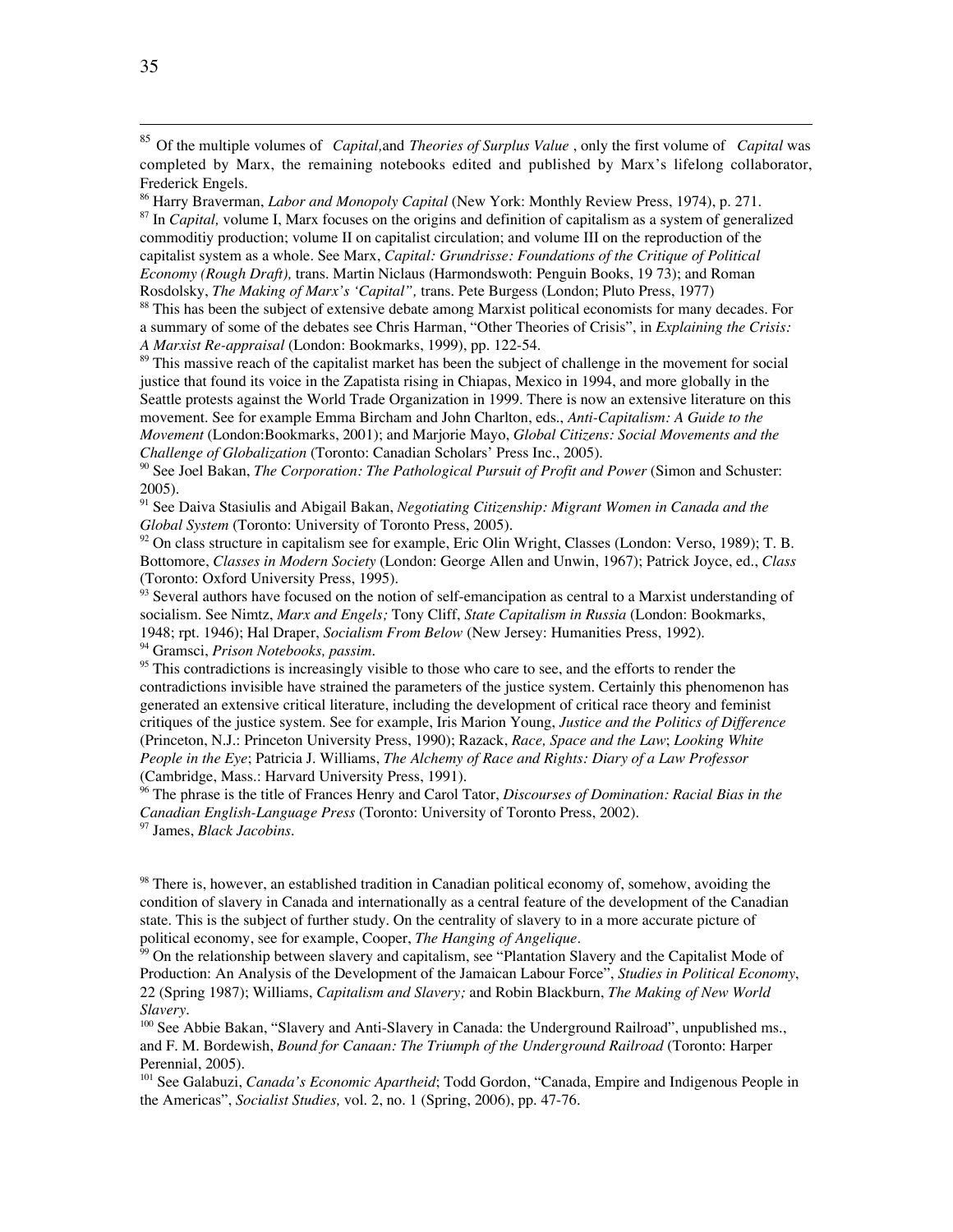<sup>104</sup> See Alan C. Cairns, "Empire, Globalization, and the Fall and Rise of Diversity", in Alan Cairns, et al, eds., *Citizenship, Diversity and Pluralism: Canadian and Comparative Perspectives* (Montreal: McGill-Queen's University Press, 1999), pp. 23-57.

<sup>105</sup> The literature identifying this basic fact about the Israeli state, while obviously controversial, is also now extensive and overwhelmingly persuasive. See, for a clear summary and outline of the argument, Virginia Tilley, *The One State Solution: A Breakthrough for Peace in the Israeli-Palestinian Deadlock* (Ann Arbor: University of Michigan Press, 2005). Other notable texts include: Uri Davis, *Apartheid Israel: Possibilities for the Struggle Within* (London: Zed Books, 2003); Norman G. Finkelstein, *Image and Reality of the Israel-Palestine Conflict,* 2nd ed., (London: Verso, 2003); John Rose, *The Myths of Zionism* (London: Pluto Press, 2004).

106 Samuel P. Huntington, *The Clash of Civilizations and the Remaking of the World Order* (Riverside, N.J.: Simon and Shuster, 1998). For a review of critical literature, see Bakan, "Imperialism and its Discontents."

<sup>107</sup> For an elaboration of this argument, see Abbie Bakan, "Is Marxism Eurocentric?", *Marxism*, vol. 3 (2004).

108 See for example, in addition to names and texts cited earlier, Peter Alexander, *Racism, Resistance and Revolution* (London: Bookmarks, 1987); Alex Callinicos, *Race and Class* (London: Bookmarks, 1993); ed., *Between Apartheid and Capitalism: Conversations with South African Socialists* (London: Bookmarks, 1992); Robert Miles, *Racism After 'Race Relations"* (New York: Routledge, 1993); Abigail B. Bakan, *Ideology and Class Conflict in Jamaica: The Politics of Rebellion* (Montreal: McGill-Queen's University Press, 1990); Peter Fryer, *Staying Power: The History of Black People in Britain* (London: Pluto Press, 1984); Stuart Hall, *Critical Dialogues in Cultural Studies* (London: Routledge, 1996); Colin Leys, *Underdevelopment in Kenya: The Political Economy of Neo-Colonialism, 1964-71* (Berkeley: University of California Press, 1975); George Breitman, *The Last Year of Malcolm X: The Evolution of a Revolutionary* (New York: Pathfinder, 1967); C. L. R. James, George Breitman, Edgar Keeman, et al., *Fighting Racism in World War II* (New York: Monad Press, 1980); Ken Post, *Arise Ye Starvelings: The Jamaica Labour Rebellion of 1938 and its Aftermath* (Boston: Martinus Nijhoff, 1978); James Jennings, ed., *Race and Politics* (London: Verso, 1997); Noel Ignatieff, *How the Irish Became White* (New York: Routledge, 1994); Richard Hart, *Slaves who Abolished Slavery,* two volumes (Kingston, Jamaica: Institute of Social and Economic Studies, 1985); Eric Williams, *Capitalism and Slavery* (New York: G.P. Putnam and Sons, 1966); Walter Rodney, *How Europe Underdeveloped Africa* (London: Bogle-L'Ouverture Publications, 1972); Robin Blackburn, *Making of New World Slavery*; and Oliver C . Cox, *Caste, Class and Race: A Study in Social Dynamics* (New York: Modern Reader, 1948).

109 See Nandita Sharma, Letters exchange, *Canadian Dimension,* May/June, 2003. 110 See Paul Kellogg, "Kari Levitt and the Long Detour of Canadian Political Economy", *Studies in Political Economy,* 76 (Autumn, 2005), pp. 31-60.

<sup>111</sup> The legacy of slavery, including the present justification of occupation, sanctions and reprisals against Haiti, a state that dared to challenge slavery, is not an abstract issue. The Canadian delegation that traveled to Caracas, Venezuela for the World Social Forum in January, 2006, estimated to be around 1100 in total from Quebec and English Canada, was imbued in debates regarding the role of the Canadian state, and Canadian NGOs, involved in Haiti since the coup d'état against elected President Jean-Bertrand Aristide in February, 2004. The central involvement of the Canadian state in that coup, and in the occupation that has followed, poses the need for clarity about the relationship between anti-racism and Marxism in stark terms. Observers' Notes, Abigail Bakan, Delegate to World Social Forum, January 21-28, 2006, Caracas, Venezuela. For background to this debate, see Yves Engler and Anthony Fenton, *Canada in Haiti: Waging War on the Poor Majority* (Vancouver: Fernwood, 2005) and Canada Haiti Action Network <CanadaHaitiAction.ca>.

<sup>112</sup> For the implications of this for a Marxist perspective on the Canadian state, see Paul Kellogg, "After Left Nationalism: The Future of Canadian Political Economy", *Marxism,* vol. 2 (2004), pp. 21-31; for the implications for feminism and multiculturalism, see Jo-Anne Lee and Linda Cardinal, "Hegemonic Nationalism and the Politics of Feminism and Multiculturalism in Canada", in *Painting the Maple: Essays*

 <sup>102</sup> Bannerji, *Thinking Through*, pp. 12-13

<sup>&</sup>lt;sup>103</sup> Lee and Cardinal, "Hegemonic Nationalism", p. 216.